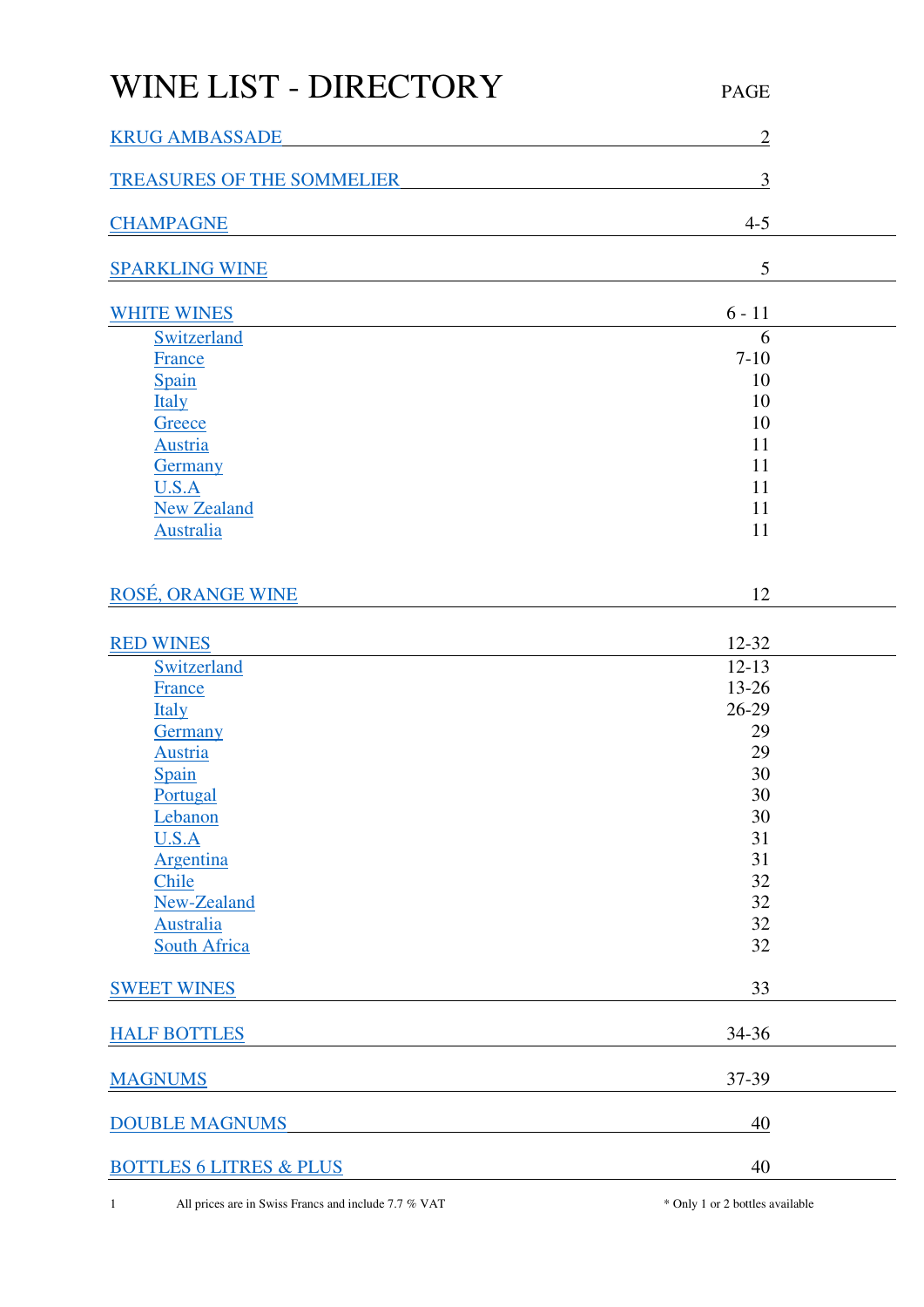

*The Badrutt's Palace is proud to be selected a Krug Ambassade by the Maison Krug. A Krug Ambassade is an iconic place, reflecting the spirit of the House Krug, based on the principle of prestige, unique savoir-faire and passion. A culinary destination where the gastronomic excellence meets the finest Champagne.* 

#### **Krug Grande Cuvée**

<span id="page-1-0"></span>*Krug Grande Cuvée is the archetype of Krug's philosophy of craftsmanship and savoir faire: a blend of more than 120 wines from ten or more different years.* 

|        | Grande Cuvée 1dl    | 48       |
|--------|---------------------|----------|
| 600733 | Grande Cuvée 375ml  | 180      |
| 600733 | Grande Cuvée 750ml  | 360      |
| 600733 | Grande Cuvée 1500ml | 720      |
| 600733 | Grande Cuvée 3000ml | $*3'800$ |

**Krug Rosé** 

*Krug Rosé is everywhere we don't expect it to be, in terms of texture, colour and taste. It is a remarkable Champagne which encapsulates the same creative spirit of Krug Grande Cuvée, again surpassing the very notion of vintage.*

| 600833 | Rosé Brut 375ml | 450 |
|--------|-----------------|-----|
| 600833 | Rosé Brut 750ml | 650 |

#### **Krug Millésime**

*Every Krug vintage reveals the expression of a particular year with its distinct character.* 

| 600506 | Millésime 750ml  | 2006 | 800      |
|--------|------------------|------|----------|
| 600504 | Millésime 750ml  | 2004 | 850      |
| 600502 | Millésime 1500ml | 2002 | 1'850    |
| 600500 | Millésime 750ml  | 2000 | 950      |
| 600500 | Millésime 1500ml | 2000 | $*1'650$ |
| 600598 | Millésime 750ml  | 1998 | 1'000    |
| 600595 | Millésime 1500ml | 1995 | $*1'900$ |
| 600588 | Millésime 750ml  | 1988 | $*1'500$ |

#### **Krug Clos du Mesnil**

*Exalts the crisp purity of a single walled plot of vines from the Chardonnay grape.* 

| 600698 | Clos de Mesnil 750ml | 998ء | 3'200    |
|--------|----------------------|------|----------|
| 600696 | Clos de Mesnil 750ml | .996 | 2'600    |
| 600695 | Clos de Mesnil 750ml | 1995 | 2'500    |
| 600688 | Clos de Mesnil 750ml | 1988 | $*3'200$ |

#### **Krug Collection**

*A very limited number of bottles of Krug from exceptional vintages were kept in ideal conditions in Krug's cellars. These bottles were tasted and appraised as they waited to blossom into a second life before being released.* 

| 603982 | Collection 1500ml | 1982 | $*3'500$ |
|--------|-------------------|------|----------|
| 603988 | Collection 750ml  | 1988 | $*1700$  |

#### **Clos d`Ambonnay**

*Celebrates, with the rarest of Champagnes, the unique character of the pinot noir grape..* 

| 604795 | Clos d`Ambonnay 750ml | 1995 | $*5'800$ |
|--------|-----------------------|------|----------|
|--------|-----------------------|------|----------|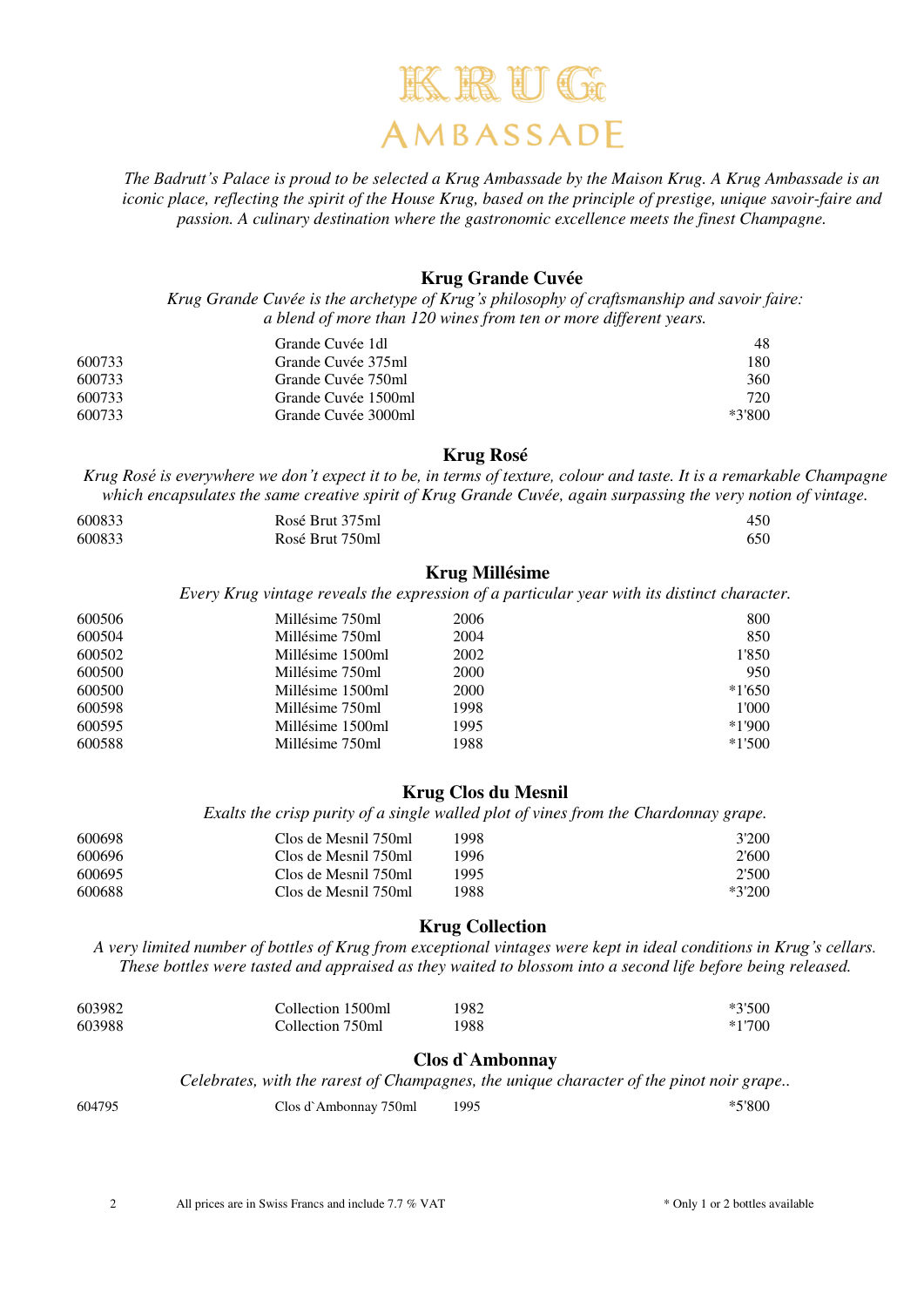## **The treasures of the Sommelier the mystique Vintages from 1900**

<span id="page-2-0"></span>

| 402300 | 1900<br>Château Lafite-Rothschild, Pauillac, Premier grand cru classé | *9'910    |
|--------|-----------------------------------------------------------------------|-----------|
|        | 1929                                                                  |           |
| 406029 | Château Marquis de Terme, Margaux, Quatrième grand cru classé         | 1'200     |
|        | 1934                                                                  |           |
| 402434 | Château Mouton-Rothschild, Pauillac, Premier grand cru classé         | *2'200    |
| 404345 | 1945<br>Château Beychevelle, Saint-Julien, Quatrième grand cru classé | $*1'300$  |
| 407545 | Château Ausone, Saint-Emilion, Premier grand cru classé A             | 2'650     |
|        | 1947                                                                  |           |
| 407547 | Château Ausone, Saint-Emilion, Premier grand cru classé A             | $*2'400$  |
|        | 1955                                                                  |           |
| 408055 | Château Cheval Blanc, Saint-Emilion, Premier grand cru classé A       | $*3'500$  |
|        | 1959                                                                  |           |
| 404759 | Château Margaux, Margaux, Premier grand cru classé                    | *2'950    |
| 402461 | 1961<br>Château Mouton-Rothschild, Pauillac, Premier grand cru classé | $*7'300$  |
|        | 1970                                                                  |           |
| 402770 | Château Duhart-Milon, Pauillac, Quatrièmes grand cru classé           | 700       |
| 404170 | Château Léoville-Las-Cases, Saint-Julien Deuxième grand cru classé    | $*1'000$  |
| 406870 | Château Pape Clément, Pessac-Léognan, Cru classé                      | 850       |
| 418970 | Château Troplong Mondot, Saint-Emilion, Premier grand cru classé B    | *950      |
|        | 1971                                                                  |           |
| 406571 | Château Haut-Brion, Pessac-Léognan, Premier grand cru classé          | 1'200     |
|        | 1975                                                                  |           |
| 402375 | Château Lafite-Rothschild, Pauillac, Premier grand cru classé         | $*2'100$  |
|        | 1982                                                                  |           |
| 310082 | Sassicaia, Bolgheri, Toscana                                          | 1'200     |
| 402982 | Château Latour, Pauillac, Premier grand cru classé                    | 4'800     |
| 404782 | Château Margaux, Margaux, Premier grand cru classé                    | *3'500    |
| 409282 | Pétrus, Pomerol, Cru classé exceptionnel                              | $*11'000$ |
| 402385 | 1985<br>Château Lafite-Rothschild, Pauillac, Premier grand cru classé | 4'800     |
| 404785 | Château Margaux, Margaux, Premier grand cru classé                    | 2'700     |
| 407585 | Château Ausone, Saint-Emilion, Premier grand cru classé A             | $*1'800$  |
| 408085 | Château Cheval Blanc, Saint-Emilion, Premier grand cru classé A       | 2'100     |
|        | 1986                                                                  |           |
|        |                                                                       |           |
| 407586 | Château Ausone, St. Emilion, 1er grand cru classé A                   | 1'800     |
| 402486 | Château Mouton-Rothschild, Pauillac, Premier grand cru classé         | 2'500     |
| 402386 | Château Lafite-Rothschild, Pauillac, Premier grand cru classé         | 2'100     |
| 404786 | Château Margaux, Margaux, Premier grand cru classé                    | $*2'400$  |
| 406586 | Château Haut-Brion, Pessac-Léognan, Premier grand cru classé          | 3'950     |

#### **These wines are rarities! Our Head-Sommelier guarantees their origin and storage conditions. Every bottle ordered however will be considered as sold.**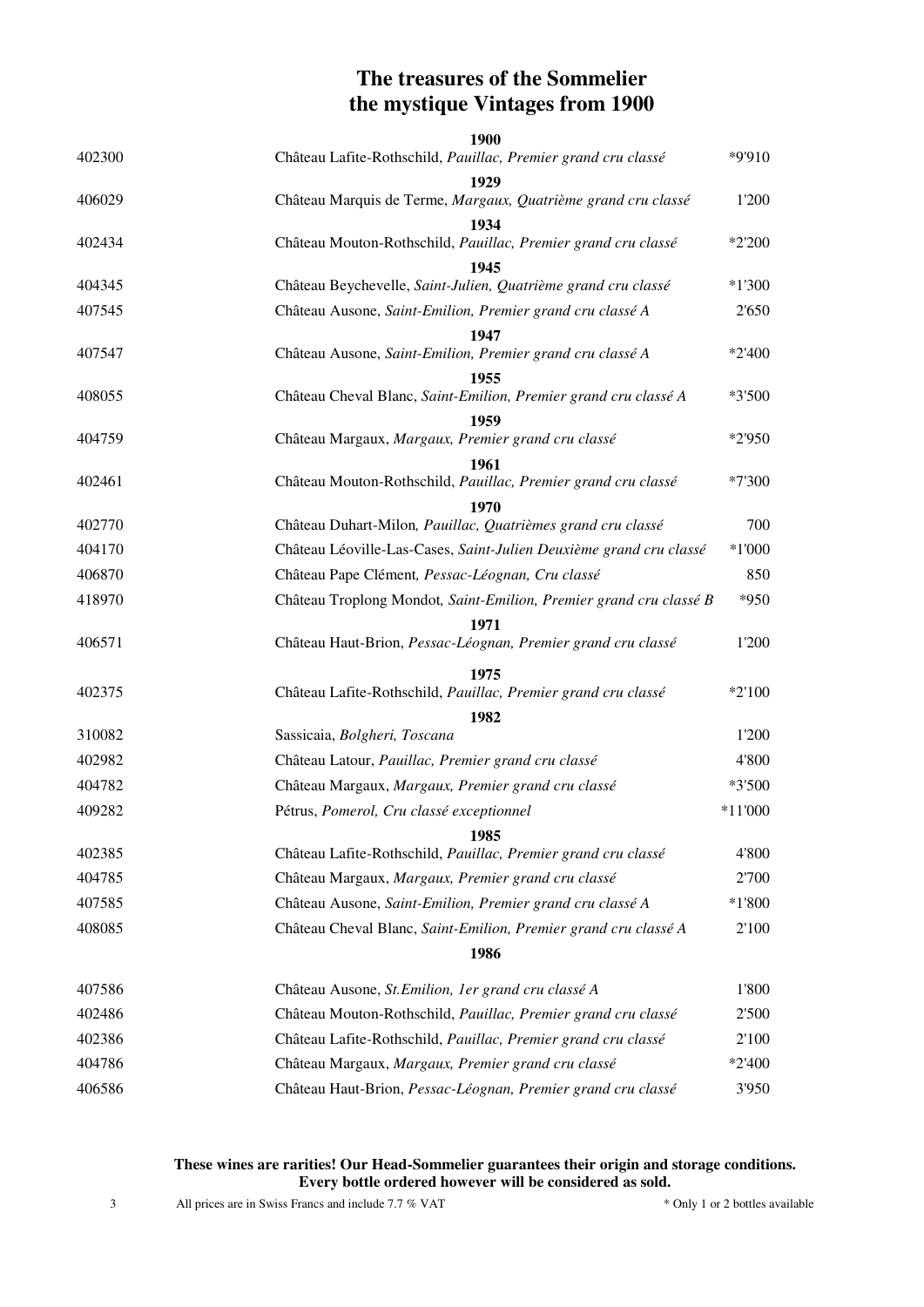# **Champagne**

<span id="page-3-0"></span>

|        | WHITE                                                                  |      |          |
|--------|------------------------------------------------------------------------|------|----------|
| 600433 | Ruinart 'R de Ruinart' Brut                                            |      | 160      |
| 604833 | Ruinart Blanc de Blancs                                                |      | 220      |
| 655033 | Bruno Paillard Première Cuvée                                          |      | 160      |
| 602033 | Perrier-Jouët Grand Brut                                               |      | 180      |
| 603033 | Veuve Clicquot Brut Carte Jaune                                        |      | 180      |
| 602533 | Taittinger Brut Réserve                                                |      | 180      |
| 655233 | Tarlant Brut Nature                                                    |      | 180      |
| 601033 | Louis Roederer Brut                                                    |      | 184      |
| 600233 | Bollinger Spéciale Cuvée                                               |      | 200      |
| 655633 | Fidèle Extra Brut Vouette et Sorbée                                    |      | 210      |
| 606433 | Jacquesson Brut Cuvée No.737                                           |      | 240      |
| 601512 | Moët & Chandon Grand Vintage                                           | 2012 | 215      |
| 603108 | Veuve Clicquot Réserve                                                 | 2008 | 230      |
| 608106 | Henriot Grand Millesime Blanc                                          | 2006 | 160      |
| 608506 | Nicolas Feuillatte Grand Cru Pinot Noir                                | 2006 | 165      |
| 655310 | Roger Coulon Brut Millésime Blanc de Noirs                             | 2010 | 200      |
| 655533 | Agrapart & Fils 7 Crus Brut                                            |      | 205      |
| 608406 | Charles Heidsieck Brut Millésimé                                       | 2006 | 210      |
| 655106 | <b>Gosset Grand Millesime Brut</b>                                     | 2006 | 215      |
| 608309 | Philipponat Grand Blanc                                                | 2009 | 250      |
| 605506 | Ayala Cuvée Perle d'Ayala                                              | 2006 | 260      |
| 656304 | Billecart-Salmon Brut Millésimé                                        | 2004 | 270      |
| 656807 | Thienot Cuvée Alain Thienot Millésimé                                  | 2007 | 290      |
| 655716 | Cedric Bouchard Roses de Jeanne, Blanc de Noir Les Ursules             | 2016 | 300      |
| 605133 | Laurent Perrier Grand Siècle                                           |      | 320      |
| 656912 | Bruno Paillard Blanc de Blanc                                          | 2012 | 330      |
| 604295 | Gosset Celebris Extra Brut                                             | 1995 | 380      |
| 606504 | Bollinger R.D.                                                         | 2004 | 450      |
| 608204 | Egly Ouriet Grand Cru Millésimé                                        | 2004 | 490      |
| 600409 | Dom Ruinart Blanc de blanc                                             | 2009 | 550      |
| 607433 | Jacques Selosse Lieux-dits 'Les Carelles' Le Mesnil sur Oger Grand Cru |      | $*650$   |
| 607233 | Jacques Selosse Lieux-dits 'La Côte Faron' Aÿ Grand Cru                |      | $*650$   |
| 607533 | Jacques Selosse Lieux-dits 'Sous le Mont' Mareuil Sur Aÿ Grand Cru     |      | $*650$   |
| 607606 | Pol Roger Cuvée Sir Winston Churchill                                  | 2006 | 650      |
| 601307 | Roederer Cristal                                                       | 2007 | 650      |
| 603304 | Veuve Clicquot La Grande Dame                                          | 2004 | 590      |
| 602111 | Perrier-Jouët Belle Epoque                                             | 2011 | 420      |
| 602799 | Taittinger Comtes de Champagne                                         | 1999 | $*600$   |
| 602705 | Taittinger Comtes de Champagne                                         | 2005 | 600      |
| 605907 | Salon "S"Le Mesnil Blanc de Blancs                                     | 2007 | 1'200    |
| 656796 | Roederer Cristal Vinotheque Edition                                    | 1996 | $*2'500$ |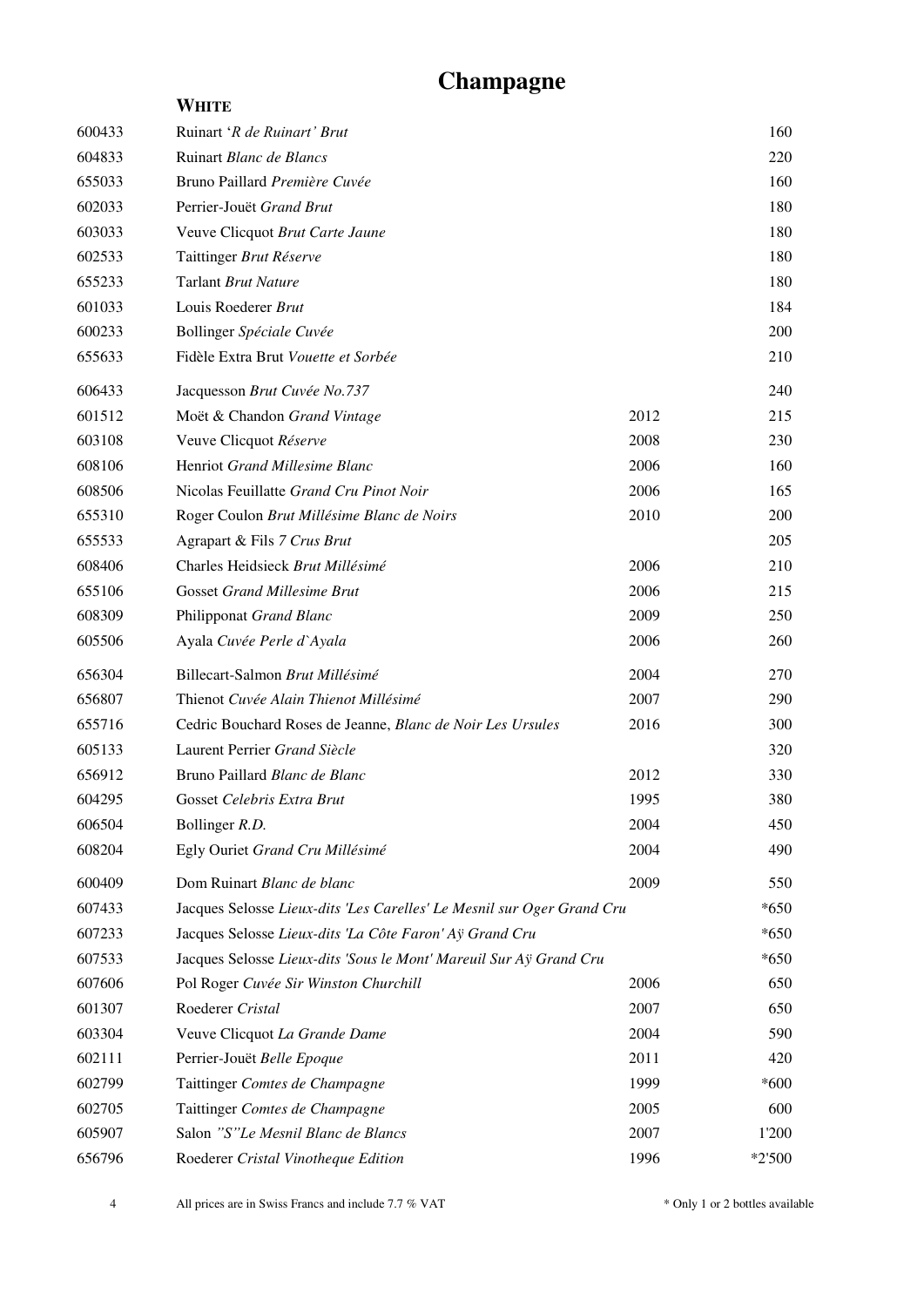|        | <b>DOM PERIGNON</b>                                 |      |          |
|--------|-----------------------------------------------------|------|----------|
| 601782 | Dom Pérignon                                        | 1982 | $*1'200$ |
| 601785 | Dom Pérignon                                        | 1985 | $*1'100$ |
| 601795 | Dom Pérignon                                        | 1995 | 950      |
| 601796 | Dom Pérignon                                        | 1996 | 900      |
| 603700 | Dom Pérignon Andy Warhol Tribute Collection (6 btl) | 2000 | 3'300    |
| 605603 | Dom Pérignon Creator Edition by David Lynch         | 2003 | 950      |
| 602903 | Dom Pérignon P2                                     | 2003 | 950      |
| 656593 | Dom Pérignon P3                                     | 1993 | 4'500    |
| 601712 | Dom Pérignon                                        | 2012 | 455      |
| 605712 | Dom Pérignon Luminous Label                         | 2012 | 500      |
| 604595 | Dom Pérignon White Gold Jeroboam (31)               | 1995 | 12'000   |
| 601808 | Dom Pérignon Rosé                                   | 2008 | 990      |
| 606704 | Dom Pérignon Rosé Luminous Label                    | 2004 | 1'100    |
|        | <b>ROSÉ</b>                                         |      |          |
| 655433 | Laherte Rosé de Meunier Extra Brut                  |      | 180      |
| 600033 | Ruinart Rosé                                        |      | 210      |
| 600933 | Laurent Perrier Brut Cuvée Rosé                     |      | 210      |
| 604433 | Billecart-Salmon Rosé                               |      | 230      |
| 601214 | Louis Roederer Rosé                                 | 2014 | 230      |
| 605005 | Bollinger La Grand Année Rosé                       | 2005 | 300      |
| 608604 | Dom Ruinart Rosé                                    | 2004 | 800      |
| 602808 | Taittinger Comtes de Champagne Rosé                 | 2008 | 850      |
| 603598 | Veuve Clicquot La Grande Dame Rosé                  | 1998 | 990      |
| 604100 | Roederer Cristal Rosé                               | 2000 | $*1'280$ |
| 604108 | Roederer Cristal Rosé                               | 2008 | 1'280    |

# **Sparkling Wines**

<span id="page-4-0"></span>

| 394233 | Cremant Brut Martin Donatsch, Grisons, Switzerland               |      | $*125$ |
|--------|------------------------------------------------------------------|------|--------|
| 390533 | Franciacorta Cuvée Prestige Brut Ca' del Bosco, Lombardia, Italy |      | 110    |
| 390409 | Franciacorta Cuvée Annamaria Clementi Ca' del Bosco              | 2009 | 255    |
| 391333 | Franciacorta Satén Plozza Vini, Lombardia, Italy                 |      | 135    |
| 391133 | Franciacorta Millesimato Rizzini, Lombardia, Italy               | 2008 | 160    |
| 394033 | Riesling Sekt Brut Weingut Emrich-Schönleber, Nahe, Germany      |      | 130    |
| 393709 | Brut Classic Cuvée Nyetimber, Sussex, England                    | 2009 | 190    |
| 394433 | Premium Cuvée Brut Jansz, Tasmania, Australia                    |      | 100    |
| 394316 | Sparkling Shiraz Schild Estate, Barossa Valley, Australia        | 2016 | 110    |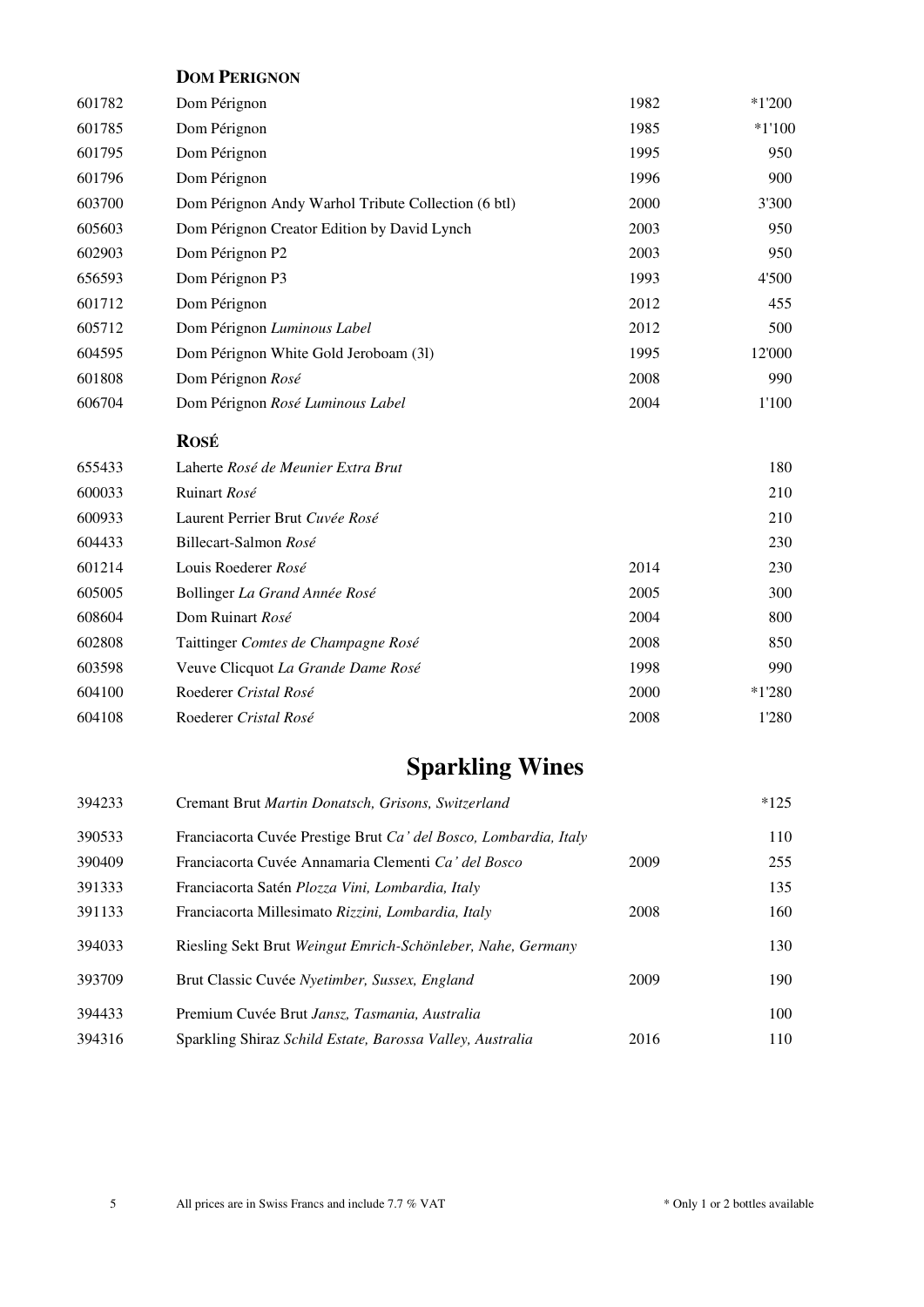## **White Wines Switzerland**

<span id="page-5-1"></span><span id="page-5-0"></span>

|        | <b>GRISONS</b>                                       |      |      |
|--------|------------------------------------------------------|------|------|
| 155118 | Malanser Riesling & Sylvaner Weingut Obrecht         | 2018 | 83   |
| 167233 | Malanser Chardonnay Weinbau Von Salis                | 2019 | 110  |
| 167918 | Malanser Chardonnay Peter Wegelin                    | 2018 | 130  |
| 160018 | Malanser Chardonnay Passion Martin Donatsch          | 2018 | 140  |
| 160118 | Malanser Completer Martin Donatsch                   | 2018 | 160  |
| 160419 | Malanser Chardonnay Unique Martin Donatsch           | 2019 | 230  |
| 160617 | Malanser Chardonnay Thomas Studach                   | 2017 | 200  |
| 160615 | Malanser Chardonnay Thomas Studach                   | 2015 | 280  |
| 153333 | Maienfelder Riesling & Silvaner Markus Stäger        | 2017 | 86   |
| 166719 | Maienfelder Pinot Blanc Weingut Möhr-Niggli          | 2019 | 105  |
| 159217 | Maienfelder Chardonnay Schloss Salenegg              | 2017 | 130  |
| 155818 | Fläscher Sauvignon Blanc Weingut Bovel Daniel Marugg | 2018 | 105  |
| 157533 | Fläscher Chardonnay Weingut Bovel Daniel Marugg      | 2020 | 100  |
| 166215 | Fläscher Riesling Martha & Daniel Gantenbein         | 2015 | 190  |
| 166318 | Fläscher Chardonnay Martha & Daniel Gantenbein       | 2018 | 360  |
|        | <b>VAUD</b>                                          |      |      |
| 153818 | Saint Saphorin Bernard Bovy                          | 2018 | 75   |
| 150233 | Aigle Les Murailles Henri Badoux                     | 2020 | 80   |
| 168317 | Epesses Clos du Boux Luc Massy                       | 2017 | 90   |
| 168219 | Dézaley Chemin de Fer Luc Massy                      | 2019 | 130  |
|        | <b>VALAIS</b>                                        |      |      |
| 151818 | Fendant de Sierre Rouvinez                           | 2018 | 76   |
| 154933 | Petite Arvine Château Lichten Rouvinez               | 2019 | 92   |
| 168417 | Païen Reserve Histoire d'Enfer                       | 2017 | 130  |
|        | <b>GENÈVE</b>                                        |      |      |
| 158618 | Sauvignon Blanc Jean-Pierre Pellegrin                | 2018 | 120  |
| 158415 | Chardonnay Barrique Jean-Pierre Pellegrin            | 2015 | 130  |
|        | <b>TICINO</b>                                        |      |      |
| 168519 | Merlot Bianco Tenuta Sasso Chierico                  | 2019 | 75   |
| 156233 | Bianco del Ticino Vinattieri                         | 2018 | 90   |
| 150520 | Bianco Rovere Guido Brivio                           | 2020 | 115  |
| 158310 | Bianco Castello Luigi                                | 2010 | *360 |
| 158318 | Bianco Castello Luigi                                | 2018 | 360  |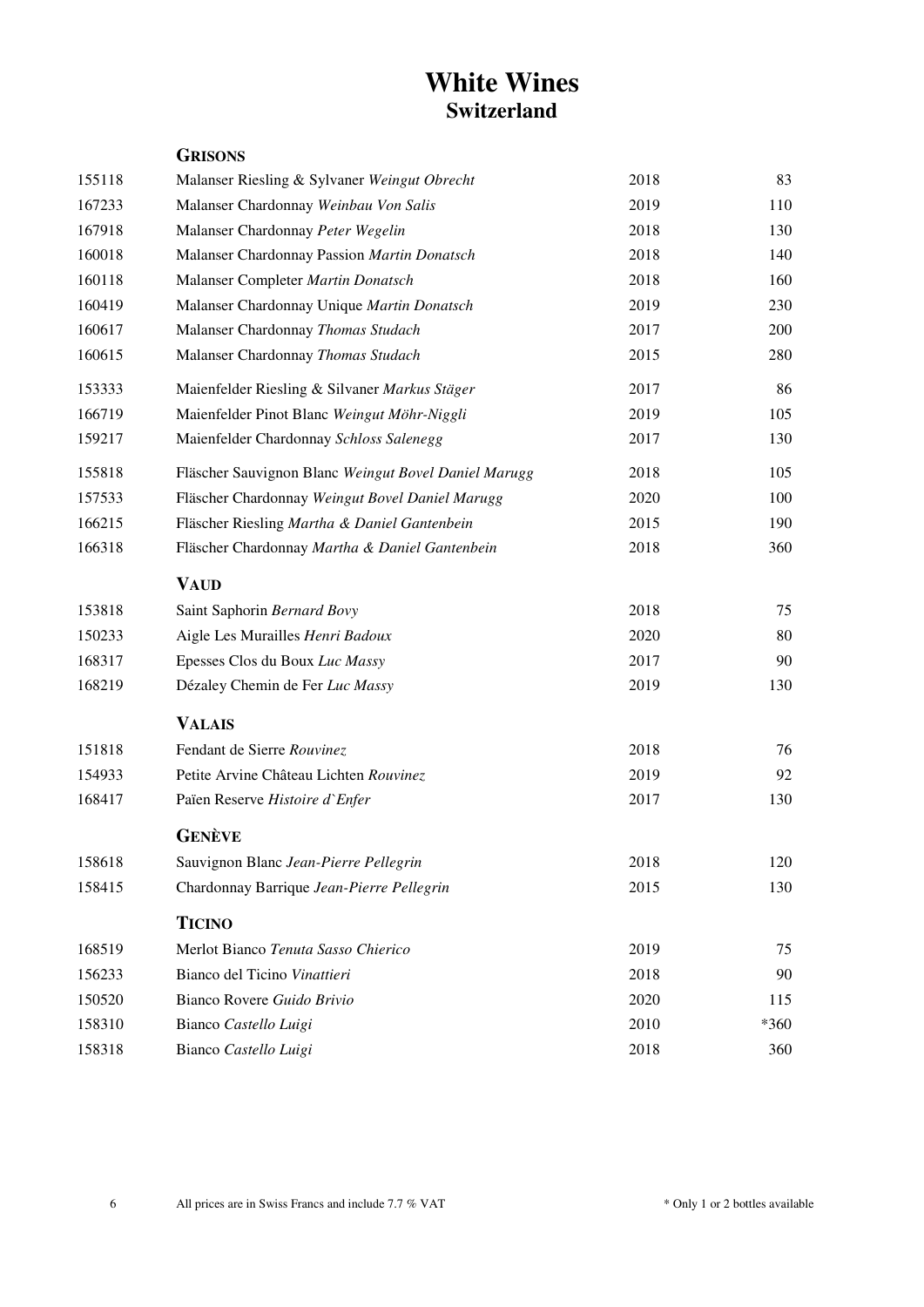## **France**

#### **BORDEAUX**

<span id="page-6-0"></span>

| 472018 | Blanc de Château Lynch-Bages, Pauillac                                 | 2018 | 190    |
|--------|------------------------------------------------------------------------|------|--------|
| 562816 | Aile d'Argent Blanc, Château Mouton-Rothschild, Pauillac               | 2016 | 290    |
| 450007 | Château Cos d'Estournel Blanc, St. Estèphe                             | 2007 | 470    |
| 450210 | Pavillon Blanc Château Margaux                                         | 2010 | $*650$ |
| 472133 | Le Petit Haut Lafitte Blanc 2 <sup>nd</sup> wine of Smith Haut-Lafitte | 2016 | 125    |
| 564014 | Château Malartic Lagraviere Blanc, Pessac- Léognan                     | 2014 | 180    |
| 563014 | Château Smith Haut-Lafitte Blanc Pessac- Léognan                       | 2014 | 350    |
| 572814 | La Clarté de Haut-Brion 2 <sup>nd</sup> wine of Château Haut-Brion     | 2014 | 360    |
| 568612 | Château Pape Clément, Cru classé Pessac- Léognan                       | 2012 | 380    |
| 562913 | Château Haut-Brion Blanc Pessac- Léognan                               | 2013 | 1'950  |
| 568716 | Le Petit Cheval Blanc Château Cheval Blanc, Saint Emilion              | 2016 | $*600$ |
|        | LOIRE                                                                  |      |        |
| 561233 | Sancerre Domaine Serge Laloue                                          | 2019 | 90     |
| 559219 | Sancerre Comte Lafond Château Nozet                                    | 2019 | 126    |
| 569019 | Sancerre Vielles Vignes Domaine Max Roger                              | 2019 | 145    |
| 572718 | Sancerre Les Monts Damnes Didier Dagueneau                             | 2018 | 400    |
| 554119 | Pouilly-Fumé Domaine de Ladoucette                                     | 2019 | 120    |
| 554218 | Pouilly-Fumé Baron De L Comte De Ladoucette                            | 2018 | 220    |
| 569115 | Pouilly Fume Pur Sang Didier Dagueneau                                 | 2015 | $*240$ |
| 569118 | Pouilly Fume Pur Sang Didier Dagueneau                                 | 2018 | 240    |
| 564518 | Pouilly Fume Silex Didier Dagueneau                                    | 2018 | 400    |
| 567517 | Vouvray Silex Domaine d'Orfeuilles                                     | 2017 | 80     |
| 561719 | Saumur L'Insolite Thierry Germain, Domaine Roches Neuves               | 2019 | 95     |
| 561615 | Anjou Les Noels de Montbenault Richard Leroy                           | 2015 | $*160$ |
| 555117 | Savennières Clos de la Coulée de Serrant Nicolas Joly                  | 2017 | 280    |
|        | <b>ALSACE</b>                                                          |      |        |
| 560815 | Gewürztraminer Réserve Domaine Weinbach                                | 2015 | 120    |
| 567416 | Riesling Roche Granatique Domaine Zind Humbrecht                       | 2016 | 125    |
| 470117 | Engelgarten 1-er cru (Riesling/Pinot Gris/Muscat) Domaine Deiss        | 2017 | 130    |
| 565318 | Riesling Selection de Vielles Vignes Domaine F. E. Trimbach            | 2018 | 150    |
| 571317 | Riesling Clos Saint Hune Domaine F. E. Trimbach                        | 2017 | 540    |
|        | <b>RHÔNE</b>                                                           |      |        |
| 566433 | Little James Blanc Chateau de Saint Cosme                              | 2018 | 75     |
| 563433 | St-Joseph blanc Domaine J. L. Chave                                    | 2017 | 100    |
| 560319 | Condrieu Domaine Pichon                                                | 2019 | 140    |
| 555219 | Condrieu La Doriane Domaine E. Guigal                                  | 2019 | 290    |
| 565616 | Châteauneuf-du-Pape blanc Château de Beaucastel                        | 2016 | *290   |
| 571916 | Roussanne Vielles Vignes Château de Beaucastel                         | 2016 | $*540$ |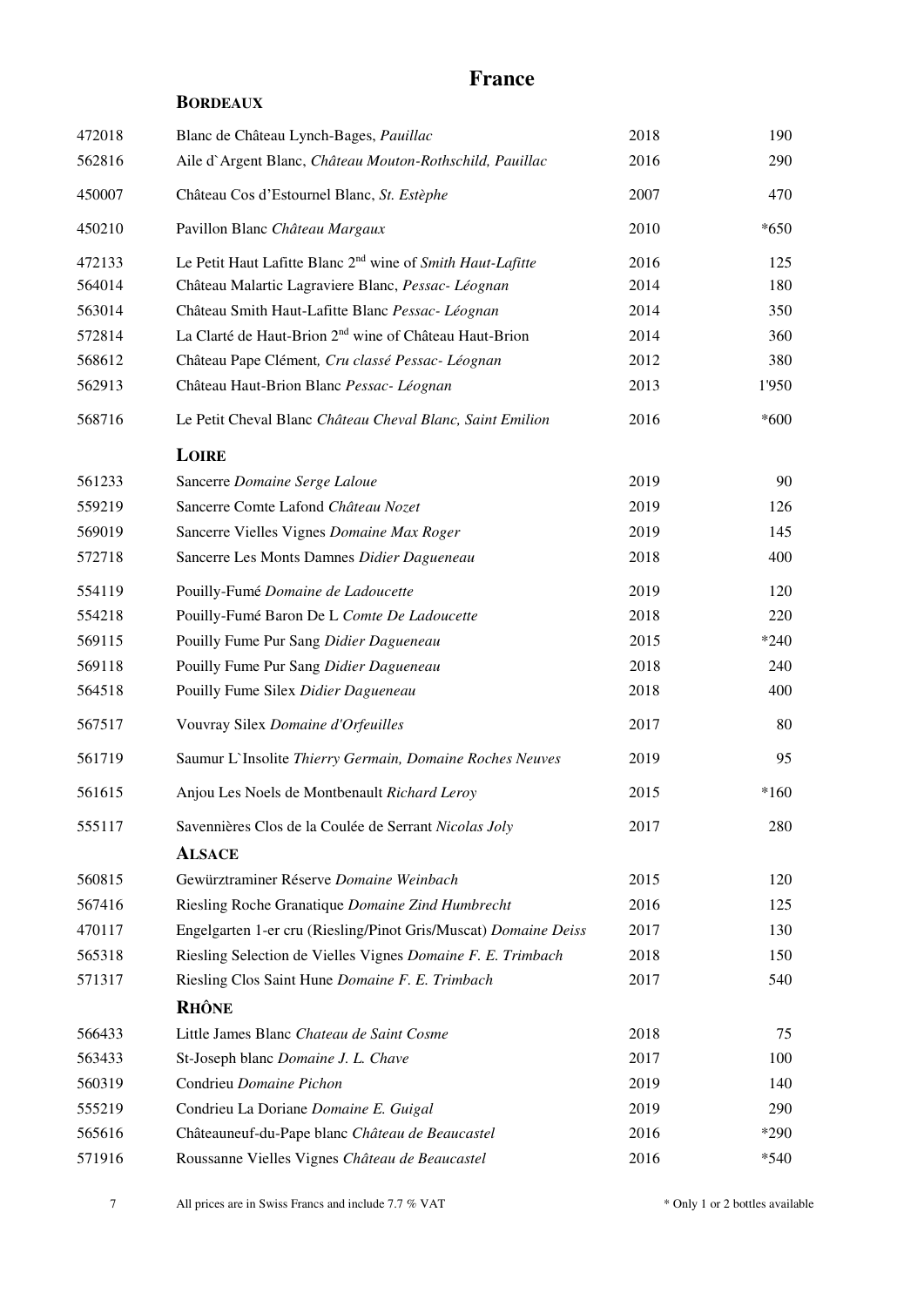|        | <b>BOURGOGNE-CHABLIS</b>                                                    |      |          |
|--------|-----------------------------------------------------------------------------|------|----------|
| 550033 | Chablis Champs Royaux William Fèvre                                         | 2017 | 112      |
| 550115 | Chablis Les Clos Grand cru William Fèvre                                    | 2015 | 280      |
| 567733 | Chablis Terroir de Fye Patrick Piuze                                        | 2019 | 120      |
| 572219 | Chablis les Forêts Premier cru Patrick Piuze                                | 2019 | 175      |
| 569318 | Chablis Blanchots Grand cru Patrick Piuze                                   | 2018 | 235      |
| 564133 | Chablis Domaine Pattes Loup                                                 | 2015 | 125      |
| 564217 | Chablis Les Beauregards Premier Cru Domaine Pattes Loup                     | 2017 | 170      |
| 569215 | Chablis Les Butteaux Premier Cru Domaine Pattes Loup                        | 2015 | 240      |
| 551017 | Chablis Les Preuses Grand cru Domaine Julien Brocard                        | 2017 | 275      |
|        | <b>BOURGOGNE - CÔTE-DE-NUITS</b>                                            |      |          |
| 570519 | Bourgogne Blanc Thierry et Pascale Matrot                                   | 2019 | 80       |
| 570618 | Bourgogne Pinot Blanc Domaine Henri Gouges                                  | 2018 | 100      |
| 571019 | Bourgogne Blanc Domaine de Montille                                         | 2019 | 125      |
| 572617 | Bourgogne Aligoté Domaine Arnaud Ente                                       | 2017 | 300      |
| 572518 | Bourgogne Chardonnay Domaine Arnaud Ente                                    | 2018 | $*500$   |
| 569818 | Hautes-Côtes-de-Nuits Clos Saint-Philibert Domaine Méo-Camuzet              | 2018 | 140      |
| 563718 | Morey St. Denis Domaine Dujac                                               | 2018 | 190      |
| 565116 | Morey St. Denis Monts Luisants Premier Cru Domaine Dujac                    | 2016 | 320      |
| 550615 | Nuit-St-Georges blanc Clos des Forêts Premier Cru Domaine de l'Arlot        | 2015 | 250      |
|        | <b>BOURGOGNE - CÔTE-DE-BEAUNE</b>                                           |      |          |
| 569718 | Hautes-Côtes-de-Beaune Domaine P. Y. Colin-Morey                            | 2018 | 125      |
| 571119 | Meursault Domaine Ballot Millot & Fils                                      | 2019 | 160      |
| 569918 | Meursault Limozin Domaine Arnaud Baillot                                    | 2018 | *200     |
| 556719 | Meursault Clos du Cromin Domaine Bachelet-Monnot                            | 2019 | 220      |
| 567613 | Meursault Domaine Coche Dury                                                | 2013 | $*1'400$ |
| 563219 | Meursault La Pièce sous le Bois Premier cru Domaine Langoureau              | 2019 | 220      |
| 571719 | Meursault Blagny Premier cru Thierry et Pascale Matrot                      | 2019 | 260      |
| 571419 | Meursault Santenots Premier cru Jacques Prieur                              | 2019 | 300      |
| 566716 | Meursault Les Perrieres Premier cru Bouchard Père & Fils                    | 2016 | $*320$   |
| 566617 | Meursault Genevrieres Premier cru Domaine Henri Boillot                     | 2017 | $*350$   |
| 566615 | Meursault Genevrieres Premier cru Domaine Henri Boillot                     | 2015 | 450      |
| 557802 | Meursault Charmes Premier cru Domaine des Comtes Lafon                      | 2002 | *700     |
| 558417 | Meursault Les Caillerets Premier Cru Domaine Coche Dury                     | 2017 | $*2'500$ |
| 570819 | Chassagne-Montrachet Domaine Bachelet-Monnot                                | 2019 | 155      |
| 563333 | Chassagne-Montrachet les Houillères Domaine Langoureau                      | 2019 | 165      |
| 561333 | Chassagne-Montrachet Vieilles Vignes Domaine Amiot Guy et Fils              | 2018 | 175      |
| 568316 | Chassagne-Montrachet Les Baudines Premier Cru Domaine Benjamin Leroux       | 2016 | 240      |
| 570319 | Chassagne-Montrachet Clos de la Maltroie Premier Cru Domaine Michel Niellon | 2019 | 260      |
| 569619 | Chassagne-Montrachet Les Chenevottes Premier Cru Domaine Michel Niellon     | 2019 | 300      |
| 565917 | Chassagne-Montrachet Les Caillerets Premier Cru Domaine Caroline Morey      | 2017 | 320      |
| 569418 | Chassagne-Montrachet Les Chenevottes Premier Cru Domaine P.Y.Colin-Morey    | 2018 | 380      |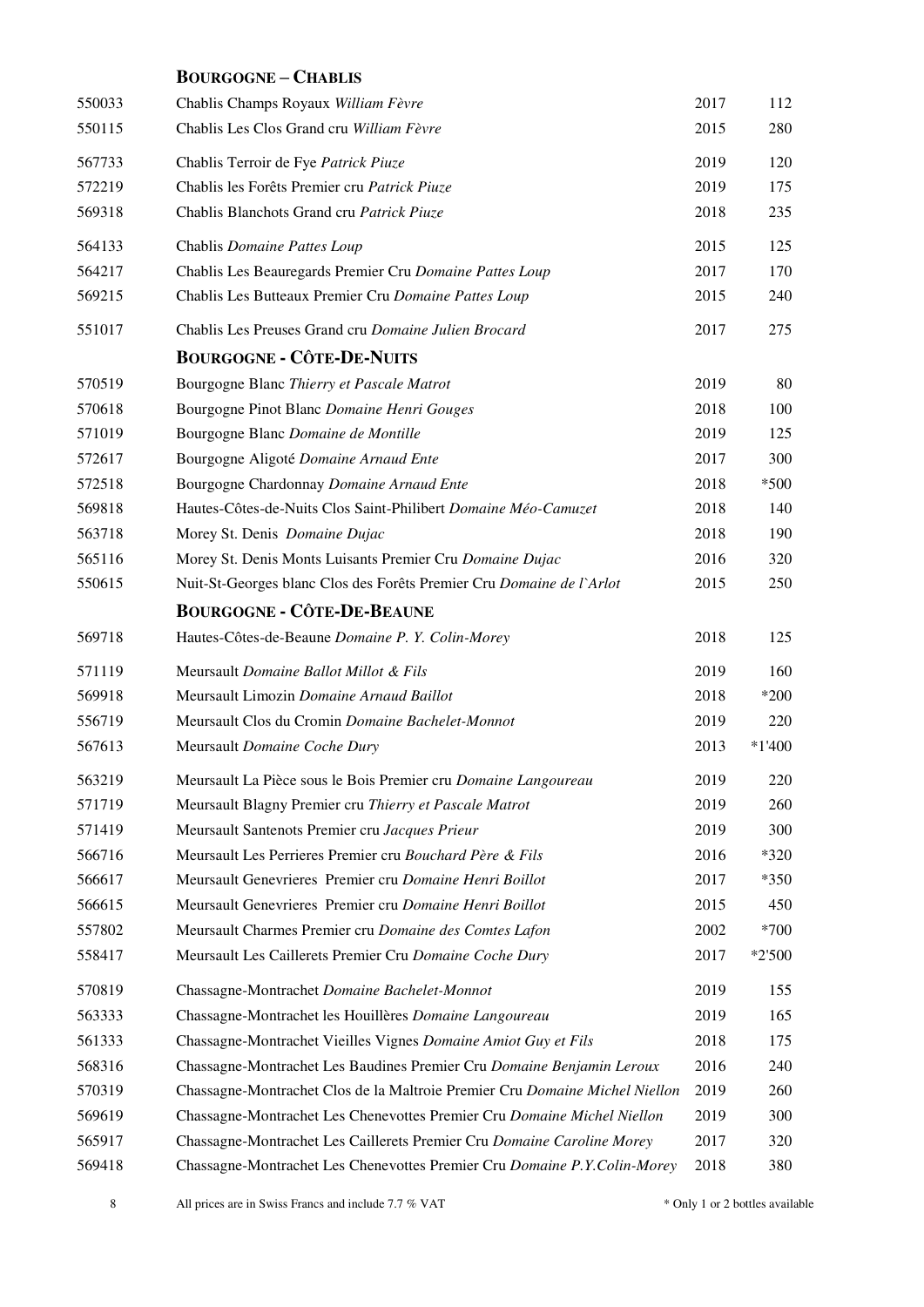| 570718 | Puligny-Montrachet Domaine Henri Boillot                               | 2018 | 190      |
|--------|------------------------------------------------------------------------|------|----------|
| 570118 | Puligny-Montrachet Domaine Etienne Sauzet                              | 2018 | 190      |
| 556919 | Puligny-Montrachet Domaine Bachelet-Monnot                             | 2019 | 220      |
| 559819 | Puligny-Montrachet Les Clavoillons Premier cru Domaine Chavy           | 2019 | 210      |
| 565518 | Puligny-Montrachet La Garenne Premier Cru Domaine Langoureau           | 2018 | 280      |
| 566819 | Puligny-Montrachet Les Combettes Premier Cru Jacques Prieur            | 2019 | 300      |
| 554410 | Puligny-Montrachet La Truffière Premier cru Bruno Colin                | 2010 | 320      |
| 570018 | Puligny-Montrachet Champ Canet Premier cru Domaine Etienne Sauzet 2018 |      | 340      |
| 563816 | Puligny-Montrachet Les Folatieres Premier Cru Domaine Dujac            | 2016 | 380      |
| 565218 | Puligny-Montrachet Les Combettes Premier Cru Domaine Dujac             | 2018 | 390      |
| 563915 | Bâtard-Montrachet Grand cru Domaine Paul Pernot                        | 2015 | 680      |
| 557119 | Bâtard-Montrachet Grand cru Domaine Henri Boillot                      | 2019 | 1'500    |
| 571508 | Criots-Bâtard-Montrachet Grand cru Domaine Henri Boillot               | 2008 | 950      |
| 571515 | Criots-Bâtard-Montrachet Grand cru Domaine Henri Boillot               | 2015 | 1'250    |
| 571810 | Bienvenues-Bâtard-Montrachet Grand cru Domaine Paul Pernot             | 2010 | 820      |
| 571613 | Bienvenues-Bâtard-Montrachet Grand cru Domaine Henri Boillot           | 2013 | 1'250    |
| 566915 | Chevalier-Montrachet Grand cru Bouchard Père & Fils                    | 2015 | $*720$   |
| 572417 | Chevalier-Montrachet Grand cru Vincent Girardin                        | 2017 | 1'550    |
| 572315 | Le Montrachet Grand cru Bouchard Père & Fils                           | 2015 | 1'450    |
| 564916 | Le Montrachet Grand cru « Marquis de Laguiche » Joseph Drouhin         | 2016 | $*1'200$ |
| 565017 | Le Montrachet Grand cru Domaine Etienne Sauzet                         | 2017 | $*1'800$ |
| 566333 | Saint-Aubin En Remilly Premier cru Domaine Langoureau                  | 2020 | 150      |
| 570919 | Saint-Aubin Hommage Marguerite Premier cru P. Y. Colin-Morey           | 2019 | 190      |
| 564319 | Saint-Aubin Clos de la Chatenière Premier cru Domaine Hubert Lamy      | 2019 | 240      |
| 566516 | Pernand-Vergelesses En Caradeux Premier Cru Domaine Remoissenet        | 2016 | 145      |
| 570416 | Corton-Charlemagne Grand cru Domaine Bouchard Père et Fils             | 2016 | 550      |
| 550317 | Corton-Charlemagne Grand cru Bonneau du Martray                        | 2017 | 650      |
| 557417 | Corton-Charlemagne Grand cru Domaine Roumier                           | 2017 | 950      |
| 550304 | Corton-Charlemagne Grand cru Bonneau du Martray                        | 2004 | $*1'100$ |
|        | <b>DOMAINE LEFLAIVE</b>                                                |      |          |
| 559717 | Puligny-Montrachet                                                     | 2017 | 300      |
| 551715 | Puligny-Montrachet Les Pucelles Premier cru                            | 2015 | *800     |
| 567118 | Puligny-Montrachet Les Pucelles Premier cru                            | 2018 | 850      |
| 557507 | Meursault Sous le dos d'Ane Premier cru                                | 2007 | $*500$   |
| 557518 | Meursault Sous le dos d'Ane Premier cru                                | 2018 | 550      |
| 558017 | Bienvenues-Bâtard-Montrachet Grand cru                                 | 2017 | $*1'400$ |
| 558104 | Chevalier-Montrachet Grand cru                                         | 2004 | $*1'100$ |
| 558117 | Chevalier-Montrachet Grand cru                                         | 2017 | 1'600    |
| 551117 | Bâtard-Montrachet Grand cru                                            | 2017 | $*1'250$ |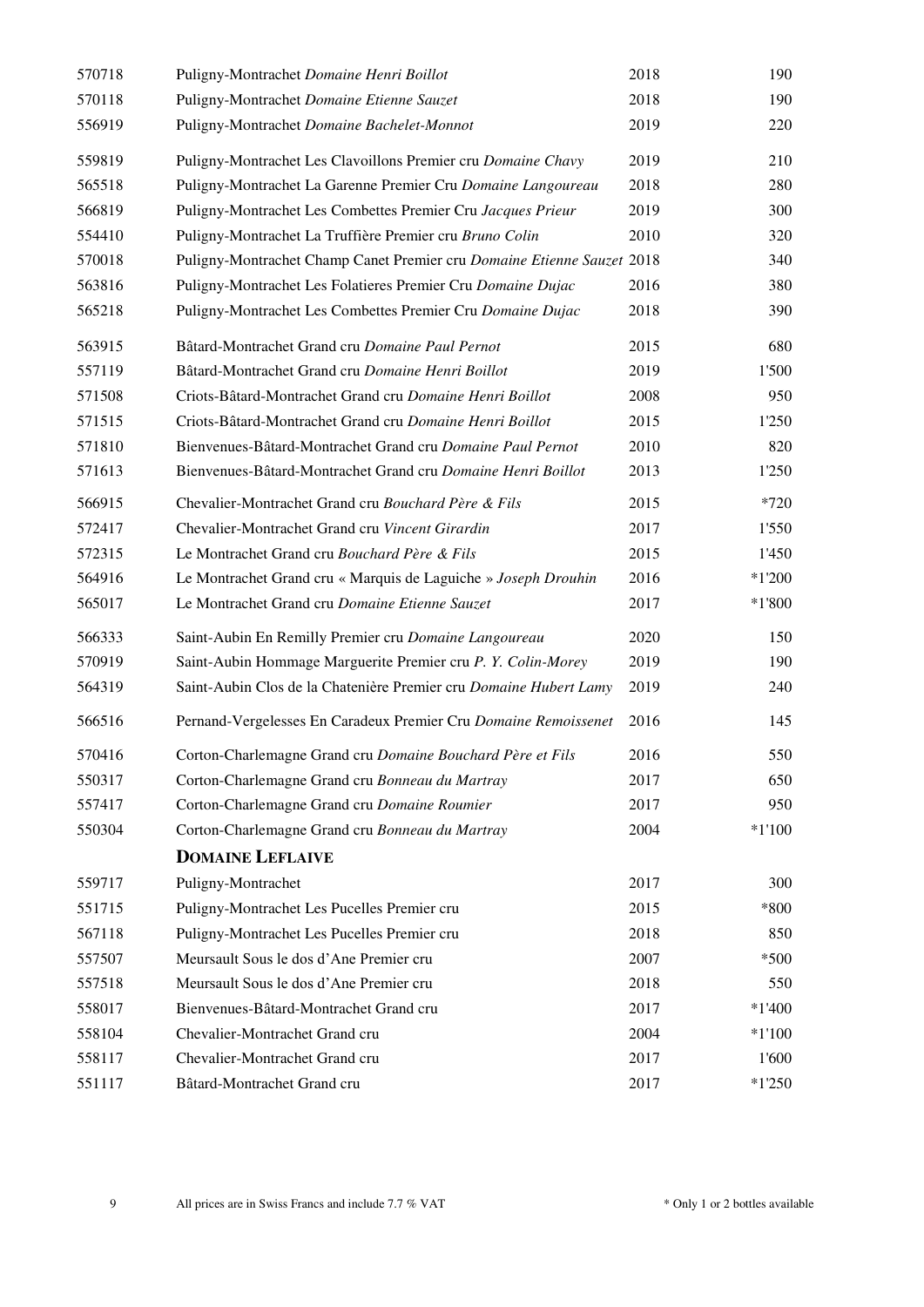<span id="page-9-1"></span>

|        | <b>BOURGOGNE-MÂCONNAIS/CHALONNAIS</b>                        |      |     |
|--------|--------------------------------------------------------------|------|-----|
| 569533 | Rully Joseph Drouhin                                         | 2018 | 90  |
| 572117 | Rully Vauvry Premier cru Olivier Leflaive                    | 2017 | 110 |
| 570217 | Rully Premier cru Domaine Leflaive                           | 2017 | 190 |
| 559519 | Pouilly-Fuissé Louis Latour                                  | 2019 | 95  |
| 558615 | Macon-Verzé Domaine Leflaive                                 | 2015 | 105 |
|        | <b>SPAIN</b>                                                 |      |     |
| 286318 | Albarino Adega Valdes, Rias Baixas                           | 2018 | 70  |
| 286215 | Blanco Bodegas Remelluri, Rioja                              | 2015 | 140 |
|        | <b>ITALY</b>                                                 |      |     |
| 359318 | LOMBARDIA<br>Corte del Lupo Bianco Curtefranca Ca' del Bosco | 2018 | 90  |
|        | <b>TRENTINO - ALTO ADIGE</b>                                 |      |     |
| 350133 | Pinot Bianco Weisshaus Cantina Produttori Colterenzio        | 2014 | 65  |
| 350516 | Chardonnay Löwengang Alois Lageder                           | 2016 | 158 |
| 351819 | Sauvignon Blanc Quartz Cantina Terlan                        | 2019 | 175 |
|        | <b>FRIULI</b>                                                |      |     |
| 359718 | Pinot Bianco Collio Talis Venica & Venica                    | 2018 | 90  |
| 360219 | Pinot Grigio Collio Jésera Venica & Venica                   | 2019 | 100 |
| 365018 | Collio Sauvignon Borgo del Tiglio                            | 2018 | 130 |
| 358618 | Collio Chardonnay Borgo del Tiglio                           | 2018 | 130 |
| 357416 | Vintage Tunina Silvio Jermann                                | 2016 | 180 |
|        | <b>PIEMONTE</b>                                              |      |     |
| 360318 | Roero Arneis Recit Monchiero Carbone                         | 2018 | 86  |
| 364217 | Gavi di Gavi Vigna Vecchia Castellari Bergaglio              | 2017 | 90  |
| 355914 | Chardonnay Bussiador Aldo Conterno                           | 2014 | 170 |
| 362420 | Chardonnay Rossj-Bass Angelo Gaja                            | 2020 | 220 |
| 366918 | Derthona Montemarzino Roagna                                 | 2018 | 240 |
|        | <b>TOSCANA</b>                                               |      |     |
| 364617 | Poggio alle Gazze Tenuta Dell'Ornellaia                      | 2017 | 160 |
| 366316 | Ornellaia Bianco Tenuta Dell'Ornellaia                       | 2016 | 550 |
|        | <b>OTHERS IN ITALY</b>                                       |      |     |
| 350319 | Cervaro della Sala Castello della Sala, Umbria               | 2019 | 170 |
| 366716 | Trebbiano d'Abruzzo Emidio Pepe, Abruzzo                     | 2016 | 230 |
| 358818 | Chardonnay Planeta, Sicily                                   | 2018 | 130 |
|        | <b>GREECE</b>                                                |      |     |
| 286418 | Assyrtiko Domaine Papagiannakos, Attica                      | 2018 | 70  |
| 286518 | Malagouzia Ktima Gerovassiliou, Epanomi                      | 2018 | 85  |
| 286618 | Assyrtiko Wild Ferment Gaia, Santorini                       | 2018 | 130 |
|        |                                                              |      |     |

<span id="page-9-2"></span><span id="page-9-0"></span>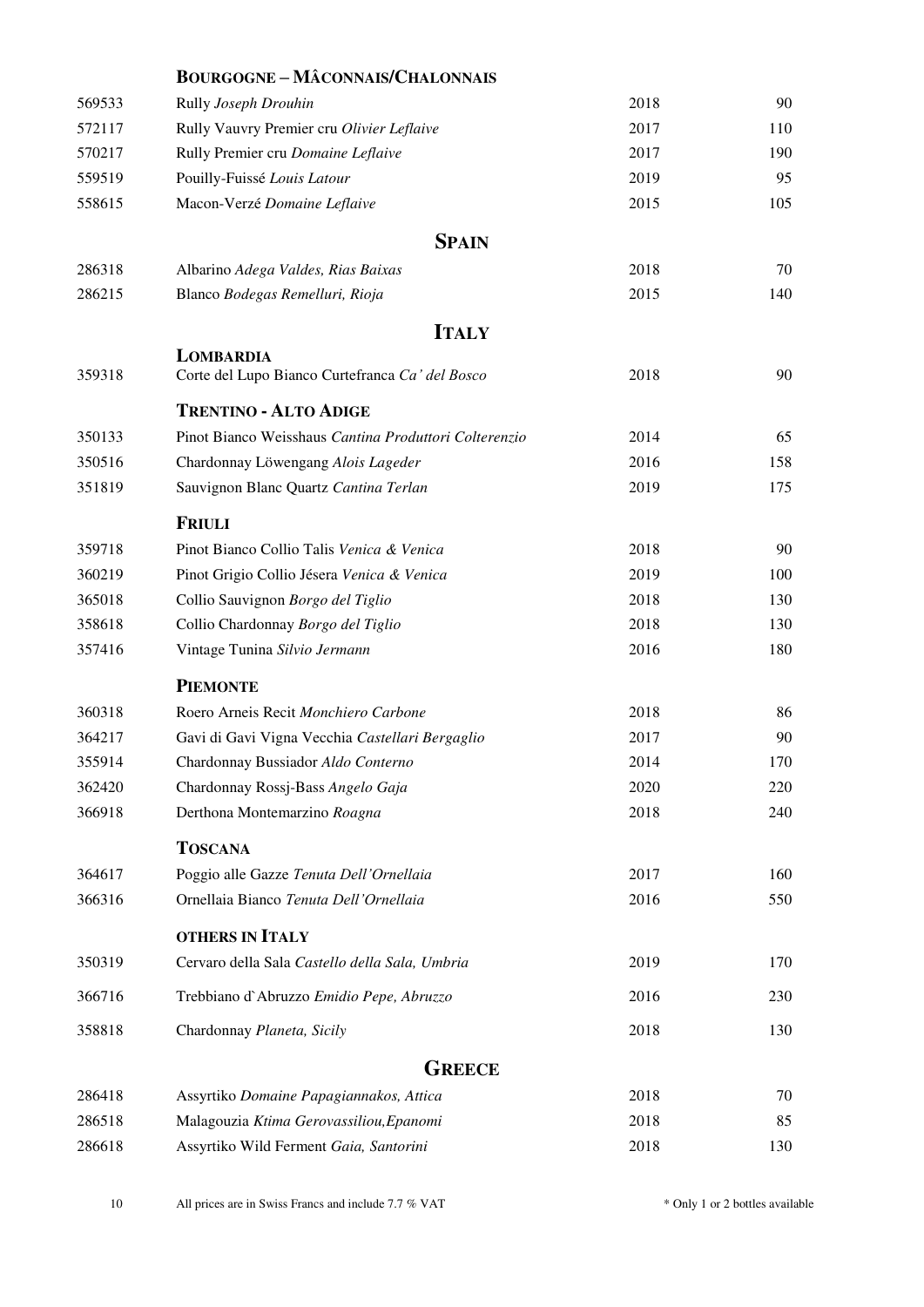<span id="page-10-4"></span><span id="page-10-3"></span><span id="page-10-2"></span><span id="page-10-1"></span><span id="page-10-0"></span>

|        | <b>AUSTRIA</b>                                                           |      |          |
|--------|--------------------------------------------------------------------------|------|----------|
| 274933 | Grüner Veltliner Federspiel Axpoint Weingut Mauritiushof, Wachau         | 2017 | 75       |
| 275020 | Grüner Veltliner Smaragd Ried Schütt Emmerich Knoll, Wachau              | 2020 | 160      |
| 270317 | Riesling Smaragd Loibner Loibenberg, F.X Pichler, Wachau                 | 2017 | 190      |
| 288318 | Grüner Veltliner Handwerk Weingut Stagard, Kremstal                      | 2018 | 85       |
| 270433 | Grüner Veltliner Schloss Gobelsburg, Kamptal                             | 2017 | 80       |
| 289318 | Grüner Veltliner Ried Lamm Schloss Gobelsburg, Kamptal                   | 2018 | 145      |
|        | <b>Germany</b>                                                           |      |          |
| 270133 | Riesling Schieferterrassen Weingut Heymann-Löwenstein, Mosel             | 2017 | 85       |
| 272220 | Riesling Wehlener Sonnenuhr GG Alte Reben Dr. Loosen, Mosel              | 2020 | 120      |
| 278918 | Riesling Gottesfuss GG Alte Reben Weingut Van Volxem, Mosel              | 2018 | 150      |
| 278018 | Riesling Hochheimer Kirchenstück GG Weingut Künstler, Rheingau           | 2018 | 120      |
| 273714 | Riesling Frühlingsplätzchen GG Weingut Emrich-Schönleber, Nahe           | 2014 | 120      |
| 273614 | Riesling Nackenheimer Rothenberg GG Gunderloch, Rheinhessen              | 2014 | 135      |
| 273816 | Riesling Steinacker Erste Lage Weingut Philipp Kuhn, Pfalz               | 2016 | 95       |
| 274833 | Riesling Im grossen Garten GG Weingut Philipp Kuhn, Pfalz                | 2020 | 115      |
| 278817 | Riesling Frankweiler Biengarten Erste Lage Weingut Rebholz, Pfalz        | 2017 | 130      |
| 274013 | Riesling Weilberg Weingut Rings, Pfalz                                   | 2013 | 100      |
| 274718 | Chardonnay Alte Reben Weingut Bernhard Huber, Baden                      | 2018 | 145      |
|        | <b>U.S.A</b>                                                             |      |          |
| 215616 | Sauvignon Blanc Joseph Phelps Vineyards, Napa Valley                     | 2016 | 130      |
| 216817 | Chardonnay Russian River Valley Ramey Winery, Sonoma Coast               | 2017 | 140      |
| 215816 | Chardonnay Joseph Phelps Vineyards, Sonoma Coast                         | 2016 | 160      |
| 216717 | Chardonnay Hyde DuMol, Carneros, Napa Valley                             | 2017 | 185      |
| 216319 | Chardonnay Les Noisetiers Kistler Vineyards, Sonoma Coast                | 2019 | 220      |
| 216517 | Chardonnay Kongsgaard, Napa Valley                                       | 2017 | 480      |
| 219210 | Chardonnay The Judge Kongsgaard, Napa Valley                             | 2010 | $*1'000$ |
| 219216 | Chardonnay The Judge Kongsgaard, Napa Valley                             | 2016 | $*1'500$ |
|        | <b>AUSTRALIA</b>                                                         |      |          |
| 262613 | Chardonnay Bâttonage Langhorne Creek<br>Bremerton Wines, South Australia | 2013 | 80       |
|        |                                                                          |      |          |
|        | <b>New-Zealand</b>                                                       |      |          |
| 263417 | Riesling Private Bin Villa Maria, Marlborough                            | 2017 | 70       |
| 261121 | Sauvignon Blanc Cloudy Bay Winery, Marlborough                           | 2021 | 125      |
| 263516 | Sauvignon Blanc Selection 94 Dog Point, Marlborough                      | 2016 | 140      |
| 261015 | Chardonnay Cloudy Bay Winery, Marlborough                                | 2015 | 133      |
| 263616 | Chardonnay Coddington Kumeu River, Auckland                              | 2016 | 120      |
|        |                                                                          |      |          |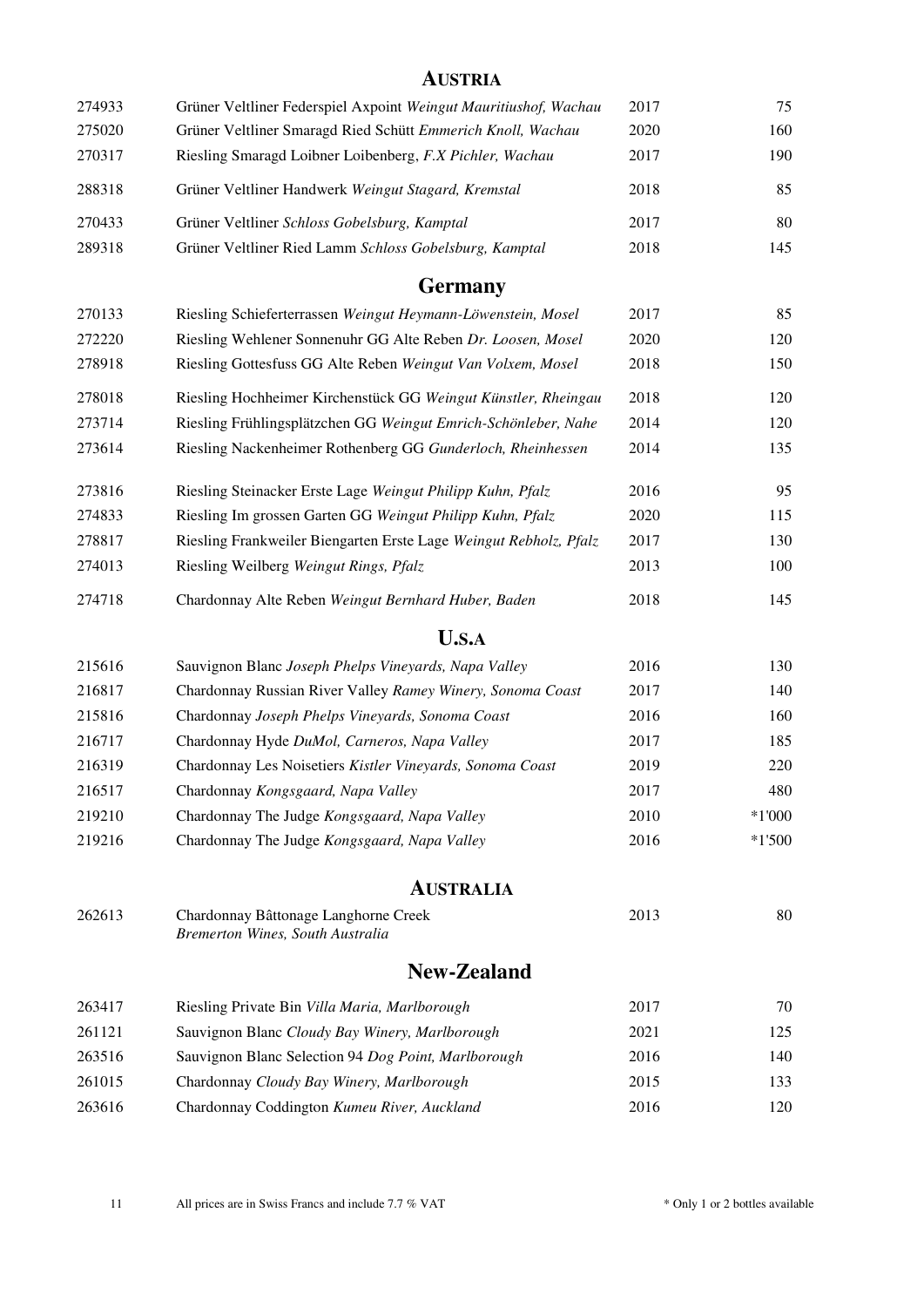## **ROSÉ WINE**

<span id="page-11-0"></span>

| 190018 | Oeil de Perdrix Château d'Auvernier, Neuchâtel, Switzerland | 2018 | 80  |
|--------|-------------------------------------------------------------|------|-----|
| 590819 | Rosato Toscana Tenuta Biserno, Toscana, Italy               | 2019 | 115 |
| 590533 | Rosè Chateau Les Valentines, Cotes de Provence, France      | 2020 | 90  |
| 590918 | Pink Pégau Domaine de Pégau, Châteauneuf-du-Pape, France    | 2018 | 100 |
| 590418 | Rock Angel Rosè Chateau d'Esclans, Provence, France         | 2018 | 135 |
| 591019 | Rosè Domaine Ott Provence, France                           | 2019 | 140 |
| 591220 | Cuvée Étoile Domaine Ott Provence, France                   | 2020 | 350 |

## **ORANGE WINE**

<span id="page-11-1"></span>

| 289214 | Malvazija Karst Cotar, Slovenia | 2014 | 110 |
|--------|---------------------------------|------|-----|
|        |                                 |      |     |

## **RED WINES**

## **SWITZERLAND**

<span id="page-11-2"></span>

|        | <b>GRISONS</b>                                           |      |        |
|--------|----------------------------------------------------------|------|--------|
| 116133 | Maienfelder Pinot Noir Möhr-Niggli                       | 2020 | 90     |
| 108519 | Maienfelder Pinot Noir Pilgrim Möhr-Niggli               | 2019 | 130    |
| 116033 | Maienfelder Pinot Noir Barrique Weinbau Levanti          | 2017 | 110    |
| 101318 | Malanser Pinot Noir Passion Martin Donatsch              | 2018 | 130    |
| 108216 | Malanser Pinot Noir Unique Martin Donatsch               | 2016 | 240    |
| 108817 | Malanser Pinot Noir Selvenen Georg Fromm                 | 2017 | 140    |
| 116518 | Malanser Pinot Noir Reserva Peter Wegelin                | 2018 | 140    |
| 108418 | Malanser Pinot Noir Thomas Studach                       | 2018 | 220    |
| 109613 | Malanser Pinot Noir Scadena Peter Wegelin                | 2013 | 240    |
| 110212 | Jeninser Blauburgunder Alte Reben Schloss Reichenau      | 2012 | $*140$ |
| 110315 | Pinot Noir Alte Reben Weingut Eichholz Irene Grünefelder | 2015 | 170    |
| 109311 | Blauburgunder Gian-Battista Weingut Von Tscharner        | 2011 | 180    |
| 108317 | Pinot Noir Monolith Weingut Obrecht                      | 2017 | 190    |
| 104716 | Fläscher Pinot Noir Barrique Weingut Davaz               | 2016 | 145    |
| 115017 | Fläscher Pinot Noir Barrique Hansruedi Adank             | 2017 | 150    |
| 103919 | Fläscher Pinot Noir Martha & Daniel Gantenbein           | 2019 | 260    |
| 116215 | Churer Halde Pinot Noir Reserve Cottinelli               | 2015 | 145    |
| 108614 | Merlot Möhr-Niggli                                       | 2013 | 130    |
| 109015 | Merlot Francisca & Christian Obrecht                     | 2015 | 140    |
| 108713 | Merlot Schöpfiwingert Georg Fromm                        | 2013 | 160    |
|        | <b>AARGAU</b>                                            |      |        |
| 116312 | Pinot Noir Thalheim Tom Litwan                           | 2012 | 110    |
|        | <b>THURGAU</b>                                           |      |        |
| 115514 | Pinot Noir No 3 Schlossgut Bachtobel                     | 2014 | 140    |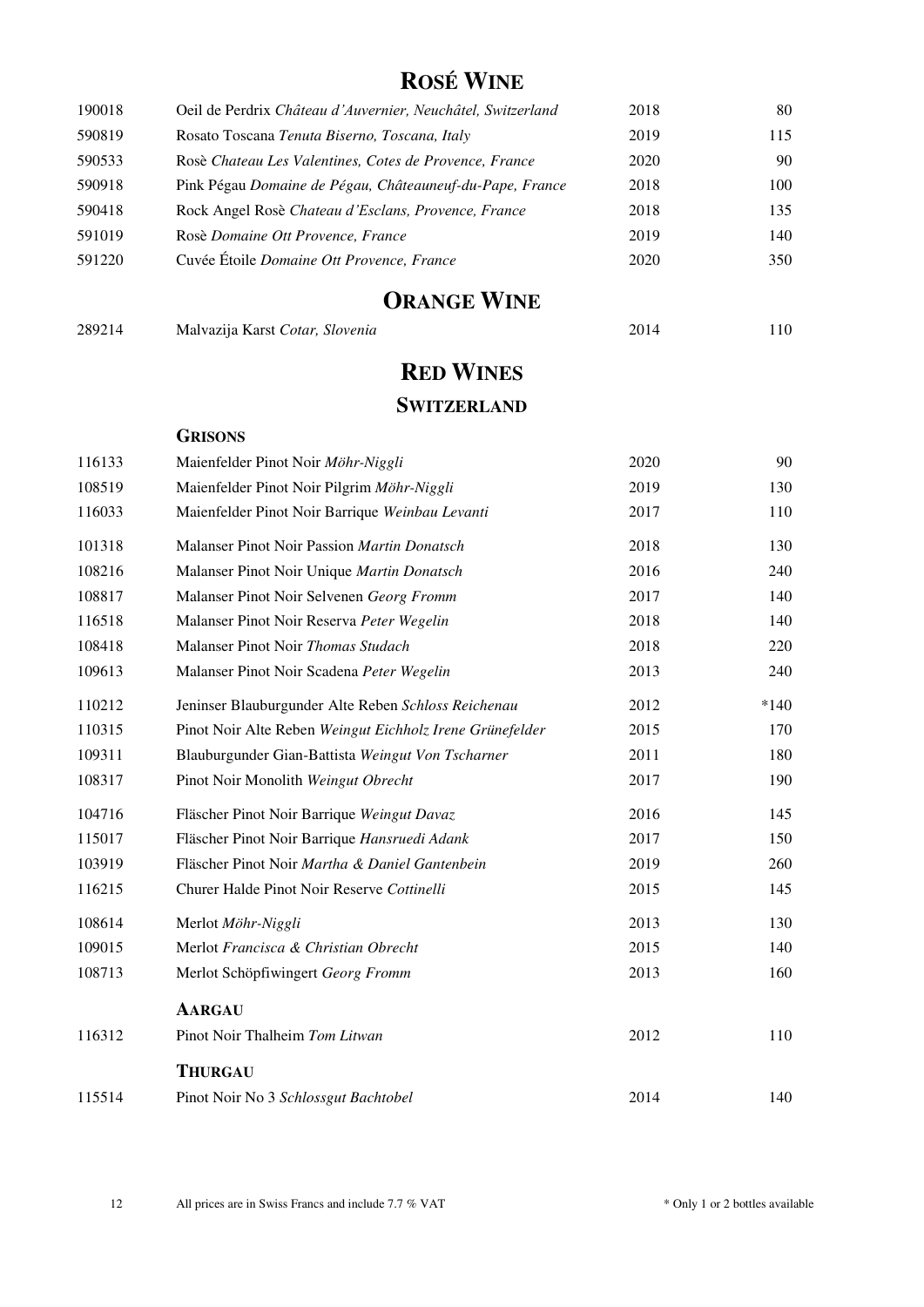|        | <b>VALAIS</b>                                 |      |     |
|--------|-----------------------------------------------|------|-----|
| 103717 | Dôle la Liaudisaz Marie-Thérèse Chappaz       | 2017 | 86  |
| 105919 | Syrah Michel Boven                            | 2019 | 96  |
| 115914 | Pinot Noir Vielles Vignes Simon Maye et Fils  | 2014 | 130 |
| 115414 | Cornalin Simon Maye et Fils                   | 2014 | 130 |
| 115115 | Cornalin d'Enfer du Calcaire Historie d'Enfer | 2015 | 160 |
|        | <b>TICINO</b>                                 |      |     |
| 110433 | Ultima Goccia Chiodi                          | 2018 | 100 |
| 110015 | Gransegreto Forte Airolo Valsangiacomo        | 2015 | 120 |
| 109914 | Ligornetto Vinattieri                         | 2014 | 135 |
| 100616 | Quattromani Delea Brivio Tamborini Gialdi     | 2016 | 150 |
| 115312 | Terraferma Christian Zündel                   | 2012 | 150 |
| 110415 | Conte di Luna Werner Stucky                   | 2015 | 160 |
| 109712 | Montagna Magica Daniel Huber                  | 2012 | 160 |
| 103417 | Merlot Vinattieri                             | 2017 | 350 |
| 106812 | Castello Luigi Luigi Zanini                   | 2012 | 420 |

## **France**

<span id="page-12-0"></span>

|        | LOIRE                                                    |      |        |
|--------|----------------------------------------------------------|------|--------|
| 525817 | Sancerre Rouge La Noue Domaine Claude Riffault           | 2017 | 125    |
| 526016 | Chinon Vielles Vignes Philippe Alliet                    | 2016 | 110    |
| 525917 | Bourgueil Le Pavillon du Grand Clos Yannick Amirault     | 2017 | 130    |
| 526115 | Saumur Champigny Franc de Pied Domaine des Roches Neuves | 2015 | 150    |
|        | <b>BORDEAUX - MÉDOC, HAUT-MÉDOC</b>                      |      |        |
| 411897 | Château Sociando Mallet, Cru bourgeois                   | 1997 | 233    |
| 411805 | Château Sociando Mallet, Cru bourgeois                   | 2005 | 240    |
| 411814 | Château Sociando Mallet, Cru bourgeois                   | 2014 | 125    |
| 406206 | Château La Lagune, Troisième grand cru classé            | 2006 | 270    |
| 406210 | Château La Lagune, Troisième grand cru classé            | 2010 | 250    |
| 416608 | Château La Tour Carnet, Quatrième grand cru classé       | 2008 | 160    |
| 416609 | Château La Tour Carnet, Quatrième grand cru classé       | 2009 | $*160$ |
| 400709 | Château Cantemerle, Cinquième grand cru classé           | 2009 | 180    |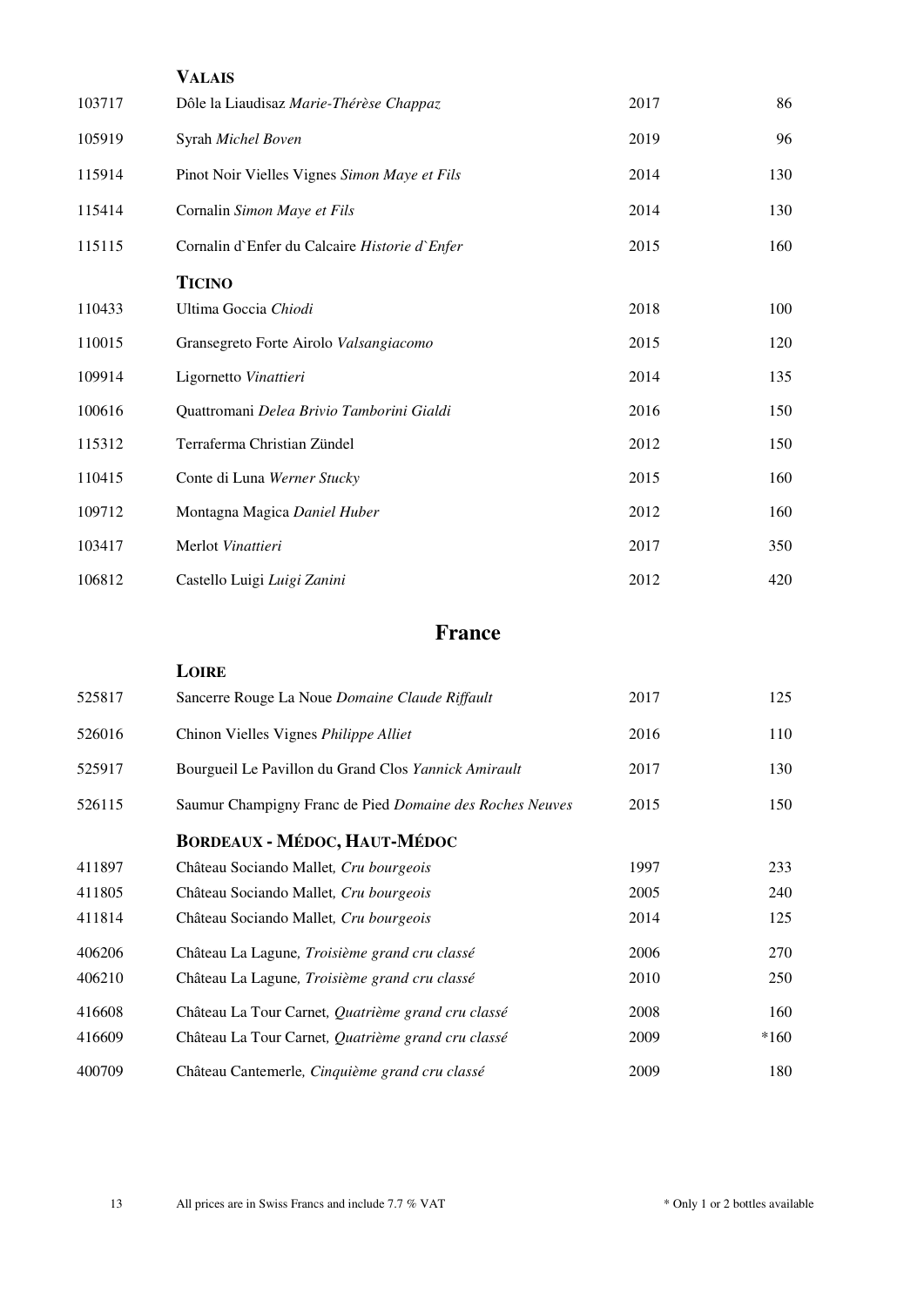### **BORDEAUX - SAINT-ESTÈPHE**

| 401486 | Château Cos d'Estournel, Deuxième grand cru classé                  | 1986 | 700    |
|--------|---------------------------------------------------------------------|------|--------|
| 401490 | Château Cos d'Estournel, Deuxième grand cru classé                  | 1990 | 1'100  |
| 401495 | Château Cos d'Estournel, Deuxième grand cru classé                  | 1995 | 700    |
| 401497 | Château Cos d'Estournel, Deuxième grand cru classé                  | 1997 | $*450$ |
| 401402 | Château Cos d'Estournel, Deuxième grand cru classé                  | 2002 | $*500$ |
| 401403 | Château Cos d'Estournel, Deuxième grand cru classé                  | 2003 | 990    |
| 401405 | Château Cos d'Estournel, Deuxième grand cru classé                  | 2005 | 1'100  |
| 401408 | Château Cos d'Estournel, Deuxième grand cru classé                  | 2008 | 550    |
| 401410 | Château Cos d'Estournel, Deuxième grand cru classé                  | 2010 | 1'200  |
| 401411 | Château Cos d'Estournel, Deuxième grand cru classé                  | 2011 | 550    |
| 401112 | Les Pagodes de Cos, 2 <sup>nd</sup> wine of Château Cos d'Estournel | 2012 | 160    |
| 401596 | Château Montrose, Deuxième grand cru classé                         | 1996 | 680    |
| 401500 | Château Montrose, Deuxième grand cru classé                         | 2000 | 750    |
| 401506 | Château Montrose, Deuxième grand cru classé                         | 2006 | 490    |
| 401507 | Château Montrose, Deuxième grand cru classé                         | 2007 | 410    |
| 401510 | Château Montrose, Deuxième grand cru classé                         | 2010 | 600    |
| 401511 | Château Montrose, Deuxième grand cru classé                         | 2011 | 350    |
| 401695 | Château Calon-Ségur, Troisième grand cru classé                     | 1995 | 400    |
| 401600 | Château Calon-Ségur, Troisième grand cru classé                     | 2000 | 500    |
| 401604 | Château Calon-Ségur, Troisième grand cru classé                     | 2004 | *380   |
| 401611 | Château Calon-Ségur, Troisième grand cru classé                     | 2011 | 450    |
| 401615 | Château Calon-Ségur, Troisième grand cru classé                     | 2015 | 350    |
| 401803 | Château Phélan-Ségur, Cru bourgeois Exceptionnel                    | 2003 | 270    |
| 401810 | Château Phélan-Ségur, Cru bourgeois Exceptionnel                    | 2010 | 240    |
| 401815 | Château Phélan-Ségur, Cru bourgeois Exceptionnel                    | 2015 | 165    |
| 403505 | Château Meyney                                                      | 2005 | 175    |
| 403507 | Château Meyney                                                      | 2007 | 135    |
| 412209 | Château Ségur de Cabanac, Cru bourgeois                             | 2009 | 105    |
| 412215 | Château Ségur de Cabanac, Cru bourgeois                             | 2015 | 90     |
| 412114 | Château Haut Marbuzet, St. Estèphe, Cru bourgeois                   | 2014 | 160    |
| 410205 | Château Lafon-Rochet, Quatrième grand cru classé                    | 2005 | 230    |
| 410210 | Château Lafon-Rochet, Quatrième grand cru classé                    | 2010 | 190    |
| 410211 | Château Lafon-Rochet, Quatrième grand cru classé                    | 2011 | 140    |
| 400805 | Château Cos Labory, Cinquième grand cru classé                      | 2005 | 190    |
| 400806 | Château Cos Labory, Cinquième grand cru classé                      | 2006 | 165    |
| 400811 | Château Cos Labory, Cinquième grand cru classé                      | 2011 | 150    |
| 402106 | Château Les Ormes De Pez, Cru bourgeois                             | 2006 | 145    |
| 402114 | Château Les Ormes De Pez, Cru bourgeois                             | 2014 | 120    |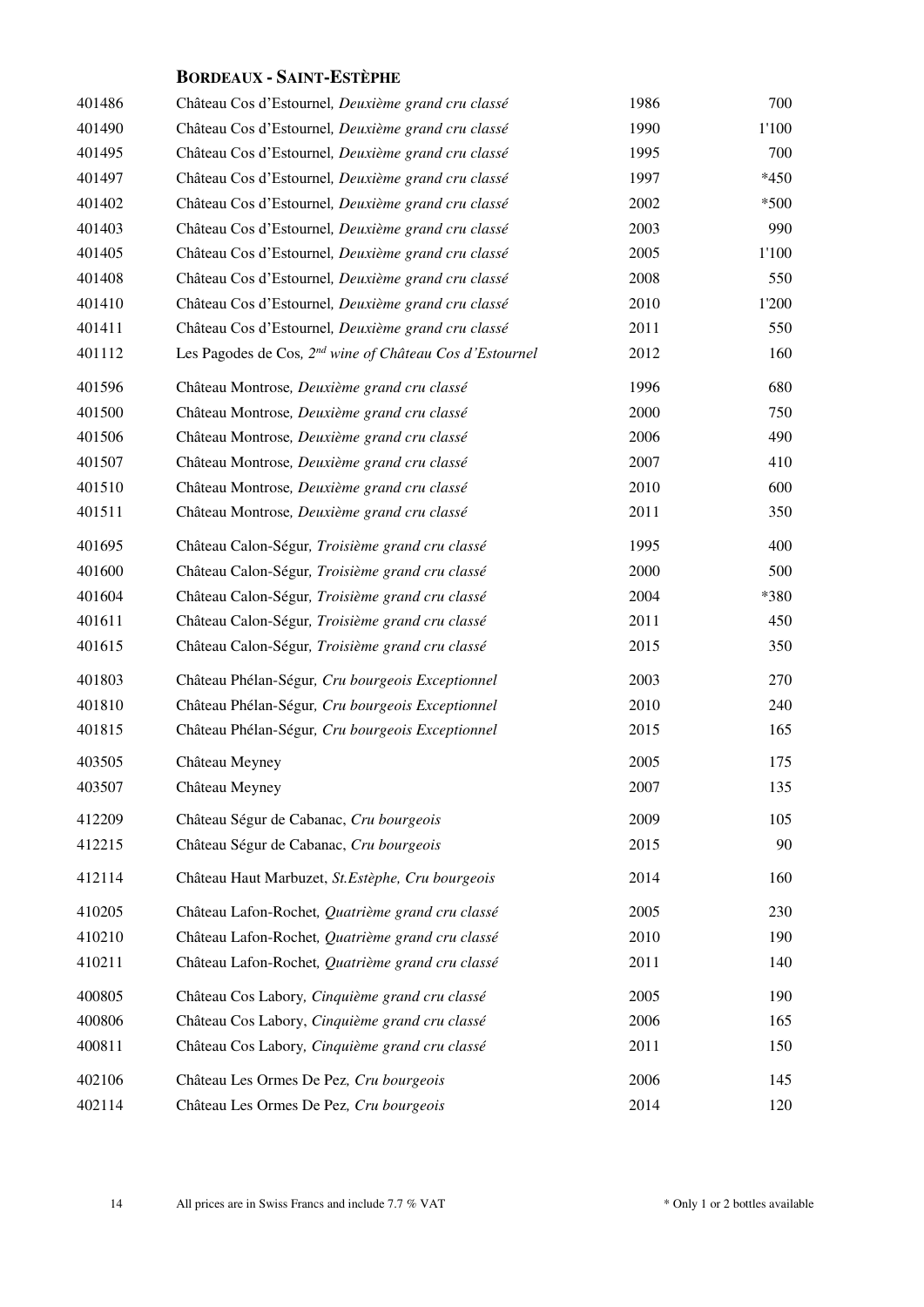### **BORDEAUX – PAUILLAC**

| 402485 | Château Mouton-Rothschild, Premier grand cru classé                           | 1985 | 2'300    |
|--------|-------------------------------------------------------------------------------|------|----------|
| 402486 | Château Mouton-Rothschild, Premier grand cru classé                           | 1986 | 2'500    |
| 402488 | Château Mouton-Rothschild, Premier grand cru classé                           | 1988 | $*1'800$ |
| 402489 | Château Mouton-Rothschild, Premier grand cru classé                           | 1989 | $*2'100$ |
| 402497 | Château Mouton-Rothschild, Premier grand cru classé                           | 1997 | 1'500    |
| 402402 | Château Mouton-Rothschild, Premier grand cru classé                           | 2002 | $*1'600$ |
| 402403 | Château Mouton-Rothschild, Premier grand cru classé                           | 2003 | $*2'000$ |
| 402409 | Château Mouton-Rothschild, Premier grand cru classé                           | 2009 | $*2'600$ |
| 402410 | Château Mouton-Rothschild, Premier grand cru classé                           | 2010 | $*2'600$ |
| 415610 | Le Petit Mouton 2 <sup>nd</sup> wine of Château Mouton-Rothschild             | 2010 | 750      |
| 402388 | Château Lafite-Rothschild, Premier grand cru classé                           | 1988 | 1'800    |
| 402397 | Château Lafite-Rothschild, Premier grand cru classé                           | 1997 | 1'600    |
| 402398 | Château Lafite-Rothschild, Premier grand cru classé                           | 1998 | $*2'200$ |
| 402399 | Château Lafite-Rothschild, Premier grand cru classé                           | 1999 | 1'800    |
| 402333 | Château Lafite-Rothschild, Premier grand cru classé                           | 2000 | 2'450    |
| 402303 | Château Lafite-Rothschild, Premier grand cru classé                           | 2003 | 2'400    |
| 402305 | Château Lafite-Rothschild, Premier grand cru classé                           | 2005 | 2'600    |
| 402309 | Château Lafite-Rothschild, Premier grand cru classé                           | 2009 | $*2700$  |
| 402310 | Château Lafite-Rothschild, Premier grand cru classé                           | 2010 | $*2700$  |
| 402811 | Le Carruades de Lafite 2 <sup>nd</sup> wine of Château Lafite-Rothschild      | 2011 | 600      |
| 402995 | Château Latour, Premier grand cru classé                                      | 1995 | $*2'300$ |
| 402990 | Château Latour, Premier grand cru classé                                      | 1990 | 2'800    |
| 402900 | Château Latour, Premier grand cru classé                                      | 2000 | 2'000    |
| 402903 | Château Latour, Premier grand cru classé                                      | 2003 | *3'000   |
| 402905 | Château Latour, Premier grand cru classé                                      | 2005 | 2'100    |
| 402907 | Château Latour, Premier grand cru classé                                      | 2007 | 1'700    |
| 402909 | Château Latour, Premier grand cru classé                                      | 2009 | *3'000   |
| 402910 | Château Latour, Premier grand cru classé                                      | 2010 | 3'000    |
| 410306 | Les Forts de Latour, 2 <sup>nd</sup> wine of Château Latour                   | 2006 | 450      |
| 410310 | Les Forts de Latour, 2 <sup>nd</sup> wine of Château Latour                   | 2010 | 600      |
| 403798 | Château Grand Puy Lacoste, Cinquième grand cru classé                         | 1998 | 350      |
| 403707 | Château Grand Puy Lacoste, Cinquième grand cru classé                         | 2007 | 250      |
| 403713 | Château Grand Puy Lacoste, Cinquième grand cru classé                         | 2013 | 210      |
| 415390 | Château Pichon-Longueville-Baron Deuxième grand cru classé                    | 1990 | 870      |
| 415396 | Château Pichon-Longueville-Baron Deuxième grand cru classé                    | 1996 | 600      |
| 415302 | Château Pichon-Longueville-Baron Deuxième grand cru classé                    | 2002 | 500      |
| 415305 | Château Pichon-Longueville-Baron Deuxième grand cru classé                    | 2005 | 650      |
| 415311 | Château Pichon-Longueville-Baron Deuxième grand cru classé                    | 2011 | 430      |
| 410533 | Les Griffons de Pichon Baron 2 <sup>nd</sup> wine of Pichon-Longueville-Baron | 2018 | 180      |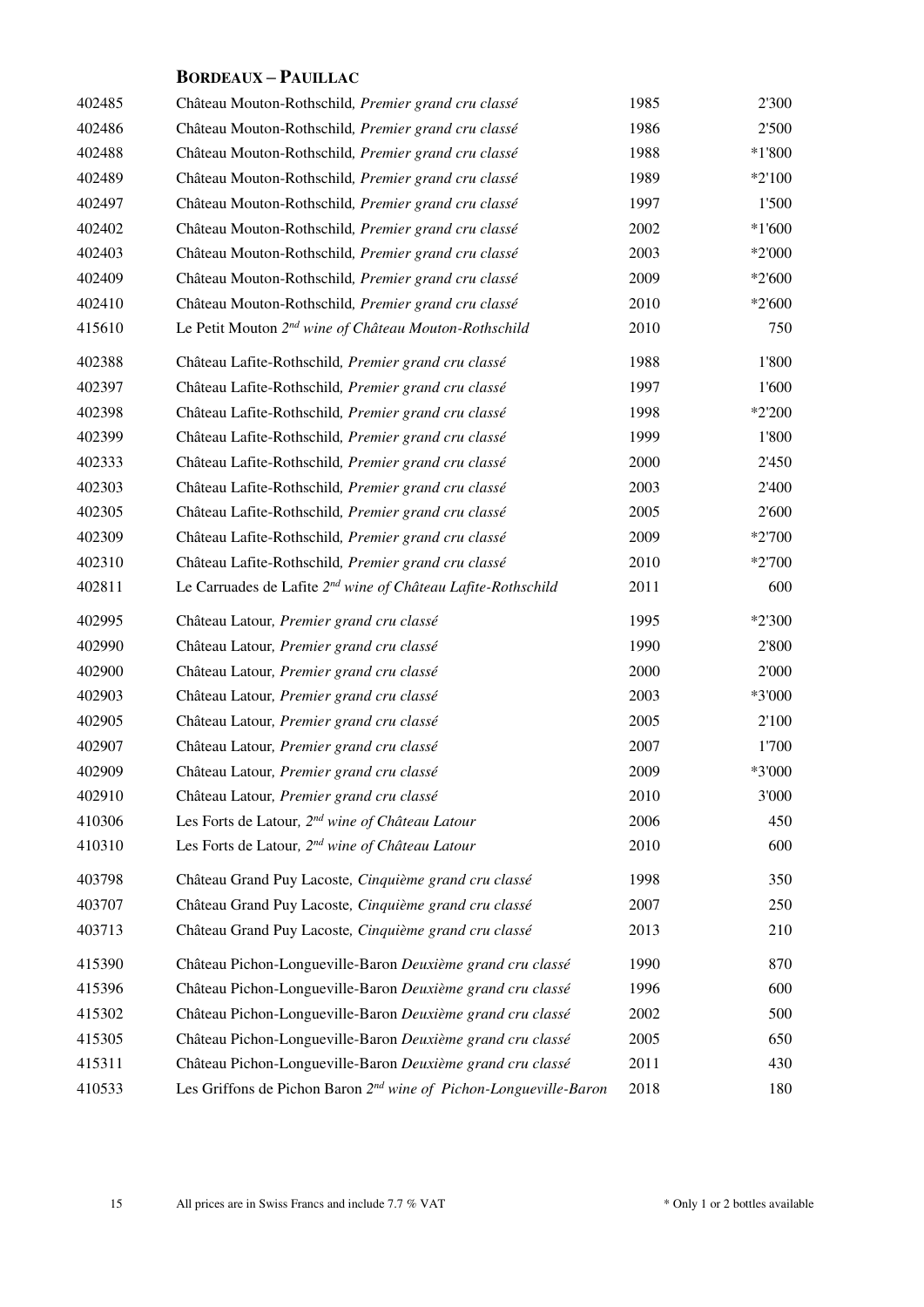| 403296 | Château Clerc Milon, Cinquième grand cru classé                                                  | 1996     | 370    |
|--------|--------------------------------------------------------------------------------------------------|----------|--------|
| 403203 | Château Clerc Milon, Cinquième grand cru classé                                                  | 2003     | 350    |
| 403210 | Château Clerc Milon, Cinquième grand cru classé                                                  | 2010     | 290    |
| 417710 | Pastourelle de Clerc Milon 2 <sup>nd</sup> wine of Château Clerc Milon                           | 2010     | 150    |
| 403690 | Château Pontet-Canet, Cinquième grand cru classé                                                 | 1990     | 500    |
| 403696 | Château Pontet-Canet, Cinquième grand cru classé                                                 | 1996     | *400   |
| 403603 | Château Pontet-Canet, Cinquième grand cru classé                                                 | 2003     | 450    |
| 403606 | Château Pontet-Canet, Cinquième grand cru classé                                                 | 2006     | 385    |
| 403610 | Château Pontet-Canet, Cinquième grand cru classé                                                 | 2010     | 590    |
| 403612 | Château Pontet-Canet, Cinquième grand cru classé                                                 | 2012     | 320    |
| 403197 | Château Pichon-Longueville-Comtesse de Lalande<br>Deuxième grand cru classé                      | 1997     | 410    |
| 403103 | Château Pichon-Longueville-Comtesse de Lalande<br>Deuxième grand cru classé                      | 2003     | 580    |
| 403107 | Château Pichon-Longueville-Comtesse de Lalande<br>Deuxième grand cru classé                      | 2007     | 490    |
| 403110 | Château Pichon-Longueville-Comtesse de Lalande<br>Deuxième grand cru classé                      | 2010     | 690    |
| 411906 | Réserve de la Comtesse<br>2 <sup>nd</sup> wine of Château Pichon-Longueville-Comtesse de Lalande | 2006     | *200   |
| 411909 | Réserve de la Comtesse<br>2 <sup>nd</sup> wine of Château Pichon-Longueville-Comtesse de Lalande | 2009     | 230    |
| 411933 | Réserve de la Comtesse<br>2 <sup>nd</sup> wine of Château Pichon-Longueville-Comtesse de Lalande | 2016     | 150    |
| 402596 | Château Lynch Bages, Cinquième grand cru classé                                                  | 1996     | 650    |
| 402500 | Château Lynch Bages, Cinquième grand cru classé                                                  | 2000     | 800    |
| 402503 | Château Lynch Bages, Cinquième grand cru classé                                                  | 2003     | 610    |
| 402505 | Château Lynch Bages, Cinquième grand cru classé                                                  | 2005     | 680    |
| 402506 | Château Lynch Bages, Cinquième grand cru classé                                                  | 2006     | 460    |
| 402508 | Château Lynch Bages, Cinquième grand cru classé                                                  | 2008     | 430    |
| 402510 | Château Lynch Bages, Cinquième grand cru classé                                                  | 2010     | 590    |
| 416114 | Echo de Lynch Bages, 2 <sup>nd</sup> wine of Château Lynch-Bages                                 | 2014     | 145    |
| 412302 | Château D'Armailhac, Cinquième grand cru classé                                                  | 2002     | 250    |
| 412306 | Château D'Armailhac, Cinquième grand cru classé                                                  | 2006     | 240    |
| 412315 | Château D'Armailhac, Cinquième grand cru classé                                                  | 2015     | 200    |
| 402782 | Château Duhart-Milon, Quatrièmes grand cru classé                                                | 1982     | $*600$ |
| 402700 | Château Duhart-Milon, Quatrièmes grand cru classé                                                | $2000\,$ | 450    |
| 402706 | Château Duhart-Milon, Quatrièmes grand cru classé                                                | 2006     | 370    |
| 402710 | Château Duhart-Milon, Quatrièmes grand cru classé                                                | 2010     | 400    |
| 415895 | Château Batailley Cinquième grand cru classé                                                     | 1995     | 350    |
| 415899 | Château Batailley Cinquième grand cru classé                                                     | 1999     | 300    |
| 415811 | Château Batailley Cinquième grand cru classé                                                     | 2011     | 230    |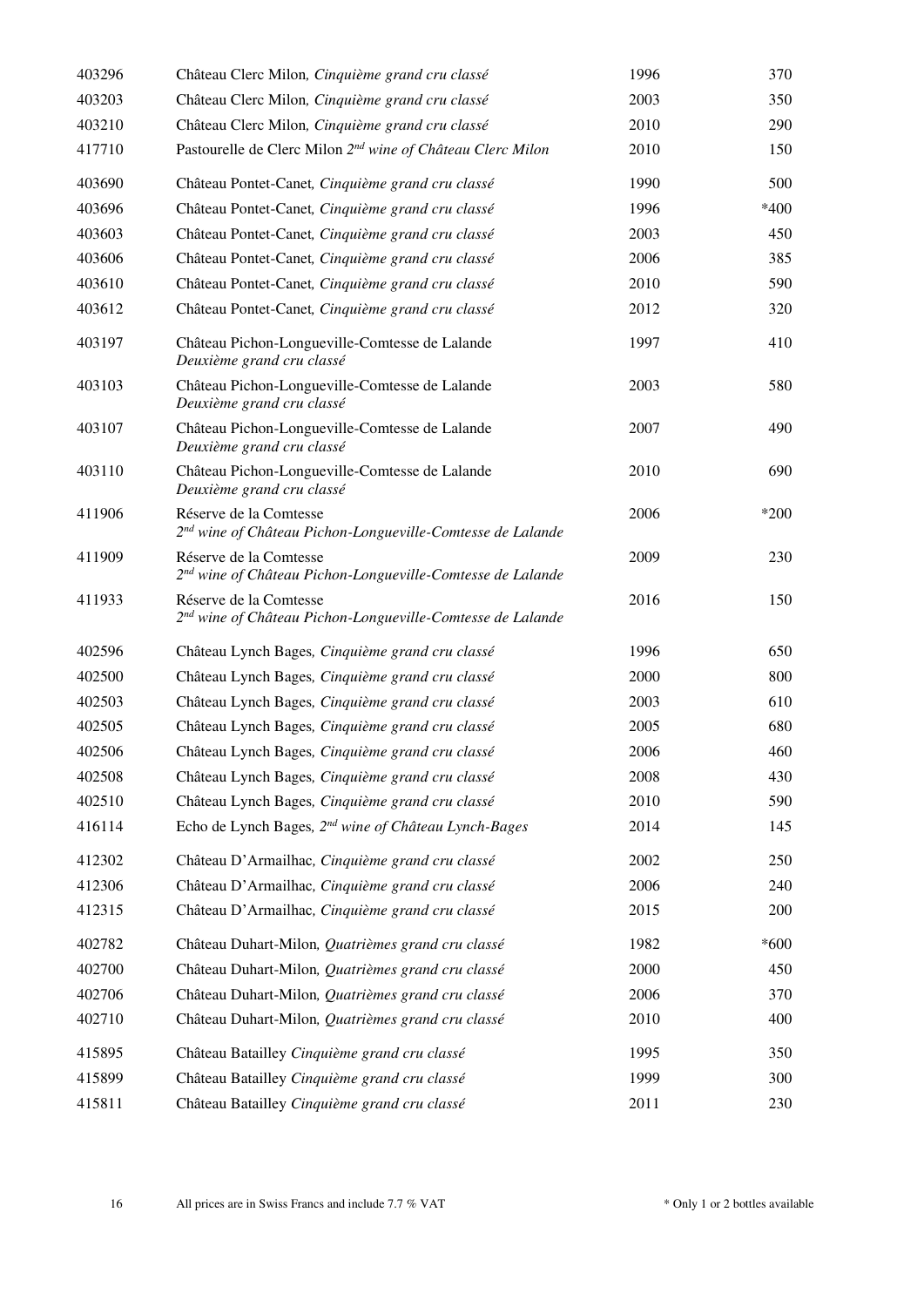### **BORDEAUX - SAINT-JULIEN**

| 404095 | Château Ducru-Beaucaillou, Deuxième grand cru classé                          | 1995 | 850    |
|--------|-------------------------------------------------------------------------------|------|--------|
| 404096 | Château Ducru-Beaucaillou, Deuxième grand cru classé                          | 1996 | 860    |
| 404000 | Château Ducru-Beaucaillou, Deuxième grand cru classé                          | 2000 | 700    |
| 404006 | Château Ducru-Beaucaillou, Deuxième grand cru classé                          | 2006 | 650    |
| 404007 | Château Ducru-Beaucaillou, Deuxième grand cru classé                          | 2007 | 450    |
| 404008 | Château Ducru-Beaucaillou, Deuxième grand cru classé                          | 2008 | 410    |
| 404010 | Château Ducru-Beaucaillou, Deuxième grand cru classé                          | 2010 | 900    |
| 404014 | Château Ducru-Beaucaillou, Deuxième grand cru classé                          | 2014 | 500    |
| 417210 | La Croix Ducru-Beaucaillou 2 <sup>nd</sup> wine of Ducru-Beaucaillou          | 2010 | 230    |
| 417214 | La Croix Ducru-Beaucaillou 2 <sup>nd</sup> wine of Ducru-Beaucaillou          | 2014 | $*165$ |
| 417215 | La Croix Ducru-Beaucaillou 2 <sup>nd</sup> wine of Ducru-Beaucaillou          | 2015 | 170    |
| 417412 | Château Lalande-Borie, Cru bourgeois                                          | 2012 | 130    |
| 404190 | Château Léoville-Las-Cases, Deuxième grand cru classé                         | 1990 | 900    |
| 404197 | Château Léoville-Las-Cases, Deuxième grand cru classé                         | 1997 | 550    |
| 404101 | Château Léoville-Las-Cases, Deuxième grand cru classé                         | 2001 | 450    |
| 404103 | Château Léoville-Las-Cases, Deuxième grand cru classé                         | 2003 | 500    |
| 404105 | Château Léoville-Las-Cases, Deuxième grand cru classé                         | 2005 | 950    |
| 404111 | Château Léoville-Las-Cases, Deuxième grand cru classé                         | 2011 | 520    |
| 416296 | Clos du Marquis Château Léoville-Las-Cases                                    | 1996 | 280    |
| 416212 | Clos du Marquis Château Léoville-Las-Cases                                    | 2012 | 190    |
| 404503 | Château Talbot, Quatrième grand cru classé                                    | 2003 | 280    |
| 404511 | Château Talbot, Quatrième grand cru classé                                    | 2011 | 230    |
| 404515 | Château Talbot, Quatrième grand cru classé                                    | 2015 | 200    |
| 404296 | Château Léoville-Poyferré, Deuxième grand cru classé                          | 1996 | 480    |
| 404202 | Château Léoville-Poyferré, Deuxième grand cru classé                          | 2002 | $*320$ |
| 404205 | Château Léoville-Poyferré, Deuxième grand cru classé                          | 2005 | 430    |
| 404210 | Château Léoville-Poyferré, Deuxième grand cru classé                          | 2010 | 490    |
| 413703 | Château Léoville Barton, Deuxième grand cru classé                            | 2003 | 450    |
| 413705 | Château Léoville Barton, Deuxième grand cru classé                            | 2005 | $*550$ |
| 413708 | Château Léoville Barton, Deuxième grand cru classé                            | 2008 | 300    |
| 413710 | Château Léoville Barton, Deuxième grand cru classé                            | 2010 | 480    |
| 413713 | Château Léoville Barton, Deuxième grand cru classé                            | 2013 | 250    |
| 411114 | La Réserve de Léoville Barton 2 <sup>nd</sup> wine of Château Léoville Barton | 2014 | 115    |
| 412496 | Château Lagrange, Troisième grand cru classé                                  | 1996 | 320    |
| 412404 | Château Lagrange, Troisième grand cru classé                                  | 2004 | 230    |
| 412408 | Château Lagrange, Troisième grand cru classé                                  | 2008 | 230    |
| 411305 | Le Fiefs de Lagrange, 2 <sup>nd</sup> wine of Château Lagrange                | 2005 | 150    |
| 404403 | Château Branaire-Ducru, Quatrième grand cru classé                            | 2003 | 190    |
| 404406 | Château Branaire-Ducru, Quatrième grand cru classé                            | 2006 | 250    |
| 404409 | Château Branaire-Ducru, Quatrième grand cru classé                            | 2009 | 290    |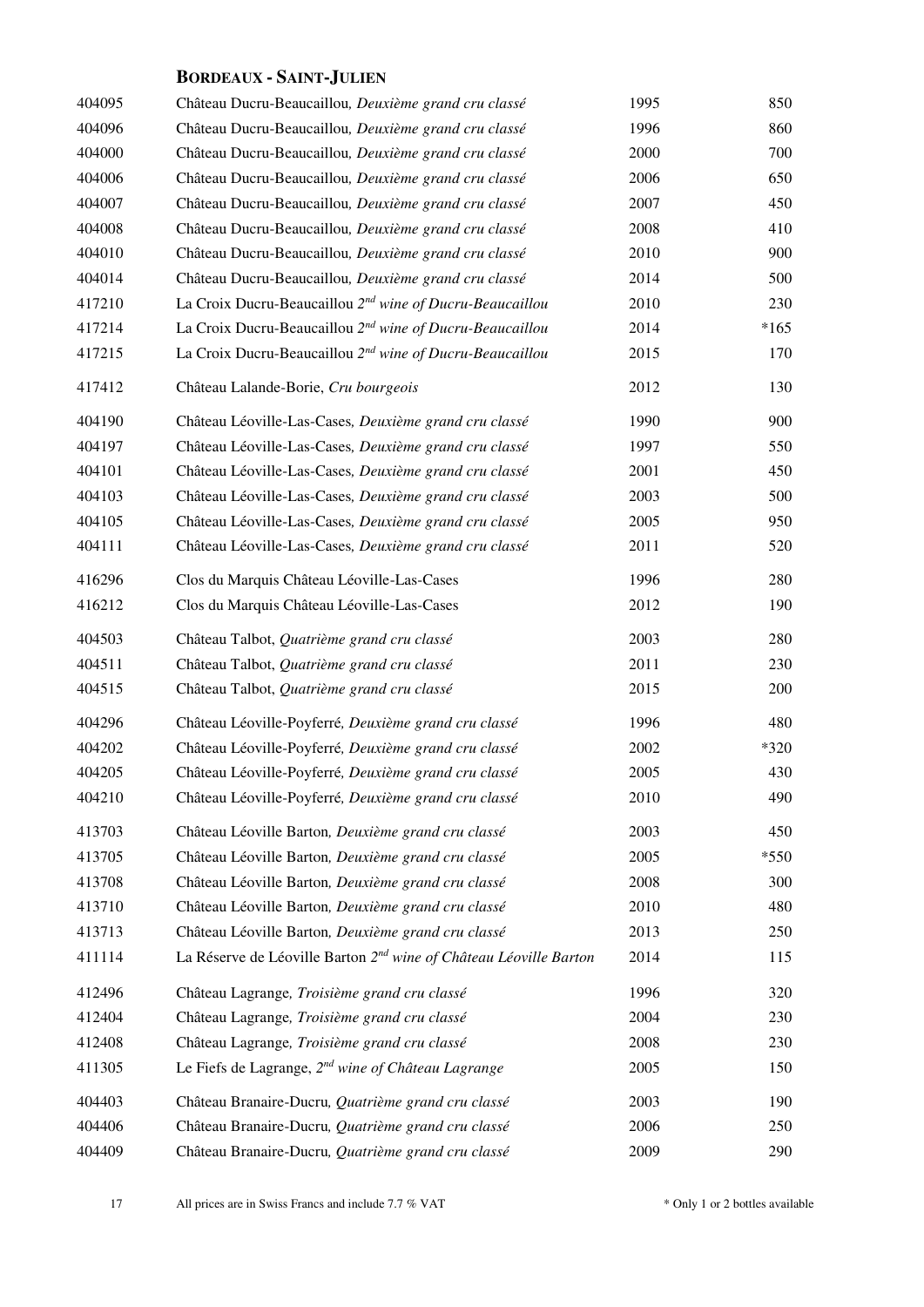| 404399 | Château Beychevelle, Quatrième grand cru classé                    | 1999 | 400                             |
|--------|--------------------------------------------------------------------|------|---------------------------------|
| 404300 | Château Beychevelle, Quatrième grand cru classé                    | 2000 | 600                             |
| 404305 | Château Beychevelle, Quatrième grand cru classé                    | 2005 | 430                             |
| 404308 | Château Beychevelle, Quatrième grand cru classé                    | 2008 | 390                             |
| 404310 | Château Beychevelle, Quatrième grand cru classé                    | 2010 | 440                             |
| 417816 | Amiral de Beychevelle, 2 <sup>nd</sup> wine of Château Beychevelle | 2016 | 180                             |
|        | <b>BORDEAUX-MARGAUX</b>                                            |      |                                 |
| 404783 | Château Margaux, Premier grand cru classé                          | 1983 | 2'500                           |
| 404703 | Château Margaux, Premier grand cru classé                          | 2003 | $*1'800$                        |
| 404704 | Château Margaux, Premier grand cru classé                          | 2004 | 1'500                           |
| 404707 | Château Margaux, Premier grand cru classé                          | 2007 | 1'300                           |
| 404709 | Château Margaux, Premier grand cru classé                          | 2009 | 2'800                           |
| 404710 | Château Margaux, Premier grand cru classé                          | 2010 | 2'800                           |
| 413496 | Pavillon Rouge, 2 <sup>nd</sup> wine of Château Margaux            | 1996 | 600                             |
| 413403 | Pavillon Rouge, 2 <sup>nd</sup> wine of Château Margaux            | 2003 | $*600$                          |
| 413409 | Pavillon Rouge, 2 <sup>nd</sup> wine of Château Margaux            | 2009 | 690                             |
| 404900 | Château Lascombes, Deuxième grand cru classé                       | 2000 | 310                             |
| 404906 | Château Lascombes, Deuxième grand cru classé                       | 2006 | 450                             |
| 404910 | Château Lascombes, Deuxième grand cru classé                       | 2010 | 430                             |
| 418115 | Chevalier de Lascombes 2 <sup>nd</sup> wine of Château Lascombes   | 2015 | 110                             |
| 405101 | Château Rauzan-Ségla, Deuxième grand cru classé                    | 2001 | 310                             |
| 405110 | Château Rauzan-Ségla, Deuxième grand cru classé                    | 2010 | 460                             |
| 404802 | Château Brane-Cantenac, Deuxième grand cru classé                  | 2002 | 260                             |
| 404812 | Château Brane-Cantenac, Deuxième grand cru classé                  | 2012 | 220                             |
| 405496 | Château Giscour, Troisième grand cru classé                        | 1996 | 300                             |
| 405405 | Château Giscour, Troisième grand cru classé                        | 2005 | 350                             |
| 405412 | Château Giscour, Troisième grand cru classé                        | 2012 | $*240$                          |
| 405300 | Château D'Issan, Troisième grand cru classé                        | 2000 | 360                             |
| 405306 | Château D'Issan, Troisième grand cru classé                        | 2006 | 280                             |
| 405312 | Château D'Issan, Troisième grand cru classé                        | 2012 | 220                             |
| 405790 | Château Palmer, Troisième grand cru classé                         | 1990 | 1'200                           |
| 405798 | Château Palmer, Troisième grand cru classé                         | 1998 | 700                             |
| 405701 | Château Palmer, Troisième grand cru classé                         | 2001 | 900                             |
| 405705 | Château Palmer, Troisième grand cru classé                         | 2005 | 1'100                           |
| 405710 | Château Palmer, Troisième grand cru classé                         | 2010 | 1'100                           |
| 405711 | Château Palmer, Troisième grand cru classé                         | 2011 | 800                             |
| 413514 | Alter Ego, 2 <sup>nd</sup> wine of Château Château Palmer          | 2014 | 245                             |
| 413516 | Alter Ego, 2 <sup>nd</sup> wine of Château Château Palmer          | 2016 | 320                             |
| 418715 | Château Ferriere, Troisième grand cru classé                       | 2015 | 130                             |
|        | <b>BORDEAUX-MOULIS</b>                                             |      |                                 |
| 403910 | Château Poujeaux, Cru bourgeois                                    | 2010 | 160                             |
| 403915 | Château Poujeaux, Cru bourgeois                                    | 2015 | 145                             |
| 18     | All prices are in Swiss Francs and include 7.7 % VAT               |      | * Only 1 or 2 bottles available |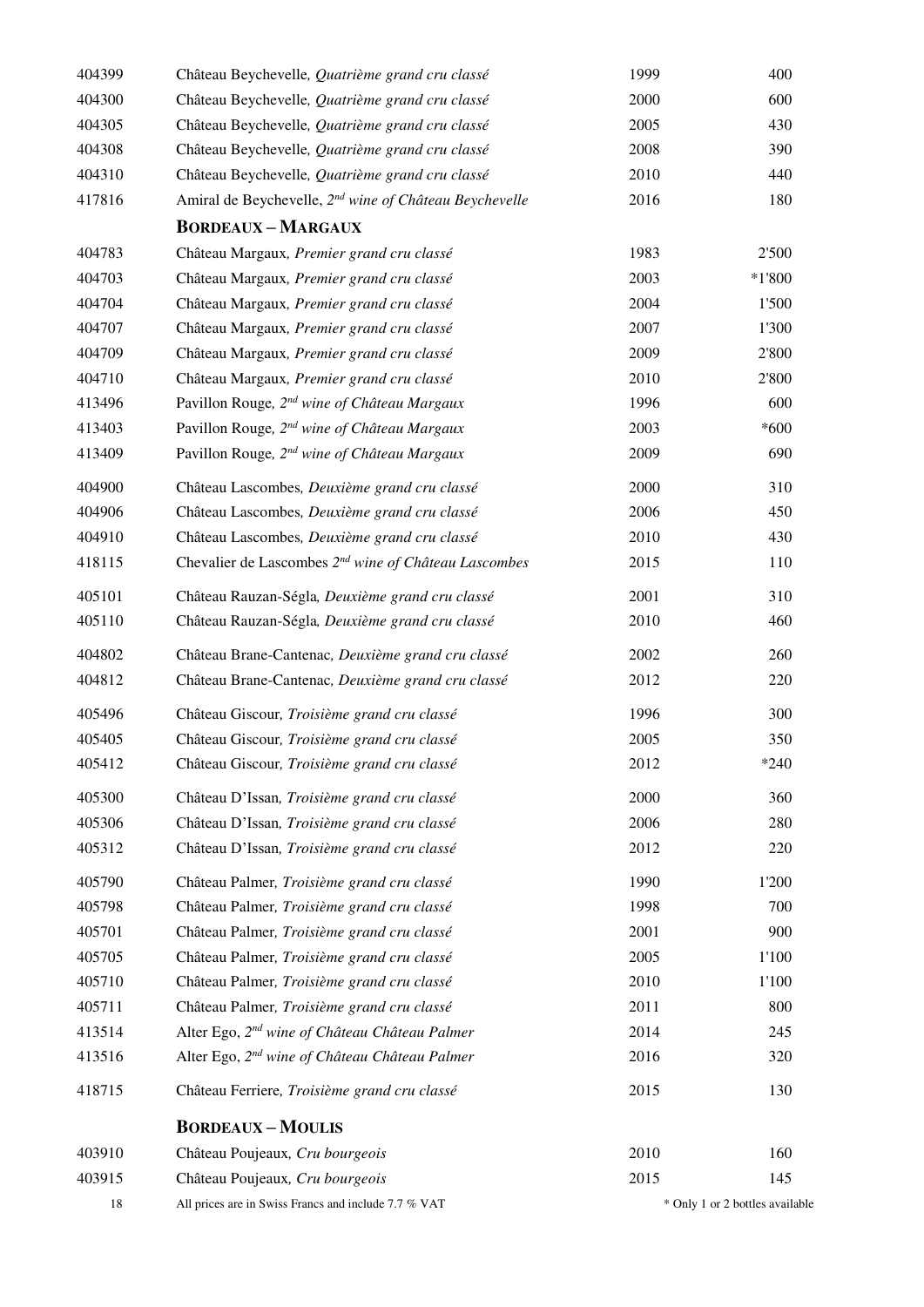### **BORDEAUX - GRAVES, PESSAC-LÉOGNAN**

| 406571 | Château Haut-Brion, Premier grand cru classé                                               | 1971 | 1'200    |
|--------|--------------------------------------------------------------------------------------------|------|----------|
| 406590 | Château Haut-Brion, Premier grand cru classé                                               | 1990 | $*2700$  |
| 406500 | Château Haut-Brion, Premier grand cru classé                                               | 2000 | $*1'900$ |
| 406506 | Château Haut-Brion, Premier grand cru classé                                               | 2006 | $*1'400$ |
| 406510 | Château Haut-Brion, Premier grand cru classé                                               | 2010 | 2'600    |
| 416703 | Bahans Haut-Brion, 2nd wine of Château Haut-Brion                                          | 2003 | 520      |
| 416709 | Le Clarence de Haut-Brion, 2nd wine of Château Haut-Brion                                  | 2009 | $*450$   |
| 406689 | Château La Mission-Haut-Brion, Cru classé                                                  | 1989 | 2'300    |
| 406690 | Château La Mission-Haut-Brion, Cru classé                                                  | 1990 | $*1'890$ |
| 406600 | Château La Mission-Haut-Brion, Cru classé                                                  | 2000 | 1'500    |
| 406605 | Château La Mission-Haut-Brion, Cru classé                                                  | 2005 | 1'100    |
| 406607 | Château La Mission-Haut-Brion, Cru classé                                                  | 2007 | $*640$   |
| 406612 | Château La Mission-Haut-Brion, Cru classé                                                  | 2012 | 750      |
| 405809 | Le Chapelle de Mission Haut-Brion<br>2 <sup>nd</sup> wine of Château La Mission-Haut-Brion | 2009 | $*400$   |
| 412500 | Château Smith Haut Lafitte, Cru classé                                                     | 2000 | 700      |
| 412505 | Château Smith Haut Lafitte, Cru classé                                                     | 2005 | 450      |
| 412508 | Château Smith Haut Lafitte, Cru classé                                                     | 2008 | 350      |
| 412511 | Château Smith Haut Lafitte, Cru classé                                                     | 2011 | 290      |
| 407200 | Château Haut-Bailly, Cru classé                                                            | 2000 | 500      |
| 407205 | Château Haut-Bailly, Cru classé                                                            | 2005 | 450      |
| 407210 | Château Haut-Bailly, Cru classé                                                            | 2010 | 530      |
| 406899 | Château Pape Clément, Cru classé                                                           | 1999 | 450      |
| 406800 | Château Pape Clément, Cru classé                                                           | 2000 | 650      |
| 406805 | Château Pape Clément, Cru classé                                                           | 2005 | 700      |
| 406807 | Château Pape Clément, Cru classé                                                           | 2007 | 330      |
| 406809 | Château Pape Clément, Cru classé                                                           | 2009 | 490      |
| 406812 | Château Pape Clément, Cru classé                                                           | 2012 | 430      |
| 407105 | Château Malartic-Lagravière, Cru classé                                                    | 2005 | 280      |
| 407112 | Château Malartic-Lagravière, Cru classé                                                    | 2012 | 160      |
| 417114 | La Reserve du Malartic 2 <sup>nd</sup> wine of Château Malartic-Lagravière                 | 2014 | 90       |
|        | <b>BORDEAUX - SAINT-EMILION</b>                                                            |      |          |
| 407599 | Château Ausone, Premier grand cru classé A                                                 | 1999 | 1'800    |
| 407506 | Château Ausone, Premier grand cru classé A                                                 | 2006 | 2'900    |
| 407511 | Château Ausone, Premier grand cru classé A                                                 | 2011 | 1'800    |
| 417906 | Chapelle d'Ausone, 2 <sup>nd</sup> wine of Château Ausone                                  | 2006 | 650      |
| 417911 | Chapelle d'Ausone, 2 <sup>nd</sup> wine of Château Ausone                                  | 2011 | 400      |
| 414108 | Château Fombrauge, Grand cru classé                                                        | 2008 | 180      |
| 408396 | Château Beau-Séjour-Bécot, Premier grand cru classé B                                      | 1996 | 300      |
| 408305 | Château Beau-Séjour-Bécot, Premier grand cru classé B                                      | 2005 | 360      |
| 408312 | Château Beau-Séjour-Bécot, Premier grand cru classé B                                      | 2012 | 240      |
|        |                                                                                            |      |          |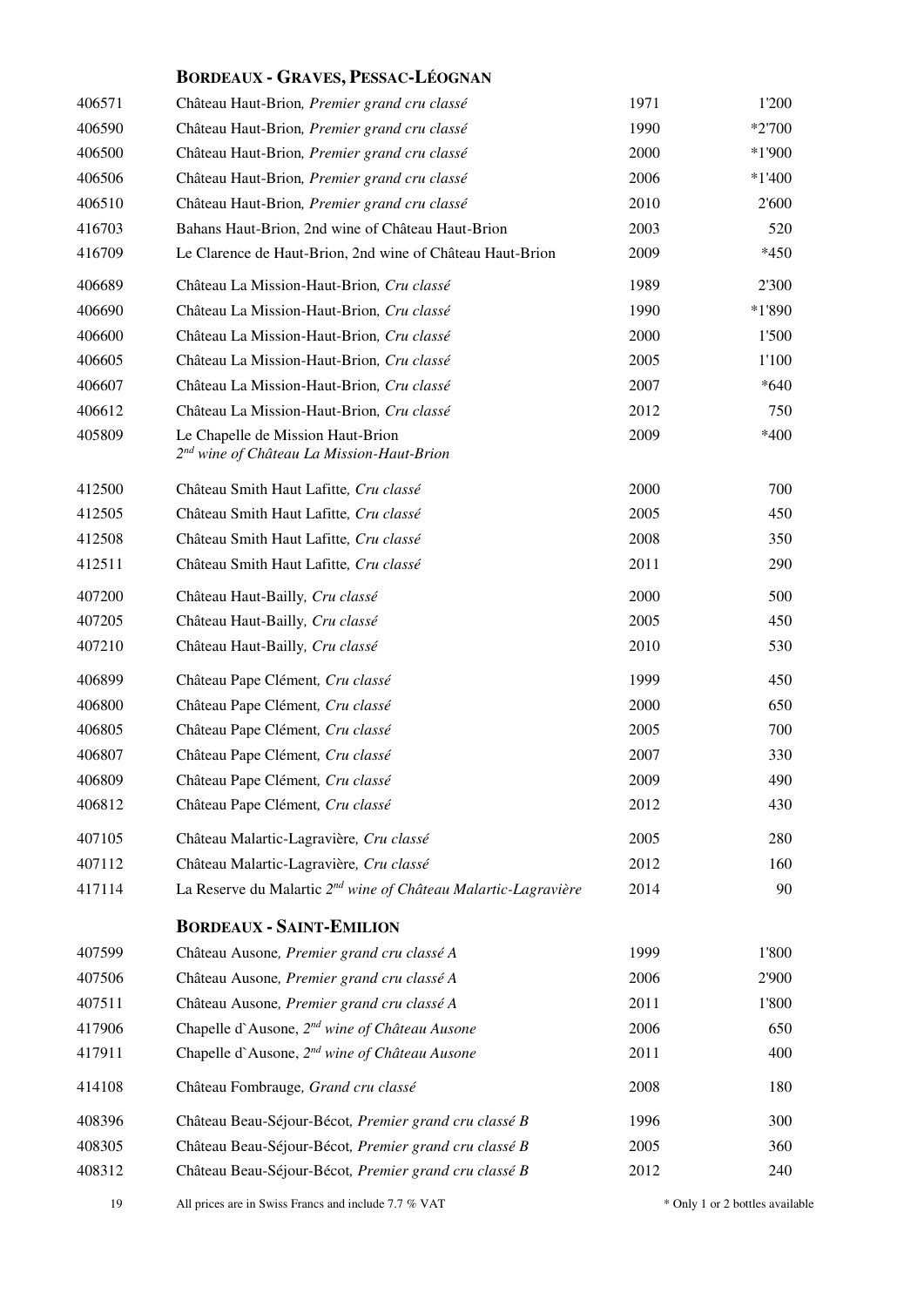| 414333 | Château Chauvin, Grand cru                               | 2006 | $*180$   |
|--------|----------------------------------------------------------|------|----------|
| 414312 | Château Chauvin, Grand cru                               | 2012 | 120      |
| 408002 | Château Cheval Blanc, Premier grand cru classé A         | 2002 | 1'400    |
| 408005 | Château Cheval Blanc, Premier grand cru classé A         | 2005 | 2'800    |
| 408008 | Château Cheval Blanc, Premier grand cru classé A         | 2008 | 1'800    |
| 408010 | Château Cheval Blanc, Premier grand cru classé A         | 2010 | 2'900    |
| 408013 | Château Cheval Blanc, Premier grand cru classé A         | 2013 | 1'350    |
| 408200 | Château Angélus, Premier grand cru classé                | 2000 | 1'700    |
| 408206 | Château Angélus, Premier grand cru classé                | 2006 | 850      |
| 408208 | Château Angélus, Premier grand cru classé                | 2008 | $*1'100$ |
| 408210 | Château Angélus, Premier grand cru classé                | 2010 | 1'200    |
| 408109 | Carillon D'Angélus, 2 <sup>nd</sup> wine Château Angélus | 2009 | 450      |
| 418218 | N°3 d'Angelus, 3 <sup>rd</sup> wine Château Angélus      | 2018 | 175      |
| 407900 | Château Pavie, Premier grand cru classé B                | 2000 | $*1'050$ |
| 407907 | Château Pavie, Premier grand cru classé B                | 2007 | 600      |
| 407910 | Château Pavie, Premier grand cru classé B                | 2010 | 990      |
| 418303 | Château Pavie Macquin, grand cru classé                  | 2003 | 300      |
| 418310 | Château Pavie Macquin, grand cru classé                  | 2010 | 350      |
| 413093 | Château Figeac Premier grand cru classé B                | 1993 | 550      |
| 413096 | Château Figeac Premier grand cru classé B                | 1996 | *580     |
| 413000 | Château Figeac Premier grand cru classé B                | 2000 | 700      |
| 413002 | Château Figeac Premier grand cru classé B                | 2002 | *480     |
| 413004 | Château Figeac Premier grand cru classé B                | 2004 | $*600$   |
| 413008 | Château Figeac Premier grand cru classé B                | 2008 | 450      |
| 413012 | Château Figeac Premier grand cru classé B                | 2012 | 550      |
| 407698 | Château La Mondotte, Premier grand cru classé B          | 1998 | 850      |
| 407602 | Château La Mondotte, Premier grand cru classé B          | 2002 | 500      |
| 407611 | Château La Mondotte, Premier grand cru classé B          | 2011 | 600      |
| 417699 | Château Valandraud, Premier grand cru classé B           | 1999 | 430      |
| 417607 | Château Valandraud, Premier grand cru classé B           | 2007 | 400      |
| 407898 | Château Tertre Roteboeuf, Grand cru                      | 1998 | *890     |
| 407806 | Château Tertre Roteboeuf, Grand cru                      | 2006 | 650      |
| 408896 | Château Canon La Gaffelière, Premier grand cru classé    | 1996 | 380      |
| 408800 | Château Canon La Gaffelière, Premier grand cru classé    | 2000 | $*450$   |
| 408802 | Château Canon La Gaffelière, Premier grand cru classé    | 2002 | *360     |
| 408806 | Château Canon La Gaffelière, Premier grand cru classé    | 2006 | 350      |
| 408809 | Château Canon La Gaffelière, Premier grand cru classé    | 2009 | 390      |
| 408812 | Château Canon La Gaffelière, Premier grand cru classé    | 2012 | 250      |
| 520003 | Château Péby-Faugères, Grand cru                         | 2003 | 270      |
| 400401 | Château Cadet-Piola, Grand cru                           | 2001 | 170      |
| 408712 | Château Faugères, Grand cru                              | 2012 | 160      |
|        |                                                          |      |          |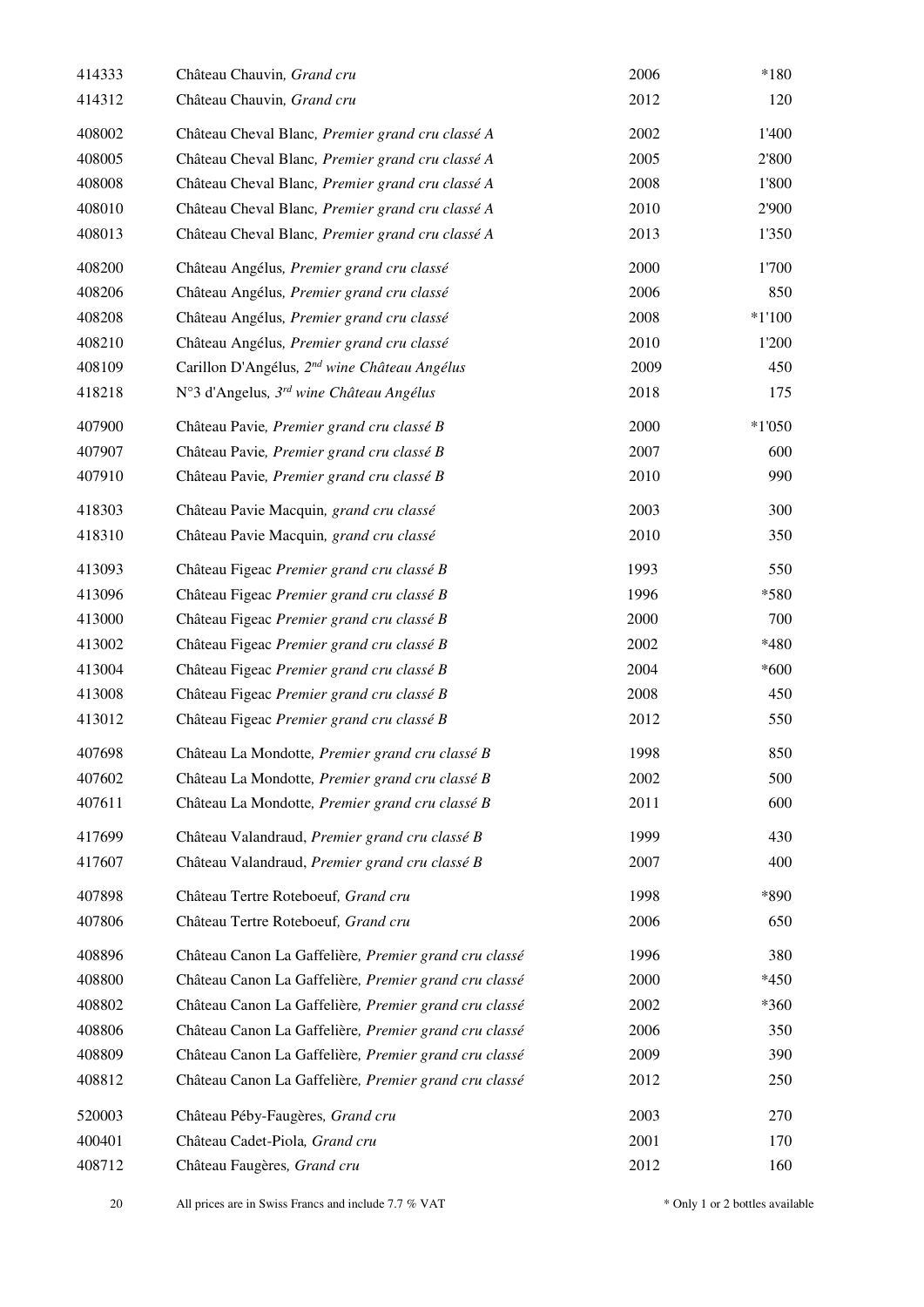| 409282 | Pétrus, Cru classé exceptionnel                                  | 1982 | $*11'000$                       |
|--------|------------------------------------------------------------------|------|---------------------------------|
| 409290 | Pétrus, Cru classé exceptionnel                                  | 1990 | 8'500                           |
| 409298 | Pétrus, Cru classé exceptionnel                                  | 1998 | 6'000                           |
| 409200 | Pétrus, Cru classé exceptionnel                                  | 2000 | *8'000                          |
| 409203 | Pétrus, Cru classé exceptionnel                                  | 2003 | *4'800                          |
| 409393 | Le Pin                                                           | 1993 | *4'800                          |
| 409397 | Le Pin                                                           | 1997 | *4'900                          |
| 409796 | Château L'Evangile                                               | 1996 | $*450$                          |
| 409797 | Château L'Evangile                                               | 1997 | 550                             |
| 409700 | Château L'Evangile                                               | 2000 | 1'200                           |
| 409705 | Château L'Evangile                                               | 2005 | 1'250                           |
| 409707 | Château L'Evangile                                               | 2007 | 500                             |
| 409709 | Château L'Evangile                                               | 2009 | *980                            |
| 409710 | Château L'Evangile                                               | 2010 | 820                             |
| 409713 | Château L'Evangile                                               | 2013 | 510                             |
| 409800 | Vieux Château Certan                                             | 2000 | 1'100                           |
| 409804 | Vieux Château Certan                                             | 2004 | *490                            |
| 409806 | Vieux Château Certan                                             | 2006 | $*650$                          |
| 409810 | Vieux Château Certan                                             | 2010 | 990                             |
| 409813 | Vieux Château Certan                                             | 2013 | 430                             |
| 419014 | Gravette de Certan 2 <sup>nd</sup> wine of Vieux Château Certan  | 2014 | 180                             |
| 409596 | Château La Conseillante                                          | 1996 | 550                             |
| 409500 | Château La Conseillante                                          | 2000 | 900                             |
| 409502 | Château La Conseillante                                          | 2002 | 400                             |
| 409505 | Château La Conseillante                                          | 2005 | 940                             |
| 409508 | Château La Conseillante                                          | 2008 | 500                             |
| 418816 | Duo de Conseillante 2 <sup>nd</sup> wine of Château Conseillante | 2016 | 250                             |
| 414600 | Château Gazin                                                    | 2000 | 400                             |
| 414610 | Château Gazin                                                    | 2010 | 300                             |
| 414611 | Château Gazin                                                    | 2011 | 240                             |
| 400600 | Château Clinet                                                   | 2000 | 650                             |
| 400601 | Château Clinet                                                   | 2001 | 340                             |
| 400612 | Château Clinet                                                   | 2012 | 250                             |
| 409901 | Château La Fleur-Pétrus                                          | 2001 | $*720$                          |
| 409906 | Château La Fleur-Pétrus                                          | 2006 | 650                             |
| 416810 | Château Hosanna                                                  | 2010 | 640                             |
| 414498 | Château Nenin                                                    | 1998 | 390                             |
| 414402 | Château Nenin                                                    | 2002 | 240                             |
| 414405 | Château Nenin                                                    | 2005 | 390                             |
| 410400 | Château Beauregard                                               | 2000 | 280                             |
| 21     | All prices are in Swiss Francs and include 7.7 % VAT             |      | * Only 1 or 2 bottles available |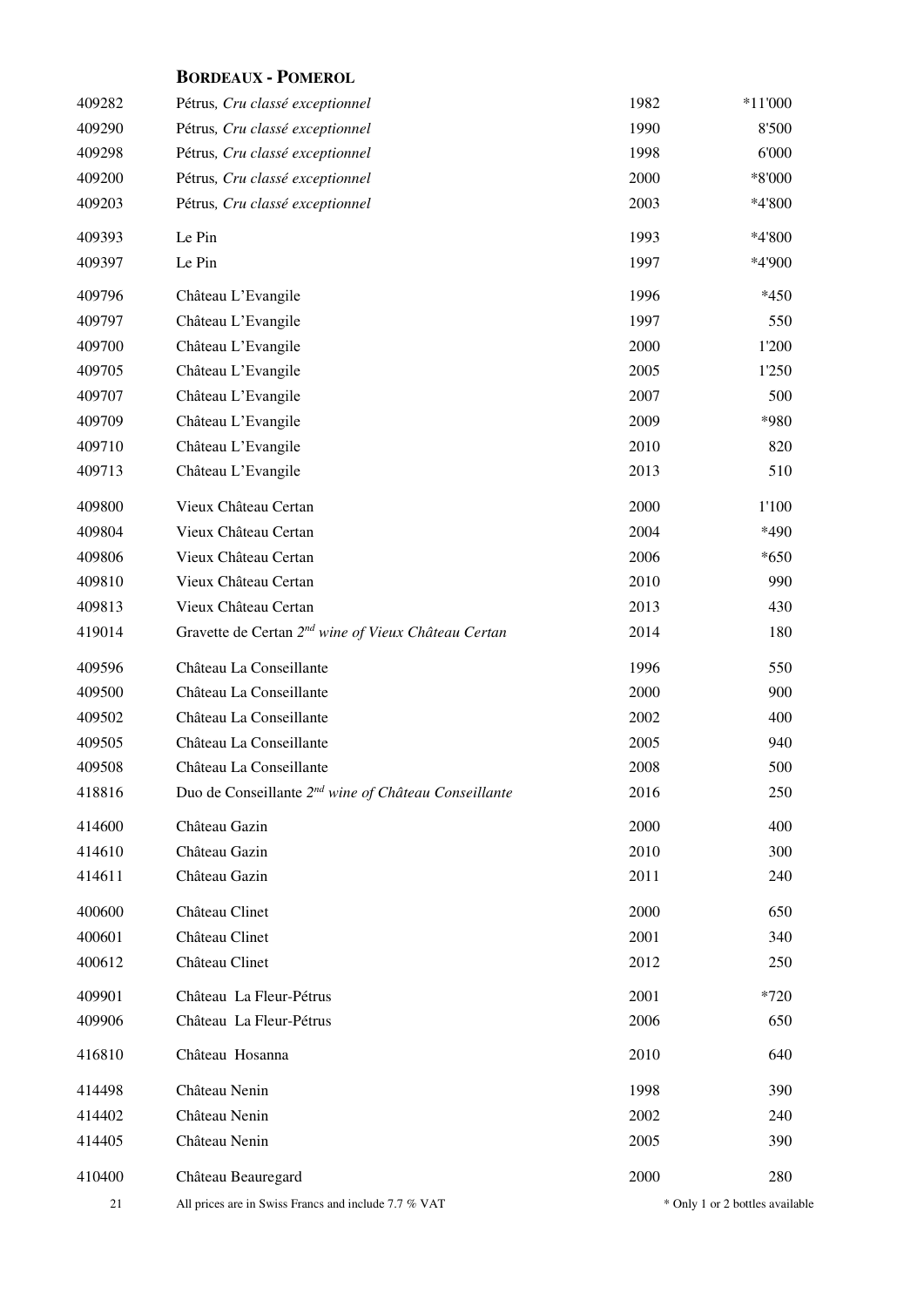| 410011 | Château Petit Village<br>2011                                          |      | 225      |
|--------|------------------------------------------------------------------------|------|----------|
| 400211 | Château Clos René<br>2011                                              |      | 135      |
| 417500 | Château Feytit-Clinet<br>2000                                          |      | 195      |
|        | <b>BOURGOGNE - CÔTE-DE-NUITS</b>                                       |      |          |
| 520714 | Bourgogne Roncevie Domaine Arlaud                                      | 2014 | 100      |
| 530519 | Bourgogne Rouge Domaine de Montille                                    | 2019 | 125      |
| 519918 | Gevrey-Chambertin Domaine Duroché                                      | 2018 | 195      |
| 527314 | Gevrey-Chambertin Mes Favorites Domaine Alain Burguet                  | 2014 | 210      |
| 518413 | Gevrey-Chambertin Les Seuvrées Domaine Robert Groffier Père et fils    | 2013 | 240      |
| 527215 | Gevrey-Chambertin Domaine Pierre Damoy                                 | 2015 | 260      |
| 526416 | Gevrey-Chambertin Vielles Vignes Domaine Fourrier                      | 2016 | *320     |
| 524711 | Gevrey-Chambertin Cuvée Cœur de Roy Vieilles Vignes Domaine Dugat-Py   | 2011 | 380      |
| 522717 | Gevrey-Chambertin Les Champeaux Premier cru Domaine B. Leroux          | 2017 | 300      |
| 527617 | Gevrey-Chambertin Estournelles-St-Jacques Premier cru Domaine Duroché  | 2017 | 400      |
| 525414 | Gevrey-Chambertin Les Champeaux Premier cru Domaine Olivier Bernstein  | 2014 | 420      |
| 527416 | Gevrey-Chambertin Alea Premier cru Domaine Trapet                      | 2016 | 450      |
| 529816 | Gevrey-Chambertin Les Goulots Premier cru Domaine Fourrier             | 2016 | $*650$   |
| 526518 | Gevrey-Chambertin Les Cazetiers Premier cru Domaine Olivier Bernstein  | 2018 | *700     |
| 528212 | Gevrey-Chambertin Lavaut-St-Jacques Premier cru Domaine Denis Mortet   | 2012 | 850      |
| 530209 | Gevrey-Chambertin Cherbaudes Premier cru Domaine Fourrier              | 2009 | 1'000    |
| 519516 | Chapelle-Chambertin Grand cru Domaine Rossignol-Trapet                 | 2016 | 480      |
| 520316 | Latricieres-Chambertin Grand cru Domaine Trapet                        | 2016 | 870      |
| 523817 | Ruchottes-Chambertin Grand cru Domaine G. Roumier                      | 2017 | *1'950   |
| 525309 | Charmes-Chambertin Grand Cru Domaine Nicolas Potel                     | 2009 | 500      |
| 524596 | Charmes-Chambertin Grand Cru Domaine Armand Rousseau                   | 1996 | $*1'850$ |
| 524510 | Charmes-Chambertin Grand Cru Domaine Armand Rousseau                   | 2010 | 2'300    |
| 530410 | Mazy-Chambertin Grand Cru Domaine Armand Rousseau                      | 2010 | 2'500    |
| 527109 | Chambertin Clos-de-Bèze Grand Cru Joseph Drouhin                       | 2009 | 950      |
| 528312 | Chambertin Grand Cru Domaine Henri Boillot                             | 2012 | 1'250    |
| 527505 | Chambertin Grand Cru Domaine Nicolas Potel                             | 2005 | 1'600    |
| 530609 | Chambertin Grand Cru Domaine Denis Mortet                              | 2009 | *3'250   |
| 529219 | Chambertin Grand Cru Domaine Armand Rousseau                           | 2019 | *3'500   |
| 525617 | Morey-Saint-Denis Domaine Dujac                                        | 2017 | 270      |
| 517111 | Morey-Saint-Denis Les Monts-Luisants Michel Magnien                    | 2011 | 180      |
| 519711 | Morey-Saint-Denis Les Chaffots Premier cru Michel Magnien              | 2011 | 240      |
| 523418 | Morey-Saint-Denis Clos de la Bussière Premier cru Domaine G. Roumier   | 2018 | $*850$   |
| 527714 | Morey-Saint-Denis La Forge de Tart Premier cru Domaine du Clos de Tart | 2014 | 580      |
| 528405 | Clos Saint-Denis Grand Cru Domaine Nicolas Potel                       | 2005 | 800      |
| 524011 | Clos de la Roche Grand cru Domaine Michel Magnien                      | 2011 | 385      |
| 523312 | Clos de la Roche Grand cru Joseph Drouhin                              | 2012 | 650      |
| 526909 | Clos de la Roche Grand Cru Domaine Armand Rousseau                     | 2009 | 1'800    |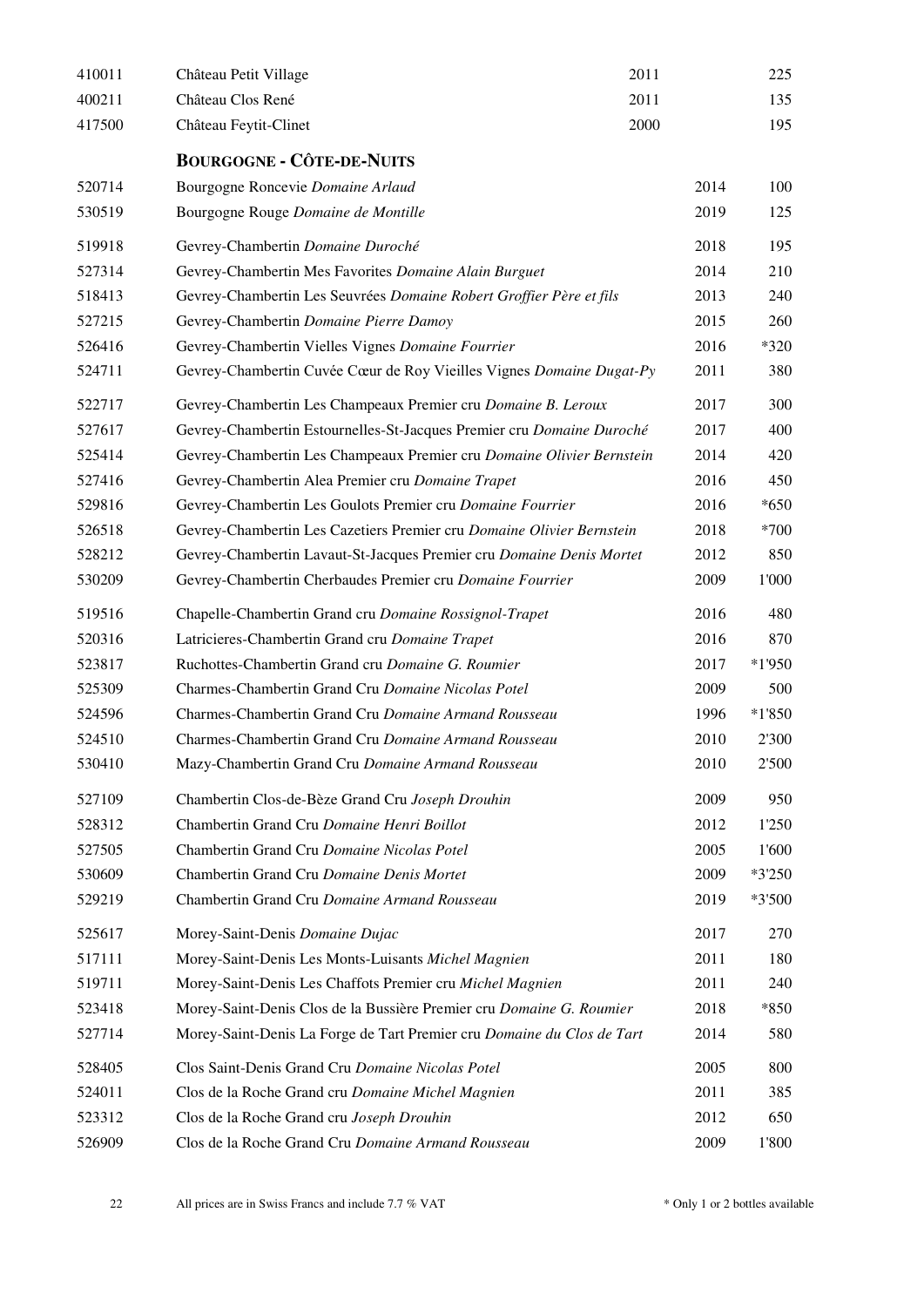| 517716 | Chambolle-Musigny Domaine Bertagna                                    | 2016                            | 180      |
|--------|-----------------------------------------------------------------------|---------------------------------|----------|
| 529419 | Chambolle-Musigny Domaine Fourrier                                    | 2019                            | 350      |
| 514918 | Chambolle-Musigny Domaine G. Roumier                                  | 2018                            | 500      |
| 524912 | Chambolle-Musigny Les Feusselottes Premier cru Domaine Méo-Camuzet    | 2012                            | 300      |
| 520115 | Chambolle-Musigny Les Charmes Premier cru Domaine Christian Clerget   | 2015                            | 300      |
| 521916 | Chambolle-Musigny Premier cru Domaine Philippe Pacalet                | 2016                            | 440      |
| 526717 | Chambolle-Musigny Les Cras Premier cru Domaine G. Roumier             | 2017                            | $*700$   |
| 526818 | Chambolle-Musigny Les Gruenchers Premier cru Domaine Fourrier         | 2018                            | $*750$   |
| 505609 | Chambolle-Musigny Les Amoureuses Premier cru Domaine Robert Groffier  | 2009                            | 1'550    |
| 524409 | Musigny Grand cru Domaine Christian Confuron                          | 2009                            | $*950$   |
| 523013 | Musigny Grand cru Cuvée Vielles Vignes Domaine Comte Georges de Vogüé | 2013                            | $*1'200$ |
| 522912 | Bonnes Mares Grand Cru Domaine Drouhin Laroze                         | 2012                            | 440      |
| 519614 | Bonnes Mares Grand Cru Domaine Frederic Magnien                       | 2014                            | 550      |
| 525105 | Bonnes Mares Grand Cru Domaine Nicolas Potel                          | 2005                            | 650      |
| 531712 | Bonnes Mares Grand Cru Domaine Robert Groffier                        | 2012                            | 1'200    |
| 531805 | Bonnes Mares Grand Cru Domaine Comte Georges de Vogüé                 | 2005                            | $*2'800$ |
| 505715 | Vougeot Clos de la Perrière Premier Cru Domaine Bertagna              | 2015                            | 260      |
| 529319 | Vougeot Les Petits Vougeots Premier Cru Domaine Fourrier              | 2019                            | $*530$   |
| 517612 | Clos de Vougeot Grand cru Château de Marsannay                        | 2012                            | 350      |
| 518217 | Clos de Vougeot Grand cru Domaine Lamarche                            | 2017                            | 400      |
| 518212 | Clos de Vougeot Grand cru Domaine Lamarche                            | 2012                            | 500      |
| 523205 | Clos de Vougeot Grand cru Domaine de la Vougeraie                     | 2005                            | 550      |
| 527815 | Clos de Vougeot Grand cru Domaine Olivier Bernstein                   | 2015                            | *900     |
| 528018 | Echézeaux Grand Cru Domaine Lamarche                                  | 2018                            | 450      |
| 524817 | Echézeaux Grand Cru Domaine Frédéric Magnien                          | 2017                            | 550      |
| 527903 | Echézeaux Grand Cru Domaine Jacques Prieur                            | 2003                            | *950     |
| 524105 | Echézeaux Grand Cru Domaine Jayer-Gilles                              | 2005                            | 1'200    |
| 532117 | Echézeaux Grand Cru Emmanuel Rouget                                   | 2017                            | $*2'200$ |
| 528112 | Grands-Echézeaux Grand Cru Domaine Lamarche                           | 2012                            | 1'100    |
| 531698 | Richebourg Grand Cru Domaine Jean Grivot                              | 1996                            | $*2'500$ |
| 517314 | Vosne-Romanée Vielles Vignes Domaine Michel Magnien                   | 2014                            | 220      |
| 532318 | Vosne-Romanée Domaine Georges Noellat                                 | 2018                            | 220      |
| 531115 | Vosne-Romanée Vielles Vignes Domaine Gerald Mugneret                  | 2015                            | 300      |
| 532017 | Vosne-Romanée Emmanuel Rouget                                         | 2017                            | 700      |
| 528512 | Vosne-Romanée les Chaumes Premier cru Domaine Lamarche                | 2012                            | 350      |
| 505906 | Vosne-Romanée les Suchots Premier cru Domaine Confuron-Cotetidot      | 2006                            | *380     |
| 505916 | Vosne-Romanée les Suchots Premier cru Domaine Confuron-Cotetidot      | 2016                            | 430      |
| 531212 | Vosne-Romanée les Beaux Monts Premier cru Domaine Georges Noellat     | 2012                            | 680      |
| 530196 | Vosne-Romanée les Beaux Monts Premier cru Domaine Jean Grivot         | 1996                            | $*800$   |
| 531509 | Vosne-Romanée Les Suchots Premier cru Domaine Jean Grivot             | 2009                            | $*1'100$ |
| 531409 | Vosne-Romanée En Orveaux Premier cru Domaine Sylvain Cathiard         | 2009                            | $*1'900$ |
| 532217 | Vosne-Romanée Cros Parantoux Premier cru Emmanuel Rouget              | 2017                            | *6'800   |
| 23     | All prices are in Swiss Francs and include 7.7 % VAT                  | * Only 1 or 2 bottles available |          |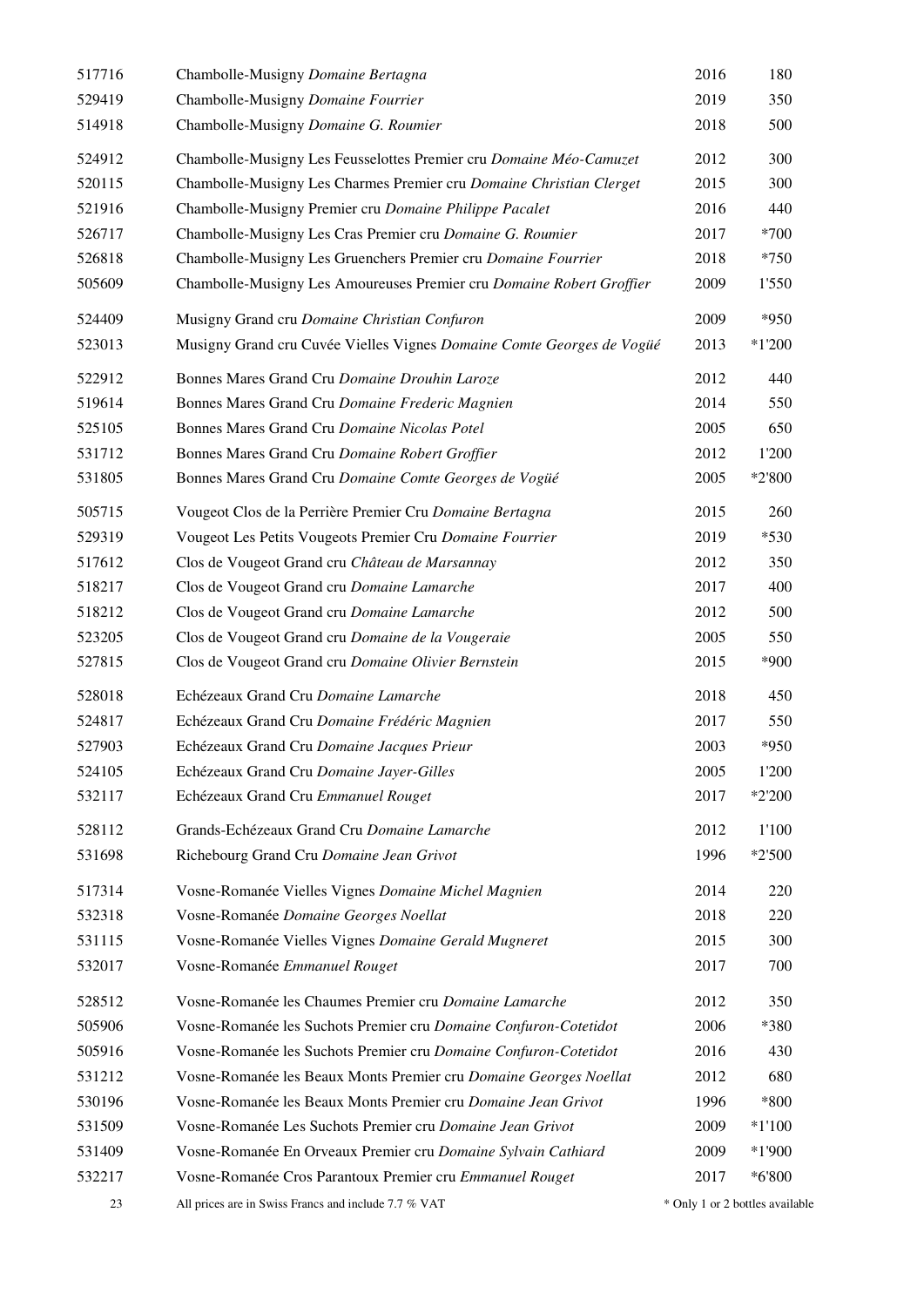| 526217 | Nuits-Saint-Georges Domaine Georges Noellat                        |      | 2017 | 190                             |  |
|--------|--------------------------------------------------------------------|------|------|---------------------------------|--|
| 529119 | Nuits-Saint-Georges Domaine David Duband                           |      | 2019 | 200                             |  |
| 503415 | Nuits-Saint-Georges Clos des Forêts Premier cru Domaine de l'Arlot |      | 2015 | 300                             |  |
| 530399 | Nuits-Saint-Georges Aux Thorey Premier cru Domaine David Duband    |      | 1999 | 460                             |  |
| 531917 | Nuits-Saint-Georges Emmanuel Rouget                                |      | 2017 | 600                             |  |
| 530705 | Nuits-Saint-Georges Vaucrains Premier cru Domaine Robert Chevillon |      | 2005 | 620                             |  |
|        | <b>BOURGOGNE - LES GRANDS CRUS DU DOMAINE DE LA ROMANÉE-CONTI</b>  |      |      |                                 |  |
| 503197 | Romanée-Conti                                                      | 1997 |      | *30'000                         |  |
| 503109 | Romanée-Conti                                                      | 2009 |      | *38'500                         |  |
| 503114 | Romanée-Conti                                                      | 2014 |      | *35'000                         |  |
| 503117 | Romanée-Conti                                                      | 2017 |      | *33'000                         |  |
| 503118 | Romanée-Conti                                                      | 2018 |      | *40'000                         |  |
| 502997 | La Tâche                                                           | 1997 |      | *8'500                          |  |
| 502908 | La Tâche                                                           | 2008 |      | *12'000                         |  |
| 502915 | La Tâche                                                           | 2015 |      | *14'000                         |  |
| 502917 | La Tâche                                                           | 2017 |      | *9'000                          |  |
| 502918 | La Tâche                                                           | 2018 |      | *12'000                         |  |
| 502197 | Richebourg                                                         | 1997 |      | 6'700                           |  |
| 502107 | Richebourg                                                         | 2007 |      | $*7500$                         |  |
| 502114 | Richebourg Magnum                                                  | 2014 |      | *12'000                         |  |
| 502118 | Richebourg                                                         | 2018 |      | *6'000                          |  |
| 500397 | Romanée-Saint-Vivant                                               | 1997 |      | $*5'400$                        |  |
| 500304 | Romanée-Saint-Vivant                                               | 2004 |      | $*5'500$                        |  |
| 500306 | Romanée-Saint-Vivant                                               | 2006 |      | 5'200                           |  |
| 500307 | Romanée-Saint-Vivant                                               | 2007 |      | *4'800                          |  |
| 500312 | Romanée-Saint-Vivant                                               | 2012 |      | 5'000                           |  |
| 500314 | Romanée-Saint-Vivant                                               | 2014 |      | *4'900                          |  |
| 500315 | Romanée-Saint-Vivant                                               | 2015 |      | 5'000                           |  |
| 500316 | Romanée-Saint-Vivant                                               | 2016 |      | $*5'500$                        |  |
| 500317 | Romanée-Saint-Vivant                                               | 2017 |      | $*5'000$                        |  |
| 500197 | Grands-Echézeaux                                                   | 1997 |      | *6'800                          |  |
| 500106 | Grands-Echézeaux                                                   | 2006 |      | $*5'000$                        |  |
| 500109 | Grands-Echézeaux                                                   | 2009 |      | $*5'500$                        |  |
| 500111 | Grands-Echézeaux Magnum                                            | 2011 |      | *7'000                          |  |
| 500112 | Grands-Echézeaux                                                   | 2012 |      | 4'500                           |  |
| 500118 | Grands-Echézeaux                                                   | 2018 |      | *4'800                          |  |
| 500118 | Grands-Echézeaux Magnum                                            | 2018 |      | *9'500                          |  |
| 500215 | Echézeaux                                                          | 2015 |      | $*4'500$                        |  |
| 500217 | Echézeaux                                                          | 2017 |      | *3'800                          |  |
| 500218 | Echézeaux                                                          | 2018 |      | $*4'500$                        |  |
| 500218 | Echézeaux Magnum                                                   | 2018 |      | *8'000                          |  |
| 516812 | Corton Prince Florent de Merode                                    | 2012 |      | $*4'500$                        |  |
| 516817 | Corton Prince Florent de Merode                                    | 2017 |      | 3'500                           |  |
| 24     | All prices are in Swiss Francs and include 7.7 % VAT               |      |      | * Only 1 or 2 bottles available |  |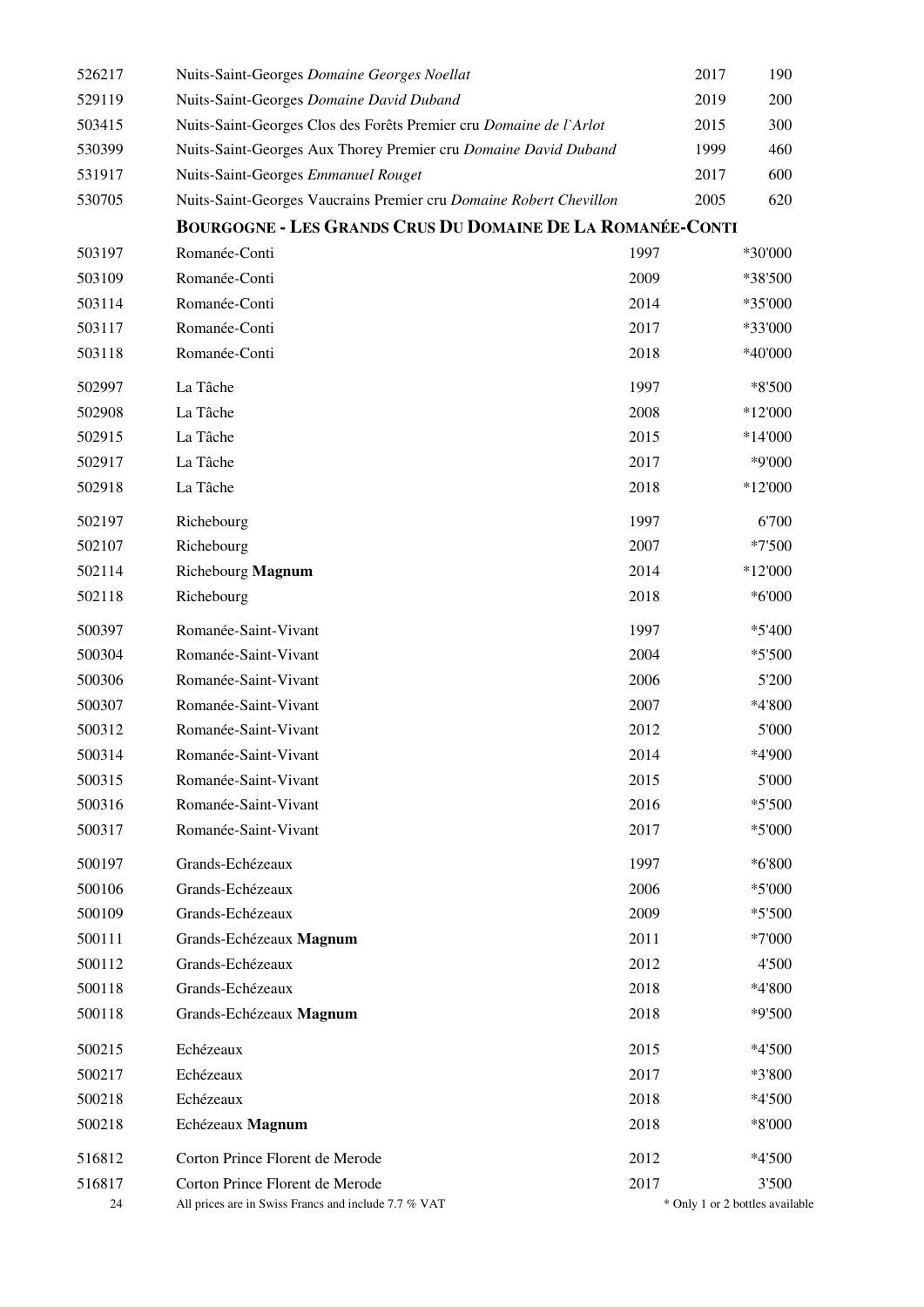#### **BOURGOGNE - CÔTE-DE-BEAUNE**

| 520412 | Corton Vigne au Saint Grand cru Domaine Méo-Camuzet                     | 2012 | $*530$   |
|--------|-------------------------------------------------------------------------|------|----------|
| 528709 | Corton Cuvée du Bourdon Grand cru Domaine Ponsot                        | 2009 | 600      |
| 503806 | Savigny-lès-Beaune Premier cru Domaine Tollot-Beaut                     | 2006 | 160      |
| 508518 | Pommard Les Argillières, Premier Cru Domaine Lejeune                    | 2018 | 175      |
| 522213 | Pommard Les Epenots, Premier Cru Domaine Lucien Le Moine                | 2013 | 300      |
| 530817 | Pommard Vieilles Vignes La Levrière, Domaine Dugat-Py                   | 2017 | 490      |
| 530916 | Pommard Clos des Epeneaux, Premier Cru Domaine Comte Armand             | 2016 | 580      |
| 525718 | Volnay Domaine Yvon Clerget                                             | 2018 | 140      |
| 521616 | Volnay En Caillerets Premier cru Domaine de la Pousse d'Or              | 2016 | 270      |
| 528918 | Volnay Les Carelles Premier cru Domaine Jean-Marc Bouley                | 2018 | 350      |
| 531317 | Volnay Les Santenots Premier Cru Domaine Arnaud Ente                    | 2017 | 550      |
| 528817 | Monthélie Les Duresses Premier cru Domaine des Comtes Lafon             | 2017 | 160      |
| 531016 | Chassagne Montrachet Rouge Domaine Olivier Leflaive                     | 2016 | 140      |
| 529019 | Santenay Vieilles Vignes Ceps Centenaires Domaine P.Y. Colin-Morey 2019 |      | 130      |
| 529519 | Santenay Les Charmes Premier Cru Domaine Bachelet-Monnot                | 2019 | 130      |
|        | <b>CÔTE CHALONNAISE</b>                                                 |      |          |
| 534515 | Mercurey Le Clos L'Eveque Premier cru Château d'Etroyes                 | 2015 | 100      |
| 526617 | Rully En Guesnes Premier cru Vincent Dureuil-Janthial                   | 2017 | 120      |
|        | <b>BEAUJOLAIS</b>                                                       |      |          |
| 523517 | Morgon Côte du Py Louis Claude Desvignes                                | 2017 | 120      |
|        | <b>RHÔNE</b>                                                            |      |          |
| 521316 | St. Joseph Bernard Gripa                                                | 2016 | 130      |
| 517219 | Côte Rôtie Rozier Domaine Christophe Pichon                             | 2019 | 130      |
| 502004 | Hermitage la Chapelle Jaboulet Père et Fils                             | 2004 | 330      |
| 522011 | Ermitage Les Greffieux Vieilles Vignes M. Chapoutier                    | 2011 | 350      |
| 522505 | Ermitage Ex-Voto E. Guigal                                              | 2005 | 850      |
| 520813 | Cornas La Geynale Domaine Vincent Paris                                 | 2013 | 145      |
| 518613 | Cornas Renaissance Domaine Auguste Clape                                | 2013 | 180      |
| 512218 | Châteauneuf-du-Pape Domaine du Vieux Télégraphe                         | 2018 | 195      |
| 521503 | Châteauneuf-du-Pape Château de Beaucastel                               | 2003 | 250      |
| 521509 | Châteauneuf-du-Pape Château de Beaucastel                               | 2009 | 300      |
| 521014 | Chateauneuf du Pape Pure Domaines La Barroche                           | 2014 | *280     |
| 502399 | Châteauneuf-du-Pape Clos des Papes                                      | 1999 | $*500$   |
| 502308 | Châteauneuf-du-Pape Clos des Papes                                      | 2008 | 400      |
| 502312 | Châteauneuf-du-Pape Clos des Papes                                      | 2012 | 320      |
| 529909 | Châteauneuf-du-Pape Cuvée les Cadettes Château La Nerthe                | 2009 | 350      |
| 530012 | Châteauneuf-du-Pape Hommage à J. Perrin Château de Beaucastel           | 2012 | 1'300    |
| 530009 | Châteauneuf-du-Pape Hommage à J. Perrin Château de Beaucastel           | 2009 | 1'450    |
| 530001 | Châteauneuf-du-Pape Hommage à J. Perrin Château de Beaucastel           | 2001 | $*1'600$ |
| 512108 | Châteauneuf-du-Pape Reserve Château Rayas                               | 2008 | $*2'800$ |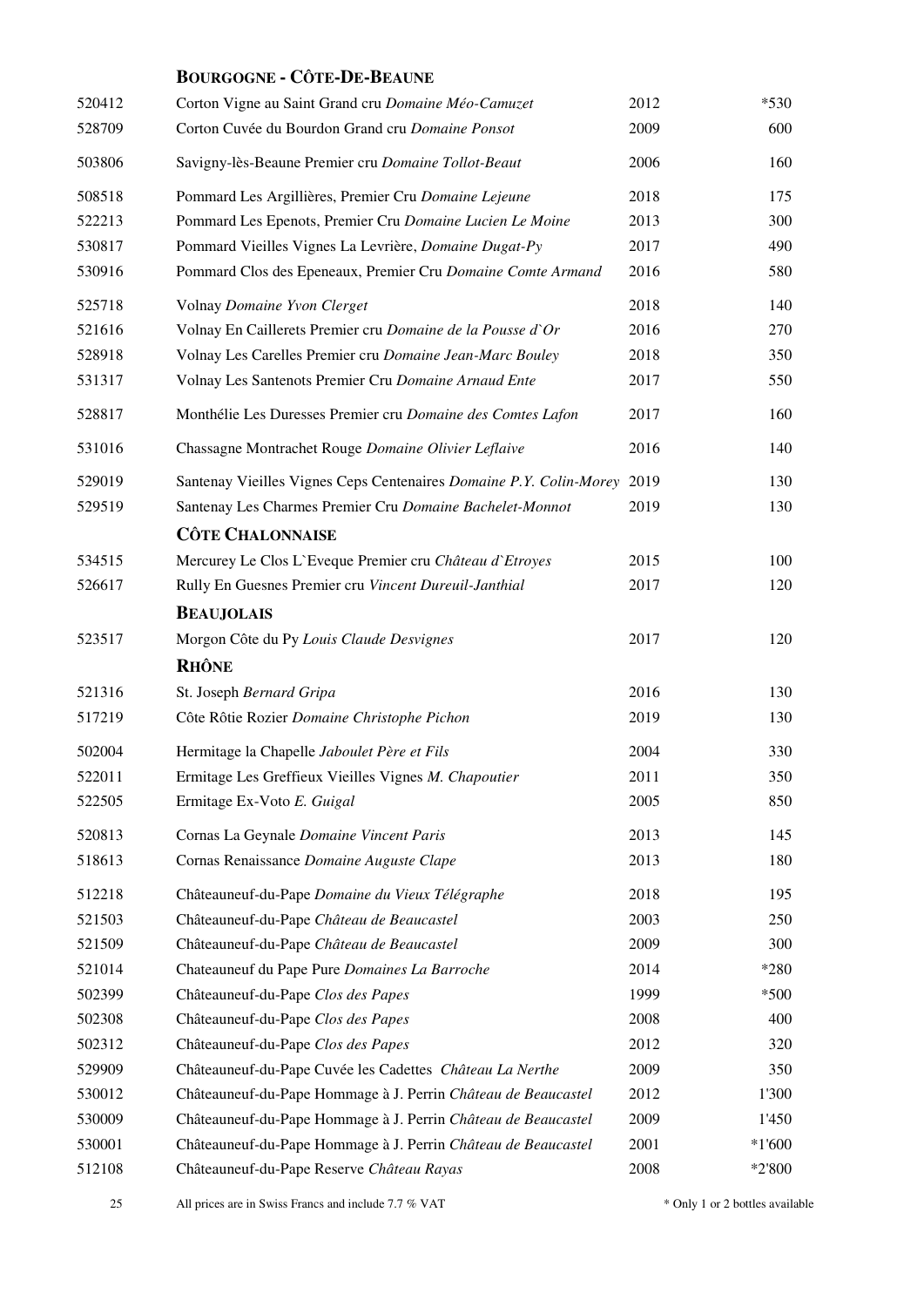<span id="page-25-0"></span>

| 523713 | Gigondas Château de Saint Cosme                                         | 2013 | 130    |
|--------|-------------------------------------------------------------------------|------|--------|
| 520913 | Rouge IGP Vaucluse Domaine Gourt de Mautens                             | 2013 | 135    |
|        | <b>LANGUEDOC-ROUSSILLON</b>                                             |      |        |
| 521433 | Syrah De-Là, Cotes Catalanes Gilles Troullier                           | 2018 | 70     |
| 518914 | Syrah Boréal, Cotes Catalanes Gilles Troullier                          | 2014 | 190    |
| 521207 | Cotes Roussillon Village Domaine Gauby                                  | 2007 | $*90$  |
| 518013 | Pièce de Roche La Baronne                                               | 2013 | 120    |
| 523616 | Fitou Vielles Vignes Domaine Jones                                      | 2016 | 80     |
| 522313 | La Grange des Pères IGP Pays d'Herault Domaine de Grange des Pères 2013 |      | 390    |
| 523915 | Cuvée La Migoua, Bandol Domaine Tempier                                 | 2015 | 190    |
| 525017 | Rarissime Faugères Mas Gabinèle                                         | 2017 | 130    |
|        | <b>ITALY</b>                                                            |      |        |
|        | <b>LOMBARDIA</b>                                                        |      |        |
| 308914 | Valtellina Riserva Fratelli Triacca                                     | 2014 | 79     |
| 324618 | Sfursat 5 Stelle Nino Negri                                             | 2018 | 190    |
| 325016 | Numero Uno Plozza Vini                                                  | 2016 | 240    |
|        | <b>VENETO</b>                                                           |      |        |
| 317516 | Ripasso Il Bugiardo Buglioni                                            | 2016 | 118    |
| 308417 | Amarone Classico della Valpolicella Buglioni                            | 2017 | 140    |
| 306509 | Amarone Villa Rizzardi Guerrieri Rizzardi                               | 2009 | $*220$ |
| 309011 | Amarone Classico Capitel Monte Olmi Riserva Tedeschi                    | 2011 | 260    |
| 301017 | Amarone Classico Allegrini                                              | 2017 | 260    |
| 324509 | Amarone Classico Azienda Agricola Zýmé                                  | 2009 | 290    |
| 317303 | Valpolicella Superiore Romano dal Forno                                 | 2003 | 390    |
| 317402 | Amarone Classico Monte Lodoletta Romano dal Forno                       | 2002 | 750    |
|        | <b>PIEMONTE</b>                                                         |      |        |
| 325216 | Barbera D'Alba Conca Tre Pile Aldo Conterno                             | 2016 | 95     |
| 324419 | Sito Moresco Angelo Gaja                                                | 2019 | 140    |
| 335212 | Bramaterra La Pianelle                                                  | 2012 | 150    |
| 301116 | Bricco Dell Uccellone Braida, Giacomo Bologna                           | 2016 | 165    |
|        | <b>BAROLO</b>                                                           |      |        |
| 348517 | Barolo Prunotto                                                         | 2017 | 140    |
| 308313 | Barolo San Rocco Luigi Scavino                                          | 2013 | 220    |
| 349015 | Barolo Pira Roagna                                                      | 2015 | 280    |
| 301416 | Barolo Cerequio, Michele Chiarlo                                        | 2016 | 290    |
| 307200 | Barolo Le Vigne Luciano Sandrone                                        | 2000 | 380    |
| 308012 | Barolo Bussia Colonnello Aldo Conterno                                  | 2012 | $*410$ |
| 363611 | Barolo Falletto Bruno Giacosa                                           | 2011 | *480   |
| 363605 | Barolo Falletto Bruno Giacosa                                           | 2005 | 580    |
| 345616 | Barolo Castiglione Vietti                                               | 2016 | 195    |
| 345807 | Barolo Lazzarito Vietti                                                 | 2007 | 490    |
| 345711 | Barolo Ravera Vietti                                                    | 2011 | 450    |
|        |                                                                         |      |        |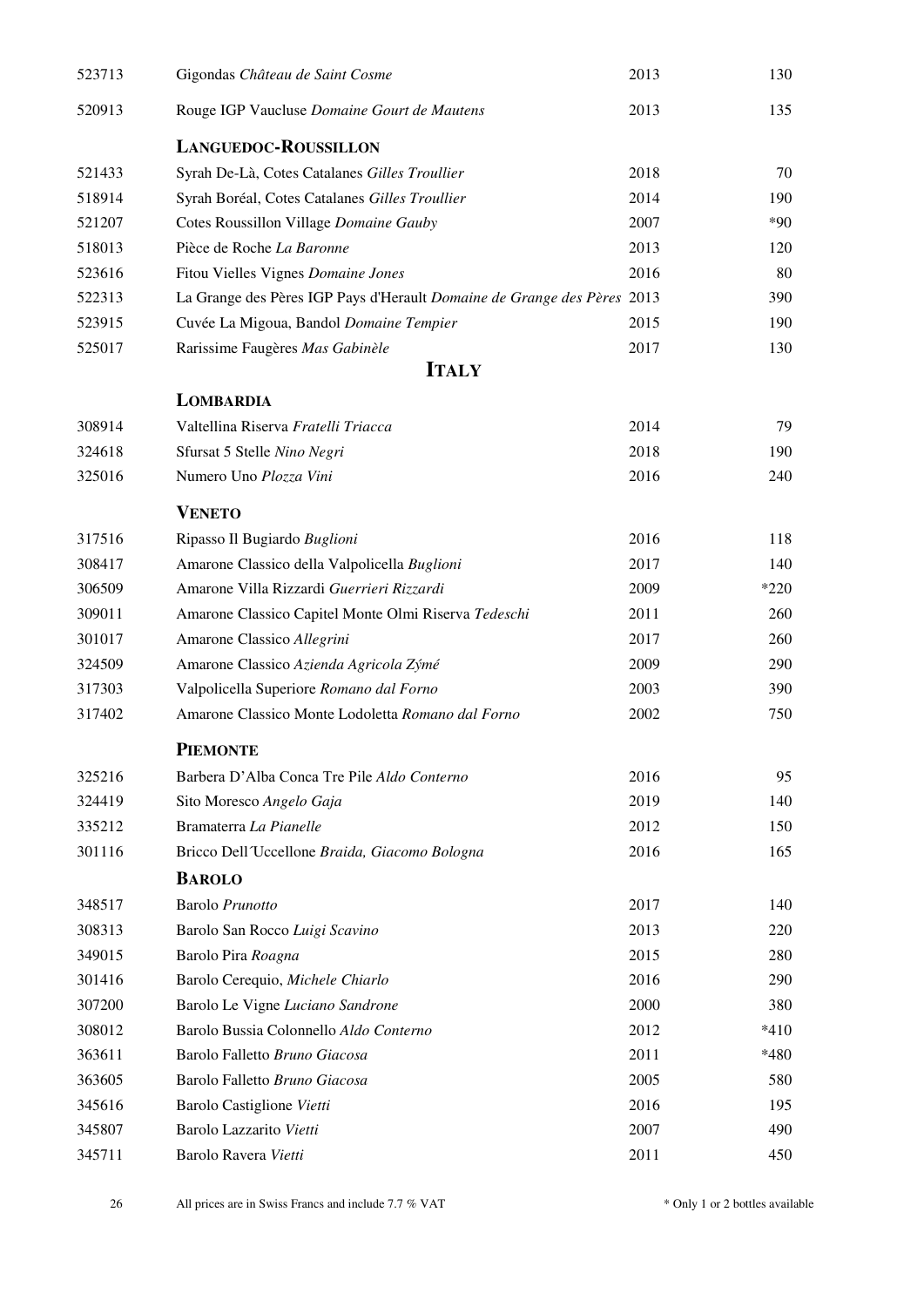| 324311 | Barolo Conteisa Angelo Gaja                                   | 2011 | 490                             |
|--------|---------------------------------------------------------------|------|---------------------------------|
| 302213 | Barolo Sperss Angelo Gaja                                     | 2013 | 540                             |
| 348916 | Barolo Cerretta Giacomo Conterno                              | 2016 | $*750$                          |
| 325301 | Barolo Cascina Francia Giacomo Conterno                       | 2001 | *900                            |
| 323405 | Barolo Riserva Monfortino Giacomo Conterno                    | 2005 | $*2'650$                        |
| 323406 | Barolo Riserva Monfortino Giacomo Conterno                    | 2006 | *2'900                          |
| 323495 | Barolo Riserva Monfortino Giacomo Conterno                    | 1995 | $*2'650$                        |
|        | <b>BARBARESCO</b>                                             |      |                                 |
| 363533 | Barbaresco Produttori del Barbaresco                          | 2017 | 140                             |
| 308112 | Barbaresco Basarin Moccagatta                                 | 2012 | 145                             |
| 302616 | Barbaresco Sori Paitin Elio Pasquera                          | 2016 | 195                             |
| 349116 | Barbaresco Paje Roagna                                        | 2016 | 280                             |
| 349215 | Barbaresco Paje Vecchie Vitti Roagna                          | 2015 | 500                             |
| 300796 | Barbaresco Masseria Vietti                                    | 1996 | 400                             |
| 319015 | Barbaresco Angelo Gaja                                        | 2015 | 490                             |
| 323108 | Sorì Tildìn Angelo Gaja                                       | 2008 | 1'030                           |
|        | <b>TOSCANA-MONTALCINO</b>                                     |      |                                 |
| 311833 | Rosso di Montalcino Mastrojanni                               | 2019 | 91                              |
| 321533 | Brunello di Montalcino Silvio Nardi                           | 2016 | 125                             |
| 303316 | Brunello di Montalcino Il Poggione                            | 2016 | 160                             |
| 323613 | Brunello di Montalcino Mastrojanni                            | 2013 | 190                             |
| 364313 | Brunello di Montalcino Pieve Santa Restituta di Gaja          | 2013 | 255                             |
| 319295 | Brunello di Montalcino Biondi Santi                           | 1995 | 800                             |
| 303198 | Brunello di Montalcino Riserva Case Basse Gianfranco Soldera  | 1998 | 1'900                           |
| 323811 | Luce della Vite Marchesi Frescobaldi                          | 2011 | $*340$                          |
| 363815 | Syrah Amore & Follia Podere Le Ripi                           | 2015 | 110                             |
|        | <b>TOSCANA - MONTEPULCIANO</b>                                |      |                                 |
| 311016 | Vino Nobile di Montepulciano Avignonesi                       | 2016 | 128                             |
| 323515 | Vino Nobile di Montepulciano Riserva Grandi Annate Avignonesi | 2015 | 250                             |
|        | TOSCANA - BOLGHERI-MAREMMA                                    |      |                                 |
| 300316 | Altrovino Azienda Vitivinicola Duemani                        | 2016 | 130                             |
| 348817 | Cabernet Franc Duemani Azienda Vitivinicola Duemani           | 2017 | 360                             |
| 312315 | Cabernet Sauvignon Gabbro Tenuta Montepeloso                  | 2015 | 320                             |
| 305733 | Bolgheri Rosso Azienda Agricola Le Macchiole                  | 2017 | 116                             |
| 309217 | Messorio Azienda Agricola Le Macchiole                        | 2017 | 390                             |
| 312911 | Arnione Campo Alla Sughera                                    | 2011 | 140                             |
| 309117 | Rocca di Frassinello                                          | 2017 | 160                             |
| 317819 | Il Pino di Biserno Tenuta di Biserno                          | 2019 | 140                             |
| 348418 | Biserno Tenuta di Biserno                                     | 2018 | 550                             |
| 324013 | Lodovico Tenuta di Biserno                                    | 2013 | 980                             |
| 304414 | Promis Ca' Marcanda, Angelo Gaja                              | 2014 | 140                             |
| 304518 | Magari Ca' Marcanda Angelo Gaja.                              | 2018 | 180                             |
| 27     | All prices are in Swiss Francs and include 7.7 % VAT          |      | * Only 1 or 2 bottles available |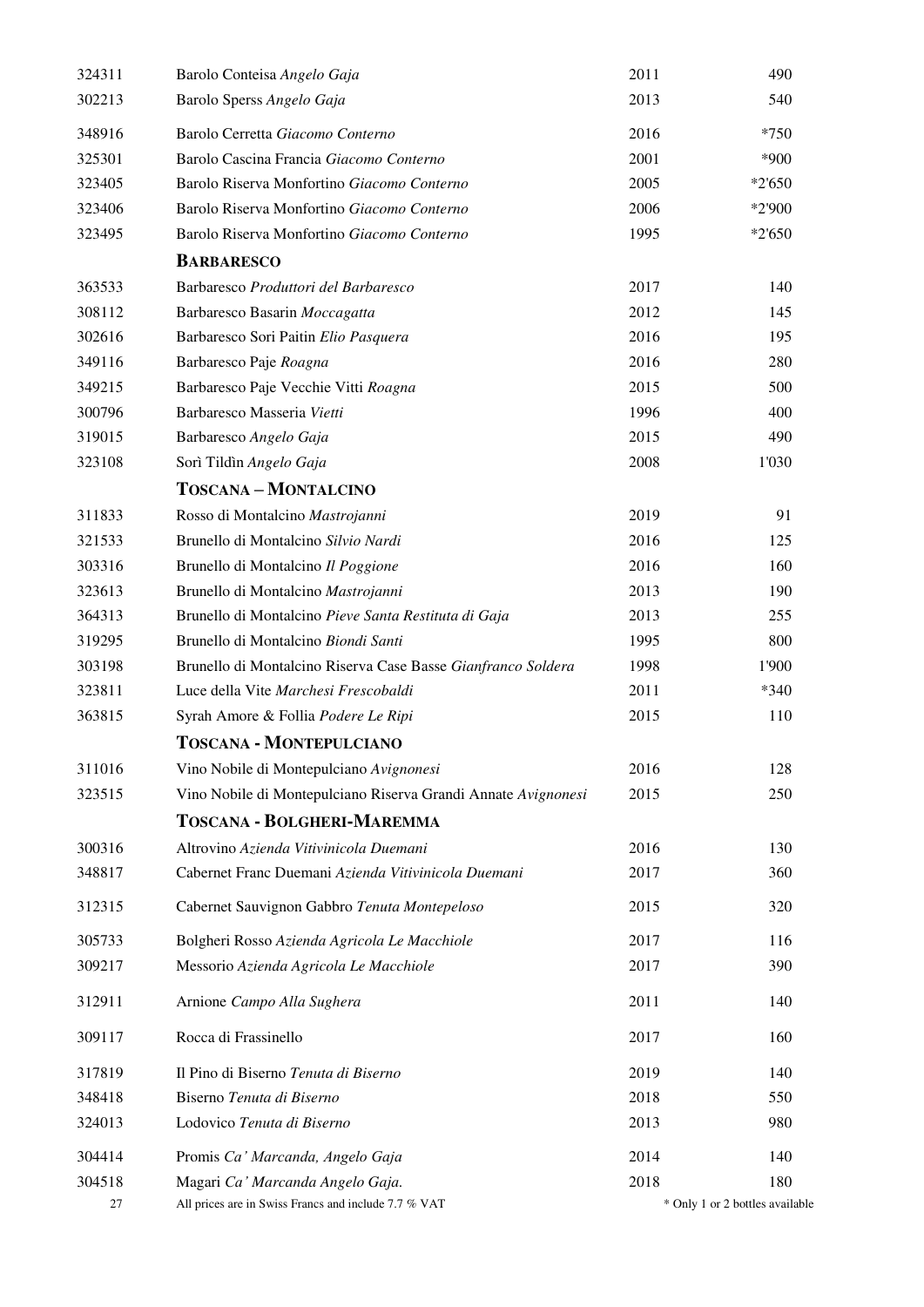| 324717 | Giusto di Notri Tua Rita                            | 2017 | 220      |
|--------|-----------------------------------------------------|------|----------|
| 324814 | Redigaffi Tua Rita                                  | 2014 | *490     |
| 305903 | Guado al Tasso Marchese Antinori                    | 2003 | $*430$   |
| 305905 | Guado al Tasso Marchese Antinori                    | 2005 | $*450$   |
| 305911 | Guado al Tasso Marchese Antinori                    | 2011 | 500      |
| 305918 | Guado al Tasso Marchese Antinori                    | 2018 | 310      |
| 310004 | Sassicaia Tenuta San Guido                          | 2004 | 800      |
| 310018 | Sassicaia Tenuta San Guido                          | 2018 | 530      |
| 307697 | Ornellaia Tenuta Dell'Ornellaia                     | 1997 | $*1'100$ |
| 307606 | Ornellaia Tenuta Dell'Ornellaia                     | 2006 | 900      |
| 307618 | Ornellaia Tenuta Dell'Ornellaia                     | 2018 | 750      |
| 317999 | Masseto Tenuta Dell'Ornellaia                       | 1999 | 2'600    |
| 317909 | Masseto Tenuta Dell'Ornellaia                       | 2009 | $*1750$  |
| 317913 | Masseto Tenuta Dell'Ornellaia                       | 2013 | $*1'650$ |
| 317917 | Masseto Tenuta Dell'Ornellaia                       | 2017 | $*1'550$ |
| 323319 | Le Serre Nuove dell'Ornellaia Tenuta Dell'Ornellaia | 2019 | 160      |
|        | <b>TOSCANA - CHIANTI</b>                            |      |          |
| 316412 | La Massa Fattoria La Massa, G. Motta                | 2012 | 115      |
| 305515 | San Lorenzo Chianti Classico Castello di Ama        | 2015 | 150      |
| 303896 | Vigna L'Apparita Castello di Ama                    | 1996 | $*420$   |
| 303897 | Vigna L'Apparita Castello di Ama                    | 1997 | 560      |
| 305418 | Flaccianello Fontodi                                | 2018 | 240      |
| 317703 | Case Via Syrah Fontodi                              | 2003 | 190      |
| 310416 | Valletta Antico Podere Gagliole                     | 2016 | 100      |
| 320106 | Gagliole Antico Podere Gagliole                     | 2006 | 130      |
| 300116 | 50 & 50 Avignonesi-Capannelle                       | 2016 | 390      |
| 310507 | Tignanello Marchesi Antinori                        | 2007 | 550      |
| 304304 | Solaia Marchesi Antinori                            | 2004 | $*1'100$ |
| 304309 | Solaia Marchesi Antinori                            | 2009 | 880      |
| 304312 | Solaia Marchesi Antinori                            | 2012 | 700      |
| 304313 | Solaia Marchesi Antinori                            | 2013 | 600      |
| 306316 | Pian di Nova Il Borro                               | 2016 | 100      |
| 328412 | Le Cupole di Trinoro Tenuta di Trinoro              | 2012 | 120      |
| 328513 | Tenuta di Trinoro                                   | 2013 | 450      |
| 363414 | Oreno Tenuta Sette Ponti                            | 2014 | 190      |
| 163216 | Merlot Galatrona, Valdarno di Sopra Petrolo         | 2016 | 310      |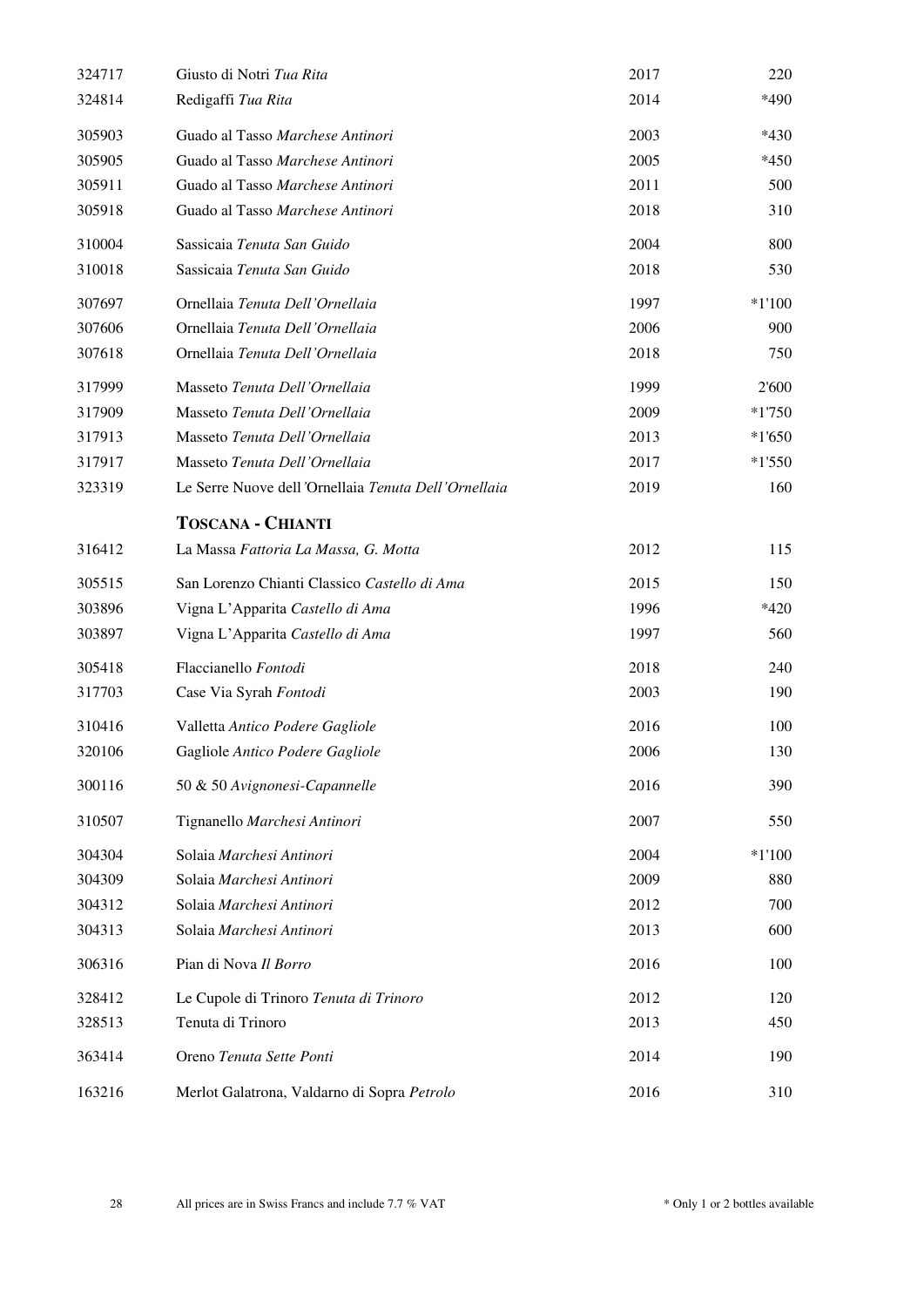|        | <b>ABRUZZO</b>                                                            |      |        |
|--------|---------------------------------------------------------------------------|------|--------|
| 365115 | Montepulciano d'Abruzzo Emidio Pepe                                       | 2015 | 280    |
| 348014 | Neromoro Riserva Montepulciano d'Abruzzo Nicodemi                         | 2014 | 140    |
|        | <b>CAMPANIA</b>                                                           |      |        |
| 349315 | Terra di Lavoro Fattoria Galardi                                          | 2015 | 160    |
|        | <b>BASILICATA</b>                                                         |      |        |
| 307114 | Aglianico del Vulture Titolo Azienda Agricola Elena Fucci                 | 2014 | 126    |
|        | <b>SARDEGNA</b>                                                           |      |        |
| 318233 | Barrua Agricola Punica Cantina Santadi                                    | 2017 | 110    |
| 318416 | Terre Brune Carignano del Sulcis Cantina Santadi                          | 2016 | 160    |
|        | <b>PUGLIA</b>                                                             |      |        |
| 301618 | Es Primitivo di Maduria Gianfranco Fino                                   | 2018 | 210    |
|        | <b>SICILIA</b>                                                            |      |        |
| 362717 | Floramundi Cerasuolo di Vittoria Donnafugata                              | 2017 | 80     |
| 306014 | Montenero Abbazia Santa Anastasia                                         | 2014 | 139    |
|        | <b>Germany</b>                                                            |      |        |
| 284617 | Späburgunder Bürgstadter Berg Erste Lage<br>Weingut Rudolf Fürst, Franken | 2017 | $*135$ |
| 289014 | Späburgunder Hochheim Stein Erste Lage Weingut Künstler, Rheingau 2014    |      | 150    |
| 281012 | Spätburgunder Sonnenberg GG Jean Stodden, Ahr                             | 2012 | 210    |
| 281313 | Späburgunder Schlatter SW Weingut Martin Wassmer, Baden                   | 2013 | 110    |
| 281413 | Pinot Noir Maltesegarten GG Weingut Martin Wassmer, Baden                 | 2013 | 160    |
| 281113 | Spätburgunder Sommerhalde GG Weingut Bernhard Huber, Baden                | 2013 | 150    |
| 281213 | Spätburgunder Wildenstein GG Weingut Bernhard Huber, Baden                | 2013 | $*350$ |
|        | Austria                                                                   |      |        |
| 281918 | Zweigelt Unplugged Hannes Reeh, Burgenland                                | 2018 | 90     |
| 284515 | Pannoterra Salzl Seewinkelhof, Burgenland                                 | 2015 | 125    |
| 281513 | Blaufränkisch Ried Ratschen Wachter-Wiesler, Burgenland                   | 2013 | 150    |
| 280808 | Sankt Laurent Schloss Halbturn, Burgenland                                | 2008 | 140    |
| 282019 | Schwarz Rot Johann Schwarz, Burgenland                                    | 2019 | 190    |
| 289518 | Admiral, Josef Pöckl, Burgenland                                          | 2018 | 190    |
| 280909 | Cabernet Franc Cuvée Jungenberg Schloss Halbturn, Burgenland              | 2009 | 250    |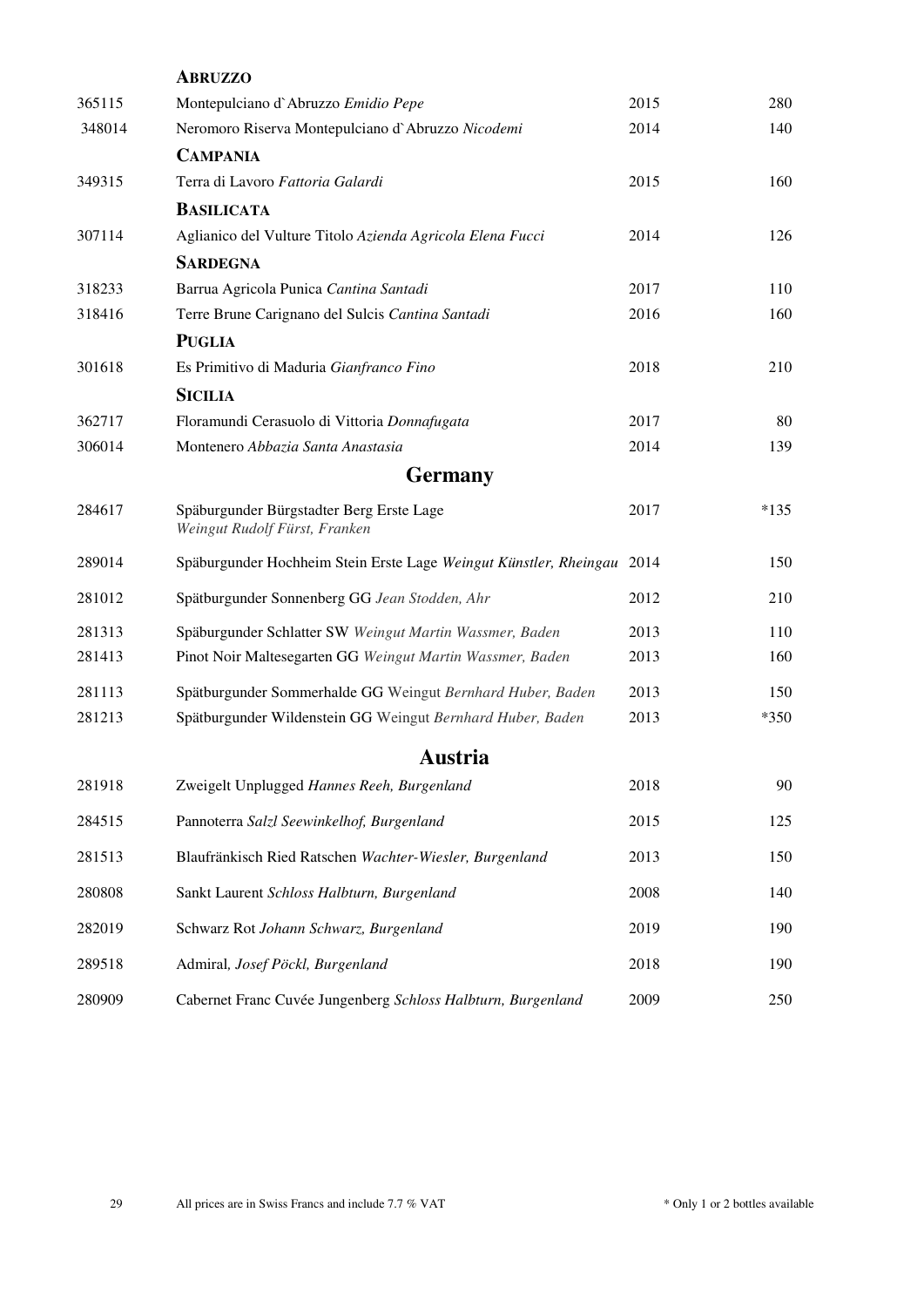<span id="page-29-2"></span><span id="page-29-1"></span><span id="page-29-0"></span>

|        | <b>RIBERA DEL DUERO</b>                                  |      |                                 |
|--------|----------------------------------------------------------|------|---------------------------------|
| 206209 | Señorio de Nava Reserva Bodegas Señorio de Nava          | 2009 | 120                             |
| 200217 | Alion Vega Sicilia                                       | 2017 | 250                             |
| 201516 | Valbuena 5 Vega Sicilia                                  | 2016 | 380                             |
| 201710 | Unico Vega Sicilia                                       | 2010 | 950                             |
| 201706 | Unico Vega Sicilia                                       | 2006 | 800                             |
| 201795 | Unico Vega Sicilia                                       | 1995 | 1'300                           |
| 220315 | Aalto PS Bodegas Aalto                                   | 2015 | 290                             |
| 208013 | Flor de Pingus Bodegas Pingus                            | 2013 | 320                             |
| 202996 | Pingus Bodegas Pingus                                    | 1996 | $*2'200$                        |
| 202910 | Pingus Bodegas Pingus                                    | 2010 | *2'000                          |
|        | <b>RIOJA</b>                                             |      |                                 |
| 206533 | Lindes de Remelluri Bodegas Remelluri                    | 2015 | 90                              |
| 203116 | Muga Reserva Bodegas Muga                                | 2016 | 110                             |
| 208611 | Prado Enea Gran Reserva Bodegas Muga                     | 2011 | 270                             |
| 208306 | Tinto Reserva Vina Tondonia                              | 2006 | 130                             |
| 206310 | La Montesa Reserva Selección Especial Palacios Remondo   | 2010 | 150                             |
| 200909 | Gran Reserva 904 Bodegas La Rioja Alta                   | 2009 | 240                             |
| 203007 | Cirsion Bodegas Roda                                     | 2007 | 400                             |
|        | <b>PRIORAT</b>                                           |      |                                 |
| 208133 | Bellmunt Mas d'En Gil                                    | 2015 | 75                              |
| 220114 | Clos Fonta Mas d'En Gil                                  | 2014 | 180                             |
| 201017 | Les Terrasses Álvaro Palacios, Priorat                   | 2017 | 130                             |
| 204605 | Cims de Porrera Cooperativa Agrícola de Porrera, Priorat | 2005 | $*250$                          |
| 204612 | Cims de Porrera Cooperativa Agrícola de Porrera, Priorat | 2012 | 200                             |
|        | <b>OTHERS IN SPAIN</b>                                   |      |                                 |
| 208215 | Merlot Sietejuntos MicroBio Wines, Castilla y Leon       | 2015 | 85                              |
| 204216 | Pintia Vega Sicilia, Toro                                | 2016 | 185                             |
| 208719 | La Servil Bodegas Cerron, Jumilla                        | 2019 | 110                             |
| 204018 | Clio Bodegas El Nido, Jumilla                            | 2018 | 165                             |
| 204111 | Gran Vinya son Caules Miquel Gelabert, Mallorca          | 2011 | 110                             |
| 205015 | Premier Vin Bodega Son Mayol, Mallorca                   | 2015 | 170                             |
|        | <b>Portugal</b>                                          |      |                                 |
| 289115 | Vinha Velhas Folias de Baco, Alijo, Douro                | 2014 | 70                              |
| 280317 | Reserva Quinta de la Rosa, Douro                         | 2017 | 140                             |
| 283115 | Reserva Quinta da Boa Vista, Douro                       | 2015 | 190                             |
|        | Libanon                                                  |      |                                 |
| 283215 | Château Musar, Bekaa Valley                              | 2015 | 135                             |
| 30     | All prices are in Swiss Francs and include 7.7 % VAT     |      | * Only 1 or 2 bottles available |

## **Spain**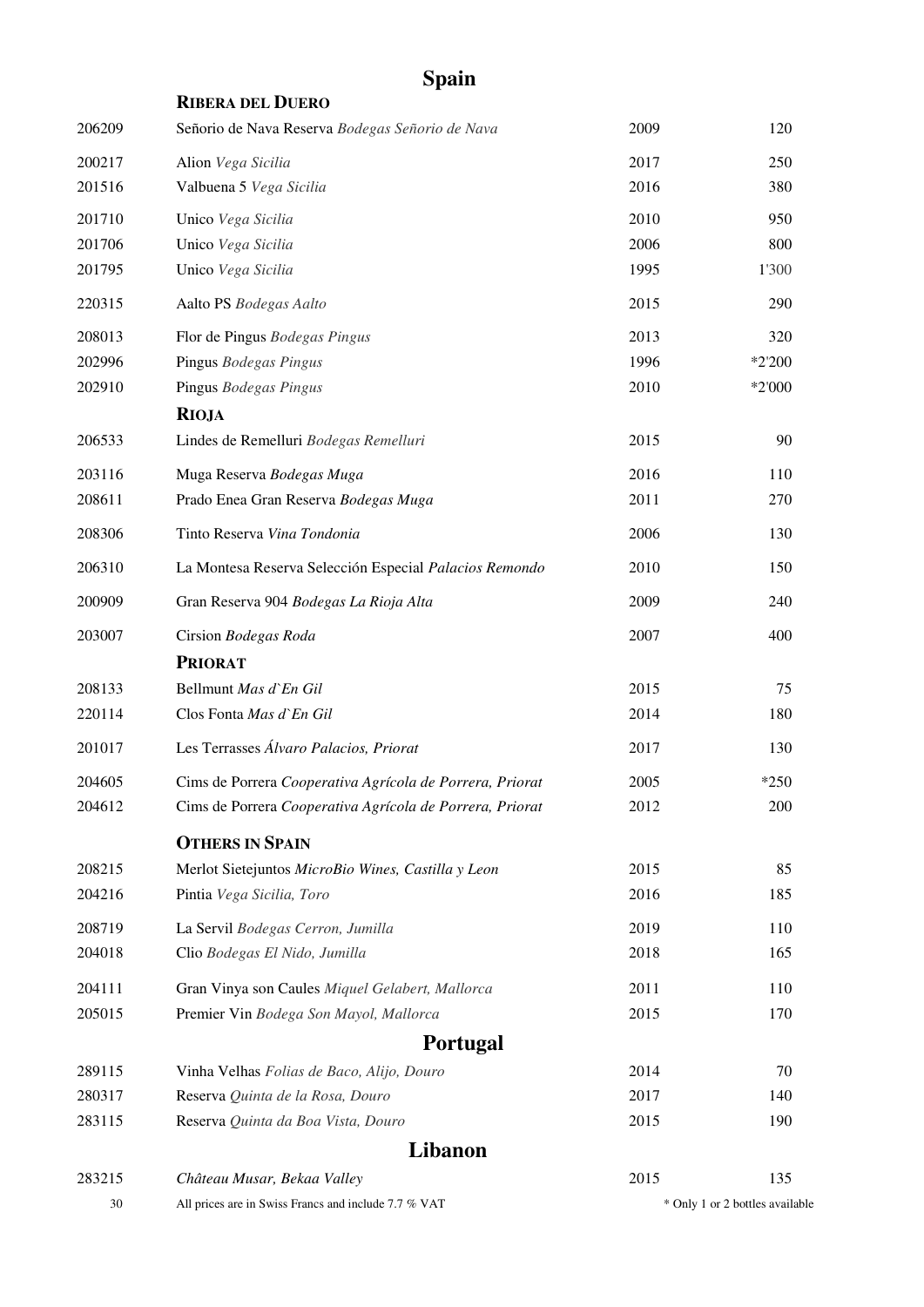<span id="page-30-0"></span>

|        | <b>NAPA</b>                                                     |      |          |
|--------|-----------------------------------------------------------------|------|----------|
| 214313 | Merlot Starmont Merryvale Vineyards                             | 2013 | 120      |
| 214317 | Cabernet Sauvignon Starmont Merryvale Vineyards                 | 2017 | 135      |
| 215013 | Red blend The Paring                                            | 2013 | 150      |
| 214215 | Cabernet Sauvignon Ramey Wine Cellars                           | 2015 | 180      |
| 217613 | Cabernet Sauvignon Forman Vineyard                              | 2013 | 350      |
| 217015 | Proprietary Red Ontogeny Bevan Cellars                          | 2015 | *400     |
| 217516 | Cabernet Sauvignon Panek Rivers Marie                           | 2016 | 450      |
| 217114 | Estate Cuvée Kapcsandy Family Winery                            | 2014 | 480      |
| 217714 | Cabernet Sauvignon Spring Mountain Philip Togni Vineyard        | 2014 | 500      |
| 211414 | Insignia Joseph Phelps                                          | 2014 | 600      |
| 213113 | Cask 23 Stag`s Leap Wine Cellars                                | 2013 | 750      |
| 210714 | Dominus Christian Moueix                                        | 2014 | 800      |
| 218013 | Cabernet Sauvignon Hillside Select Shafer Vineyards             | 2013 | *780     |
| 216913 | Syrah Male Sine Qua Non                                         | 2013 | *900     |
| 217814 | Cabernet Sauvignon Houyi Realm Cellars                          | 2014 | *950     |
| 212306 | Opus One Robert Mondavi & Rothschild                            | 2006 | $*1'500$ |
| 212309 | Opus One Robert Mondavi & Rothschild                            | 2009 | 1'400    |
| 212316 | Opus One Robert Mondavi & Rothschild                            | 2016 | 1'200    |
| 217413 | IX Estate Colgin Cellars                                        | 2013 | 1'800    |
| 212907 | <b>Screaming Eagle</b>                                          | 2007 | $*5'800$ |
|        | <b>SONOMA COAST</b>                                             |      |          |
| 217216 | Zinfandel old wines Bedrock Wine Co.                            | 2016 | 120      |
| 214114 | Pinot Noir Rivers-Marie                                         | 2014 | 140      |
| 214813 | Syrah Rodgers Creek Ramey Wine Cellars                          | 2013 | 160      |
| 214511 | Pinot Noir Le Caprice Peter Michael Winery                      | 2011 | 390      |
|        | <b>SANTA CRUZ</b>                                               |      |          |
| 218115 | Pinot Noir Mount Eden Vineyards                                 | 2015 | 220      |
| 212497 | Cabernet Sauvignon Montebello Vineyard Ridge Vineyards          | 1997 | $*685$   |
| 212418 | Cabernet Sauvignon Montebello Vineyard Ridge Vineyards          | 2018 | 850      |
|        | <b>OREGON</b>                                                   |      |          |
| 214913 | Pinot Noir Evening Land Vineyards                               | 2013 | $*120$   |
| 214614 | Pinot Noir Botanica Antica Terra                                | 2014 | 250      |
|        | <b>WASHINGTON STATE</b>                                         |      |          |
| 218213 | Cabernet Sauvignon Père de Familie Betz Winery, Columbia Valley | 2013 | 225      |
|        | <b>Argentina</b>                                                |      |          |
| 230715 | Malbec Precioso Ambrosía de Tupungato, Mendoza                  | 2015 | 130      |
| 234113 | Malbec Argentino Catena Zapata, Uco Valley, Mendoza             | 2013 | 240      |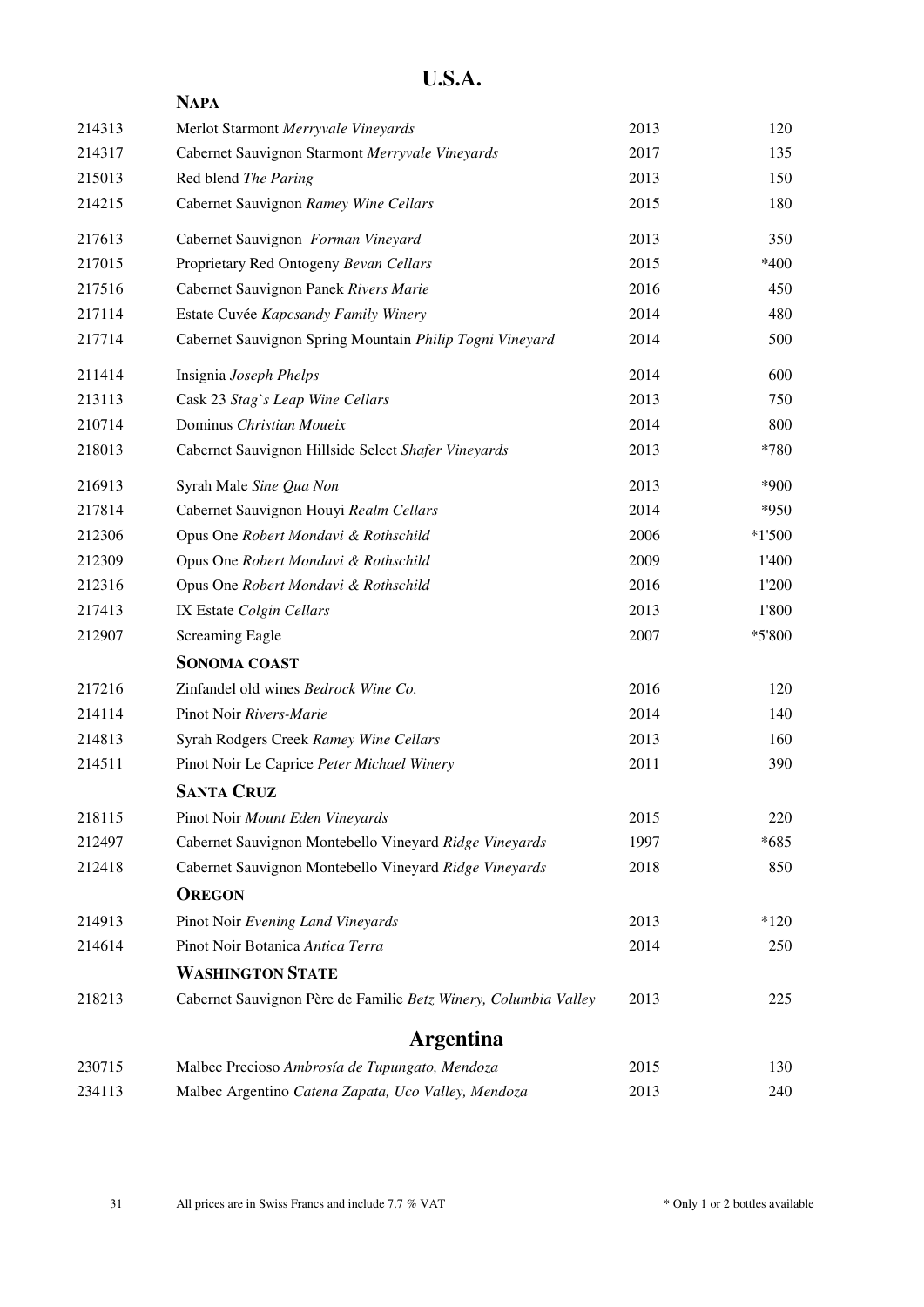### **Chile**

<span id="page-31-4"></span><span id="page-31-3"></span><span id="page-31-2"></span><span id="page-31-1"></span><span id="page-31-0"></span>

| 234317 | Carménère Reserva Falernia, Elqui Valley                      | 2017 | 80     |
|--------|---------------------------------------------------------------|------|--------|
| 233716 | Almaviva Baron de Rothschild & Viña Concha & Toro             | 2016 | 440    |
| 233914 | Epu Vina Almaviva 2nd wine of Almaviva                        | 2014 | $*170$ |
| 230696 | Seña Mondavi-Chadwick, Aconcagua Valley                       | 1996 | 330    |
|        | New-Zealand                                                   |      |        |
| 255417 | Pinot Noir Bannockburn Felton Road, Central Otago             | 2017 | 150    |
|        | <b>Australia</b>                                              |      |        |
| 250812 | Shiraz Bin 128 Penfolds Estate, South Australia               | 2012 | 120    |
| 250909 | Grange Penfolds Estate, South Australia                       | 2009 | 1'400  |
|        | <b>MARGARET RIVER</b>                                         |      |        |
| 255317 | Cabernet Sauvignon Moss Wood Vineyard                         | 2017 | 190    |
|        | <b>BAROSSA VALLEY</b>                                         |      |        |
| 255217 | Shiraz Moppa Kalleske                                         | 2017 | 100    |
| 251104 | Run Rig Torbreck Vintners                                     | 2004 | 790    |
|        | <b>EDEN VALLEY</b>                                            |      |        |
| 252009 | Shiraz Hill of Grace Henschke                                 | 2009 | 1'800  |
|        | <b>MCLAREN VALE</b>                                           |      |        |
| 255015 | Shiraz Grenache D'Arry's Original D'Arenberg                  | 2015 | 90     |
| 250709 | Shiraz Coriole Vineyards                                      | 2009 | 108    |
| 251510 | Grenache Onkaparinga Clarendon Hills                          | 2010 | 140    |
| 251312 | Syrah Hickinbotham Clarendon Hills                            | 2012 | 150    |
| 250499 | Shiraz Astralis Clarendon Hills                               | 1999 | $*685$ |
| 250406 | Shiraz Astralis Clarendon Hills                               | 2006 | 790    |
|        | <b>COONAWARRA</b>                                             |      |        |
| 255116 | Cabernet Sauvignon Majella                                    | 2016 | 125    |
|        | <b>НЕАТНСОТЕ</b>                                              |      |        |
| 254915 | Shiraz Springflat Wild Duck Creek                             | 2015 | $*150$ |
|        | <b>South Africa</b>                                           |      |        |
| 241117 | The Chocolate Block Boekenhoutskloof, Franschoek Valley       | 2017 | 120    |
| 241012 | Luddite Shiraz Verburg & Meyer, Bot River, Coastal Region     | 2012 | 130    |
| 241215 | Pinot Noir Hamilton Russel, Hemel an Aarde Valley, Walker Bay | 2015 | 160    |
| 240701 | Columella The Sadie Family, Swartland                         | 2001 | 300    |
| 240715 | Columella The Sadie Family, Swartland                         | 2015 | 280    |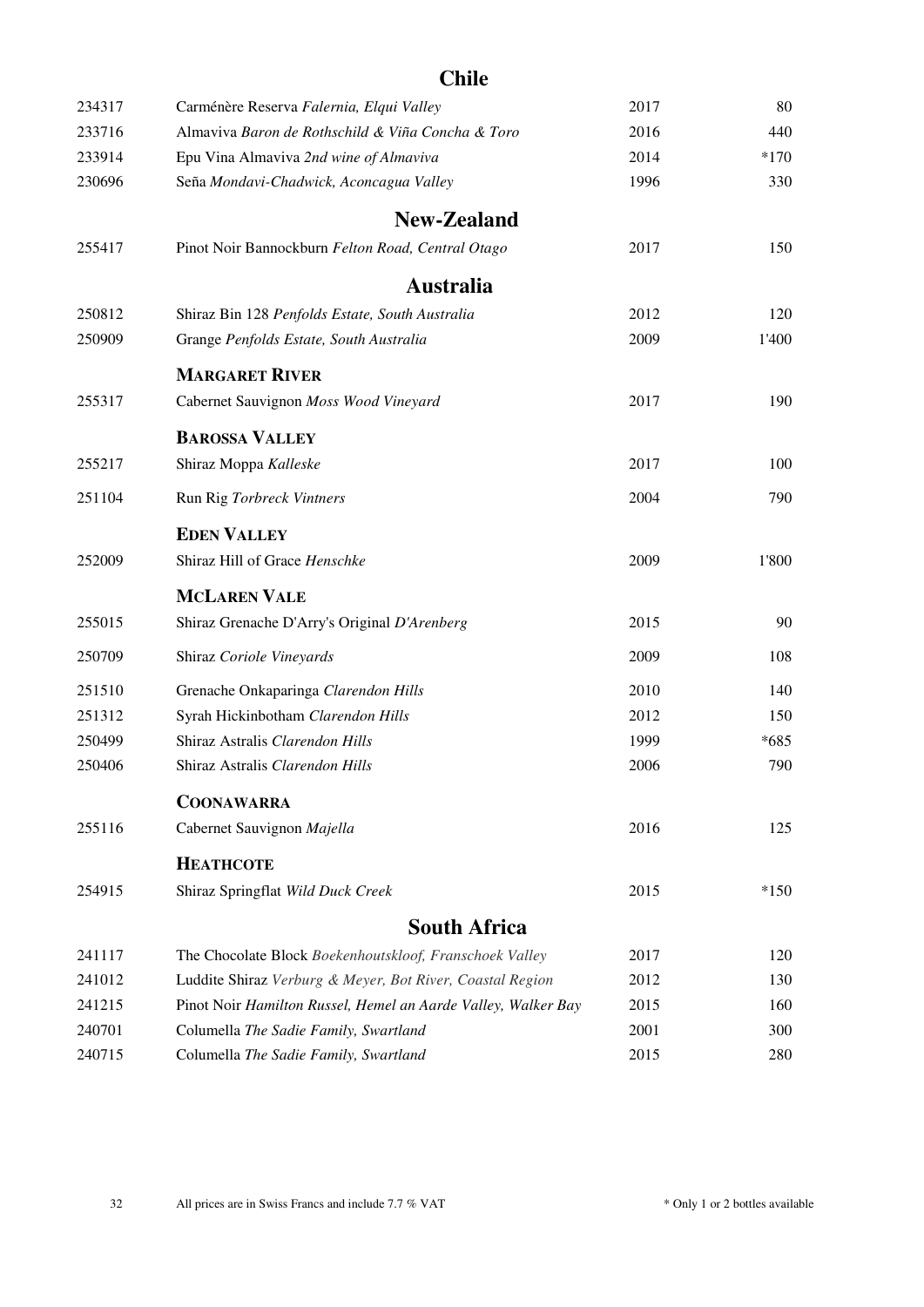### <span id="page-32-0"></span> **Sweet Wines <sup>150</sup> <sup>C</sup><sup>L</sup> <sup>75</sup> <sup>C</sup>L 37.5 <sup>C</sup><sup>L</sup> ITALY** 358933 Moscato D'Asti *Vietti, Piedmont* 2019 76 362210 Recioto di Soave Foscarin *Gini, Veneto* 2010 80 366213 Vinsanto **(50 CL)** *Marchesi Antinori, Toscana* 2013 \*130 **FRANCE** 450167 Château d'Yquem *Premier Cru Supérieur Classé, Sauternes* 1967 \*3'200 450186 Château d'Yquem *Premier Cru Supérieur Classé, Sauternes* 1986 \*850 450191 Château d'Yquem *Premier Cru Supérieur Classé, Sauternes* 1991 2'526 959 450194 Château d'Yquem *Premier Cru Supérieur Classé, Sauternes* 1994 844 450195 Château d'Yquem *Premier Cru Supérieur Classé, Sauternes* 1995 450 450103 Château d'Yquem *Premier Cru Supérieur Classé, Sauternes* 2003 1'250 450104 Château d'Yquem *Premier Cru Supérieur Classé, Sauternes* 2004 925 450106 Château d'Yquem *Premier Cru Supérieur Classé, Sauternes* 2006 370 450585 Château Rieussec *Premier Grand Cru Classé, Sauternes* 1985 850 450504 Château Rieussec *Premier Grand Cru Classé, Sauternes* 2004 \*210 450510 Château Rieussec *Premier Grand Cru Classé, Sauternes* 2010 145 561803 Château Suduiraut *Premier Grand Cru Classé, Sauternes* 2003 190 564411 Jurançon Moelleux Les Jardins de Babylone **(50 CL)** 2011 295 *Domaine Didier Dagueneau, Jurancon*  **GERMANY – AUSTRIA** 278414 Auslese Riesling Goldkapsel Erdener Prälat 2014 \*140 *Weingut Dr Loosen, Mosel, Germany*  278616 Riesling Auslese Wehlener Sonnenuhr 2016 175  *Weingut Joh. Jos. Prüm, Mosel, Germany*  270089 Auslese Riesling Braunberger Juffer Sonnenuhr 1989 \*664 *Weingut Fritz Haag, Mosel, Germany*  271688 Auslese Riesling Schwarzhofberg 1988 \*800 *Egon Müller, Mosel, Germany*  270509 Riesling Auslese Kiedrich Gräfenberg 2009 180 *Weingut Robert Weil, Rheingau, Germany*  278309 Eiswein Riesling Burrweiler Schlossgarten 2009 290 *Weingut Theo Minges, Pfalz, Germany*  278513 Trockenbeerenauslese Scheurebe Herrenberg 2013 260 *Weingut Pfeffingen, Pfalz, Germany*  271806 Ausbruch auf den Flügeln der Morgenröte 2006 160 *Heidi Schröck, Lake Rust, Austria*   **HUNGARY**

| 275533 | Tokaji Aszu 3 Puttonyos (50 CL) Oremus Grupo Vega Sicilia, Tokaj | 2013 | 95    |
|--------|------------------------------------------------------------------|------|-------|
| 275433 | Tokaji Szamorodni (50 CL) Budahazy, Tokaj                        | 2017 | l 1 C |
| 285291 | Tokaji Aszu 6 Puttonyos (50 CL) Gundel, Tokaj                    | 1991 | 150   |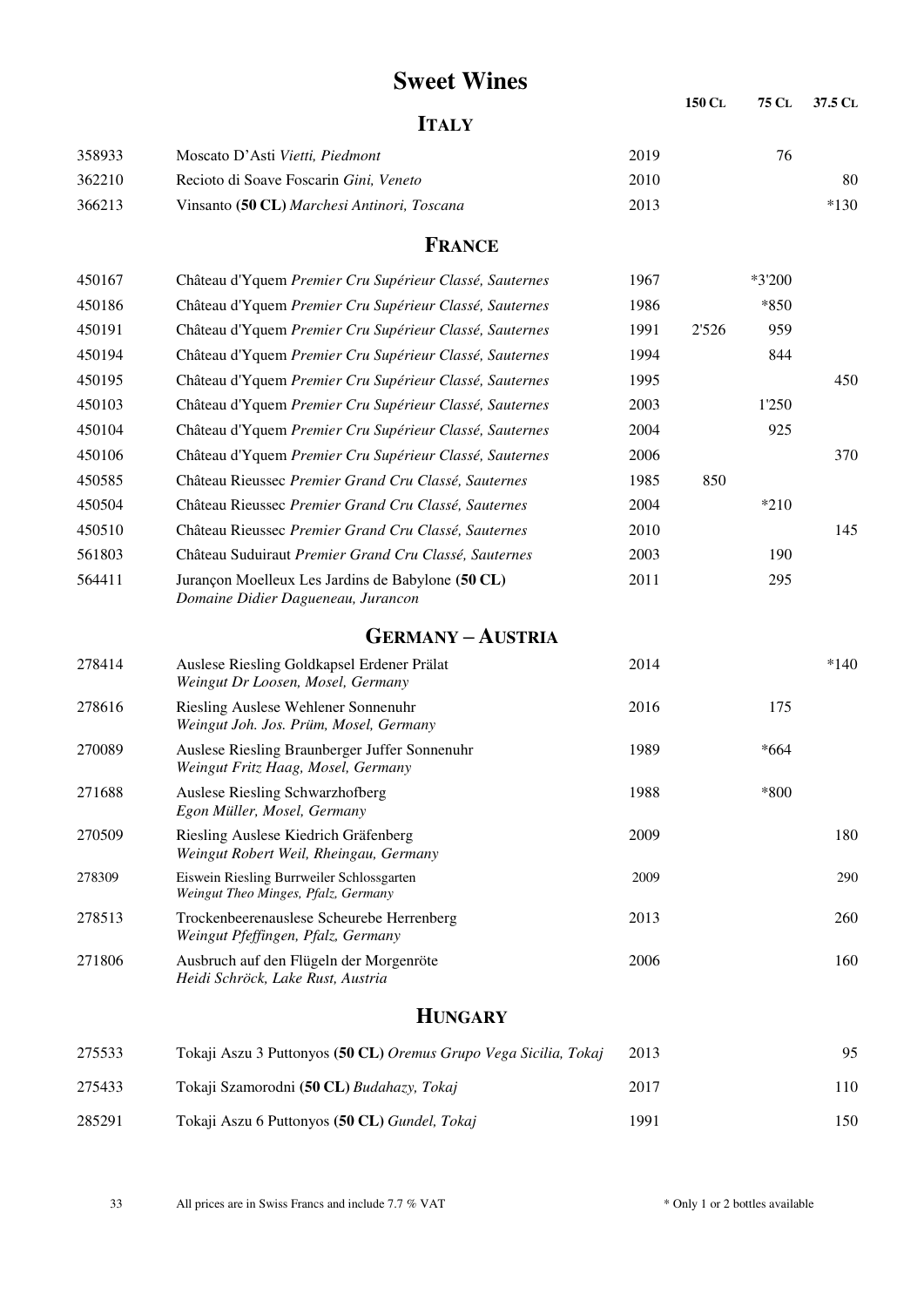# **Half bottles**

<span id="page-33-0"></span>

|        | <b>CHAMPAGNE - HALF BOTTLE</b>                                                                 |      | 37.5 CL |
|--------|------------------------------------------------------------------------------------------------|------|---------|
| 600433 | Ruinart 'R de Ruinart' Brut                                                                    |      | 80      |
| 604833 | Ruinart Blanc de Blanc                                                                         |      | 120     |
| 600033 | Ruinart Brut Rosé                                                                              |      | 110     |
| 602533 | Taittinger Brut Réserve                                                                        |      | 85      |
| 603033 | Veuve Clicquot Brut Carte Jaune                                                                |      | 102     |
| 600233 | Bollinger Spéciale Cuvée                                                                       |      | 105     |
|        | <b>WHITE WINE - HALF BOTTLE</b>                                                                |      |         |
| 150218 | Aigle Les Murailles Henri Badoux, Vaud, Switzerland                                            | 2018 | 47      |
| 556818 | Sancerre Domaine Jean-Max Roger, Loire, France                                                 | 2018 | 53      |
| 550017 | Chablis Champs Royaux William Fèvre, Burgundy, France                                          | 2017 | 59      |
| 567018 | Puligny Montrachet Domaine Jacques Carillon, Burgundy, France                                  | 2018 | 110     |
| 567218 | Puligny Montrachet Les Champs-Gains Premier cru<br>Domaine Francois Carillon, Burgundy, France | 2018 | 150     |
| 563218 | Meursault La Pièce sous le Bois Premier cru Domaine Langoureau                                 | 2018 | 120     |
| 559516 | Pouilly-Fuissé Louis Latour, Burgundy, France                                                  | 2016 | 55      |
| 350319 | Cervaro della Sala Castello Della Sala, Umbria, Italy                                          | 2019 | 95      |
| 350516 | Chardonnay Löwengang Alois Lageder, Alto Adige, Italy                                          | 2016 | 96      |
| 362416 | Chardonnay Rossj-Bass Angelo Gaja, Piemont, Italy                                              | 2016 | 135     |
|        | <b>ROSÉ WINE - HALF BOTTLE</b>                                                                 |      |         |
| 190018 | Oeil De Perdrix Château d'Auvernier, Neuchâtel, Switzerland                                    | 2018 | 44      |
| 591119 | Whispering Angel Rosè Chateau d'Esclans, Provence, France                                      | 2019 | 75      |
|        | <b>RED SWISS - HALF BOTTLE</b>                                                                 |      |         |
| 108116 | Malanser Pinot Noir Séléction Badrutt's Palace<br>Weingut Davaz, Graubünden                    | 2016 | 45      |
| 116518 | Malanser Pinot Noir Reserva Peter Wegelin, Graubünden                                          | 2018 | 75      |
| 103718 | Dôle la Liaudisaz Marie-Thérèse Chappaz, Valais                                                | 2018 | 48      |
|        | <b>RED BURGUNDY - HALF BOTTLE</b>                                                              |      |         |
| 519113 | Gevrey-Chambertin Clos Meixvelle Domaine Piere Gelin                                           | 2013 | 95      |
| 519713 | Morey-Saint-Denis Les Chaffots Premier cru Domaine M. Magnien                                  | 2013 | 140     |
| 520615 | Chambolle Musigny Les Charmes Premier Cru Domaine Ch. Clerget                                  | 2015 | 150     |
| 505715 | Vougeot Clos de la Perriere Premier Cru Domaine Bertagna                                       | 2015 | 145     |
| 522616 | Vosne-Romanée les Suchots Premier cru Domaine Michel Noëllat                                   | 2016 | $*170$  |
| 529119 | Nuits-Saint-Georges Domaine David Duband, Burgundy                                             | 2019 | 100     |
| 503419 | Nuit-St-Georges Clos des Forêts Premier cru Domaine de l'Arlot                                 | 2019 | 170     |
| 521614 | Volnay En Caillerets, Premier cru Domaine de la Pousse d'Or                                    | 2014 | 120     |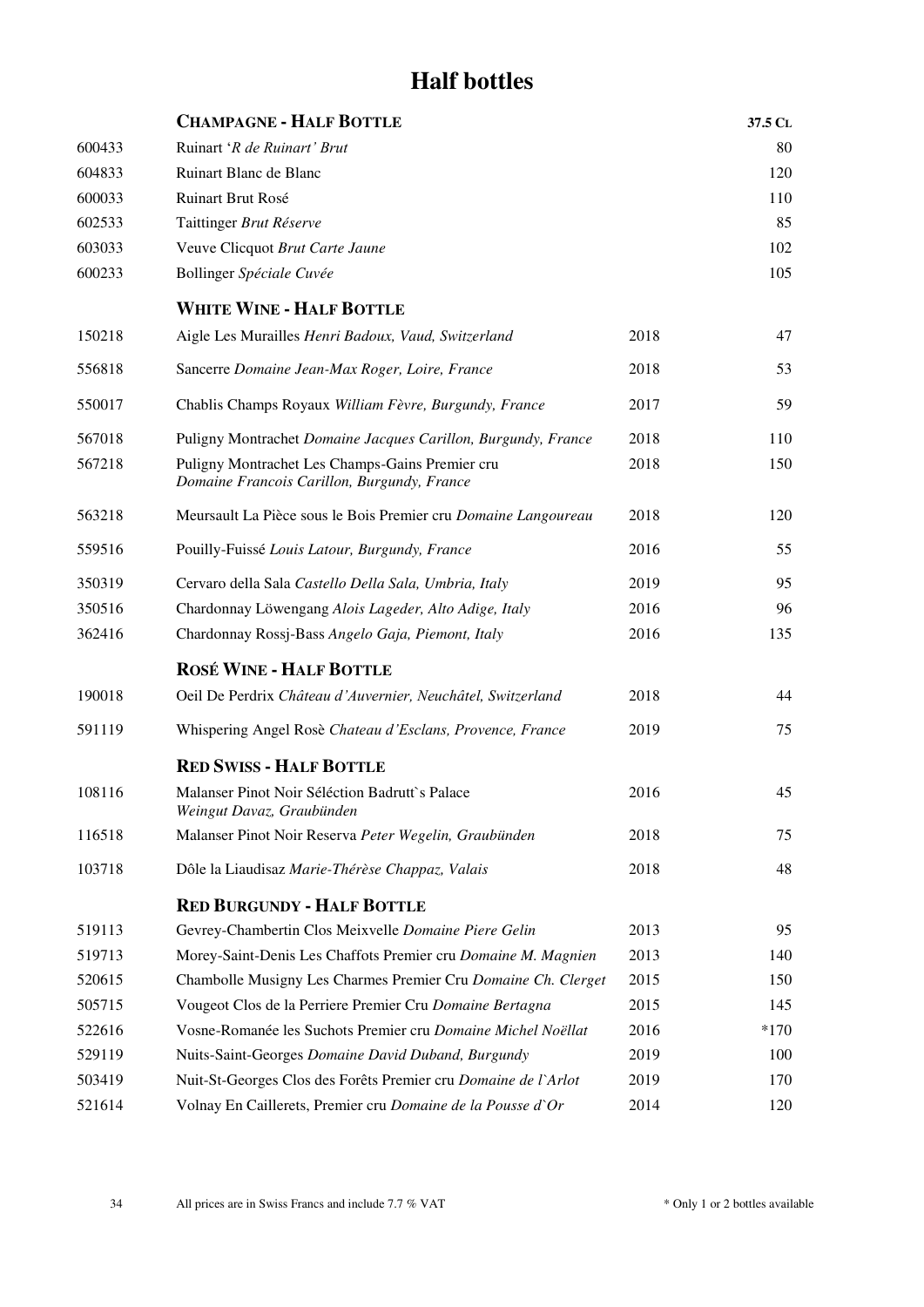|        | <b>RED BORDEAUX - HALF BOTTLE</b>                                                 |      | 37.5 CL  |
|--------|-----------------------------------------------------------------------------------|------|----------|
| 401507 | Château Montrose, St. Estèphe, 2ème grand cru classé                              | 2007 | 195      |
| 401511 | Château Montrose, St. Estèphe, 2ème grand cru classé                              | 2011 | 240      |
| 400807 | Château Cos Labory, St. Estèphe 5ème grand cru classé                             | 2007 | 110      |
| 401809 | Château Phélan-Ségur, St. Estèphe Cru bourgeois                                   | 2009 | 100      |
| 412106 | Château Haut Marbuzet, St. Estèphe, Cru bourgeois                                 | 2006 | 120      |
| 406405 | Château Chasse Spleen, Moulis, Cru bourgeois                                      | 2005 | 110      |
| 403915 | Château Poujeaux, Moulis, Cru bourgeois                                           | 2015 | 80       |
| 402907 | Château Latour, Pauillac, 1er grand cru classé                                    | 2007 | 950      |
| 402388 | Château Lafite-Rothschild, Pauillac, 1er grand cru classé                         | 1988 | 1'100    |
| 402395 | Château Lafite-Rothschild, Pauillac, 1er grand cru classé                         | 1995 | $*1'400$ |
| 402398 | Château Lafite-Rothschild, Pauillac, 1er grand cru classé                         | 1998 | 1'350    |
| 402399 | Château Lafite-Rothschild, Pauillac, 1er grand cru classé                         | 1999 | 1'000    |
| 403196 | Château Pichon-Longueville-Comtesse de Lalande<br>Pauillac, 2ème grand cru classé | 1996 | 420      |
| 403108 | Château Pichon-Longueville-Comtesse de Lalande<br>Pauillac, 2ème grand cru classé | 2008 | 250      |
| 415310 | Château Pichon-Longueville-Baron Pauillac, 2ème grand cru classé                  | 2010 | 320      |
| 415314 | Château Pichon-Longueville-Baron Pauillac, 2ème grand cru classé                  | 2014 | 200      |
| 402707 | Château Duhart-Milon Pauillac, 4ème grand cru classé                              | 2007 | 140      |
| 403707 | Château Grand Puy Lacoste Pauillac, 5ème grand cru classé                         | 2007 | 130      |
| 403712 | Château Grand Puy Lacoste Pauillac, 5ème grand cru classé                         | 2012 | 120      |
| 412311 | Château D'Armailhac, Pauillac, 5ème grand cru classé                              | 2011 | 110      |
| 403210 | Château Clerc Milon, Pauillac, 5ème grand cru classé                              | 2010 | 160      |
| 402515 | Château Lynch-Bages, Pauillac, 5ème grand cru classé                              | 2015 | 240      |
| 416115 | Echo de Lynch Bages, 2 <sup>nd</sup> wine of Château Lynch-Bages                  | 2015 | 90       |
| 403607 | Château Pontet-Canet, Pauillac, 5ème grand cru classé                             | 2007 | 180      |
| 403613 | Château Pontet-Canet, Pauillac, 5ème grand cru classé                             | 2013 | 160      |
| 415810 | Château Batailley Pauillac, 5ème grand cru classé                                 | 2010 | 120      |
| 403096 | Château Pibran, Pauillac, Cru bourgeois                                           | 1996 | 90       |
| 404098 | Château Ducru-Beaucaillou, St Julien, 2ème grand cru classé                       | 1998 | 385      |
| 404106 | Château Léoville-Las-Cases St Julien, 2ème grand cru classé                       | 2006 | 450      |
| 404111 | Château Léoville-Las-Cases St Julien, 2ème grand cru classé                       | 2011 | 440      |
| 416206 | Clos du Marquis Château Léoville-Las-Cases, St. Julien                            | 2006 | 130      |
| 413711 | Château Léoville Barton St. Julien, 2ème grand cru classé                         | 2011 | 135      |
| 404215 | Château Léoville-Poyferré St Julien, 2ème grand cru classé,                       | 2015 | 190      |
| 404315 | Château Beychevelle St. Julien, 4ème grand cru classé                             | 2015 | 170      |
| 404512 | Château Talbot, St. Julien, 4ème grand cru classé                                 | 2012 | 140      |
| 404508 | Château Talbot, St. Julien, 4ème grand cru classé                                 | 2008 | $*120$   |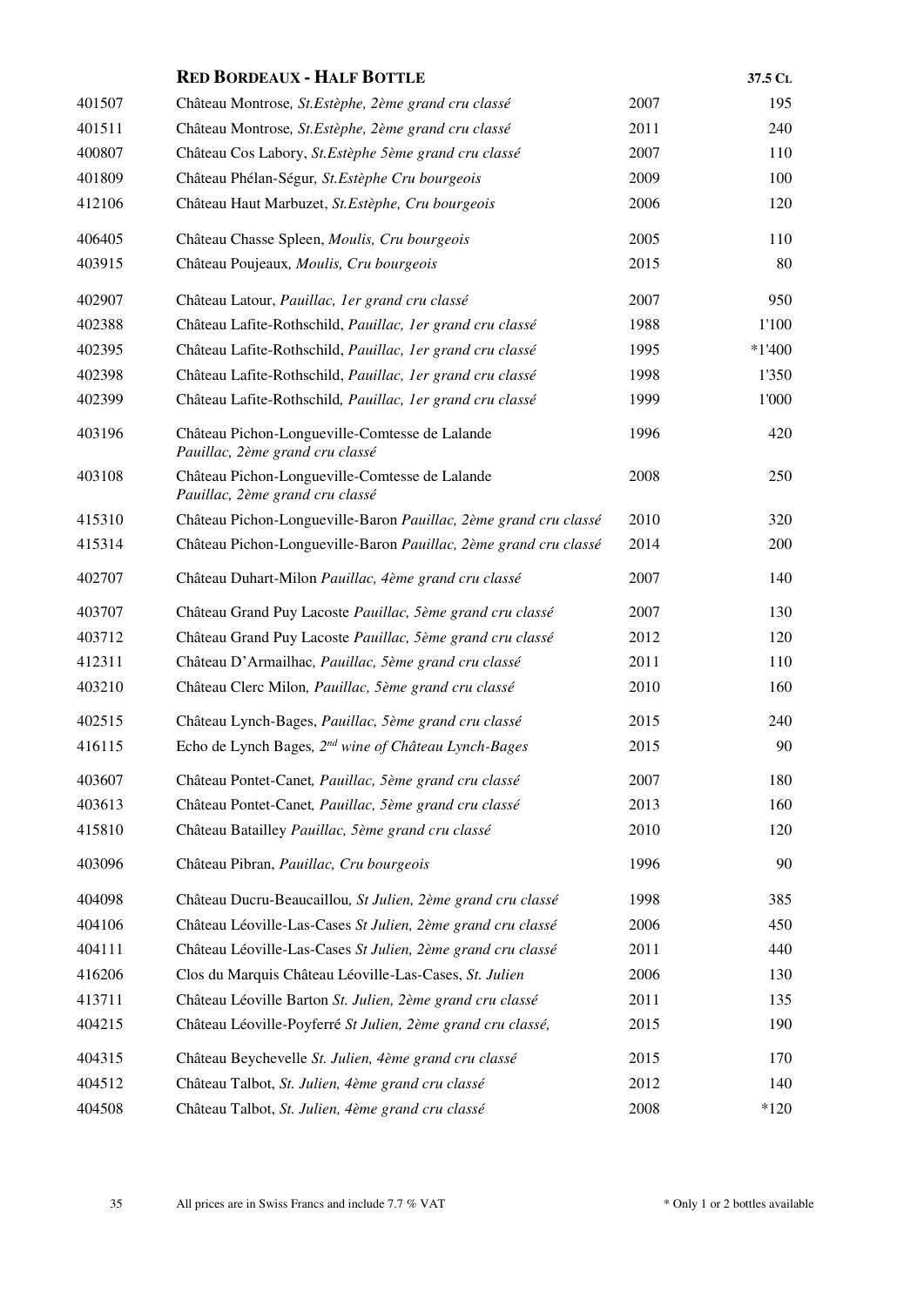| 418715 | Château Ferriére, Margaux, 3ème grand cru classé               | 2015 | 110                             |
|--------|----------------------------------------------------------------|------|---------------------------------|
| 405416 | Château Giscour, Margaux, 3ème grand cru classé                | 2016 | 130                             |
| 405210 | Château Cantenac-Brown Margaux, 3ème grand cru classé          | 2010 | 140                             |
| 405101 | Château Rauzan-Ségla Margaux, 2ème grand cru classé            | 2001 | 163                             |
| 405702 | Château Palmer, Margaux, 3ème grand cru classé                 | 2002 | 380                             |
| 404707 | Château Margaux, Margaux, 1er grand cru classé                 | 2007 | 650                             |
| 404703 | Château Margaux, Margaux, 1er grand cru classé                 | 2003 | 1'100                           |
| 413410 | Pavillon Rouge, 2 <sup>nd</sup> wine of Château Margaux        | 2010 | $*440$                          |
| 406813 | Château Pape Clément, Pessac-Leognan, Cru classé               | 2013 | 145                             |
| 407212 | Château Haut-Bailly, Pessac-Leognan, Cru classé                | 2012 | 150                             |
| 412514 | Château Smith Haut Lafitte, Pessac-Leognan, Cru classé         | 2014 | 160                             |
| 408094 | Château Cheval Blanc, St. Emilion, 1er grand cru classé A      | 1994 | *480                            |
| 408005 | Château Cheval Blanc, St. Emilion, 1er grand cru classé A      | 2005 | 1'400                           |
| 407906 | Château Pavie, St. Emilion, 1er grand cru classé A             | 2006 | $*570$                          |
| 408206 | Château Angélus, St. Emilion, 1er grand cru classé A           | 2006 | $*520$                          |
| 413010 | Château Figeac St. Emilion, 1er grand cru classé B             | 2010 | $*400$                          |
| 418900 | Château Troplong Mondot, St. Emilion, 1er grand cru classé B   | 2000 | 340                             |
| 408806 | Château Canon La Gaffelière, St. Emilion, 1er grand cru classé | 2006 | 200                             |
| 400401 | Château Cadet-Piola, St. Emilion, Grand cru                    | 2001 | 88                              |
| 411410 | Château du Courlat, Lussac-St.Emilion                          | 2010 | 55                              |
| 414598 | Château La Cabanne, Pomerol                                    | 1998 | $*90$                           |
| 417516 | Château Feytit-Clinet, Pomerol                                 | 2016 | 150                             |
| 409813 | Vieux Château Certan, Pomerol                                  | 2013 | 280                             |
| 410601 | Château Fontenil, Fronsac                                      | 2001 | 70                              |
|        | <b>RED ITALY - HALF BOTTLE</b>                                 |      | 37.5 CL                         |
| 349317 | Barolo La Morra Podere Marcarini, Piemonte                     | 2017 | 80                              |
| 302610 | Barbaresco Sori Paitin Elio Pasquera, Piemonte                 | 2010 | 110                             |
| 301116 | Bricco dell'Uccellone Braida, Giacomo Bologna, Piemonte        | 2016 | 115                             |
| 345616 | Barolo Castiglione Vietti, Piemonte                            | 2016 | 120                             |
| 318915 | Amarone della Valpolicella Tommasi Viticoltori, Veneto         | 2015 | 100                             |
| 321516 | Brunello di Montalcino Tenuta Silvio Nardi, Toscana            | 2016 | 70                              |
| 305515 | Chianti Classico San Lorenzo Castello di Ama, Toscana          | 2015 | 85                              |
| 304515 | Magari Ca' Marcanda Angelo Gaja. Toscana                       | 2015 | 85                              |
| 310517 | Tignanello Marchesi Antinori, Toscana                          | 2017 | 165                             |
| 310014 | Sassicaia Tenuta San Guido. Toscana                            | 2014 | 280                             |
| 307611 | Ornellaia Tenuta Dell'Ornellaia. Toscana                       | 2011 | 290                             |
|        | <b>RED WINE OTHERS - HALF BOTTLE</b>                           |      |                                 |
| 204816 | La Montesa Crianza Bodegas Palacios Remondo, Rioja, Spain      | 2016 | 42                              |
| 512216 | Châteauneuf-du-Pape Domaine du Vieux Télégraphe, Rhône, France | 2016 | 120                             |
| 212397 | Opus One Robert Mondavi/Rothschild, Napa Valley, USA           | 1997 | $*650$                          |
| 36     | All prices are in Swiss Francs and include 7.7 % VAT           |      | * Only 1 or 2 bottles available |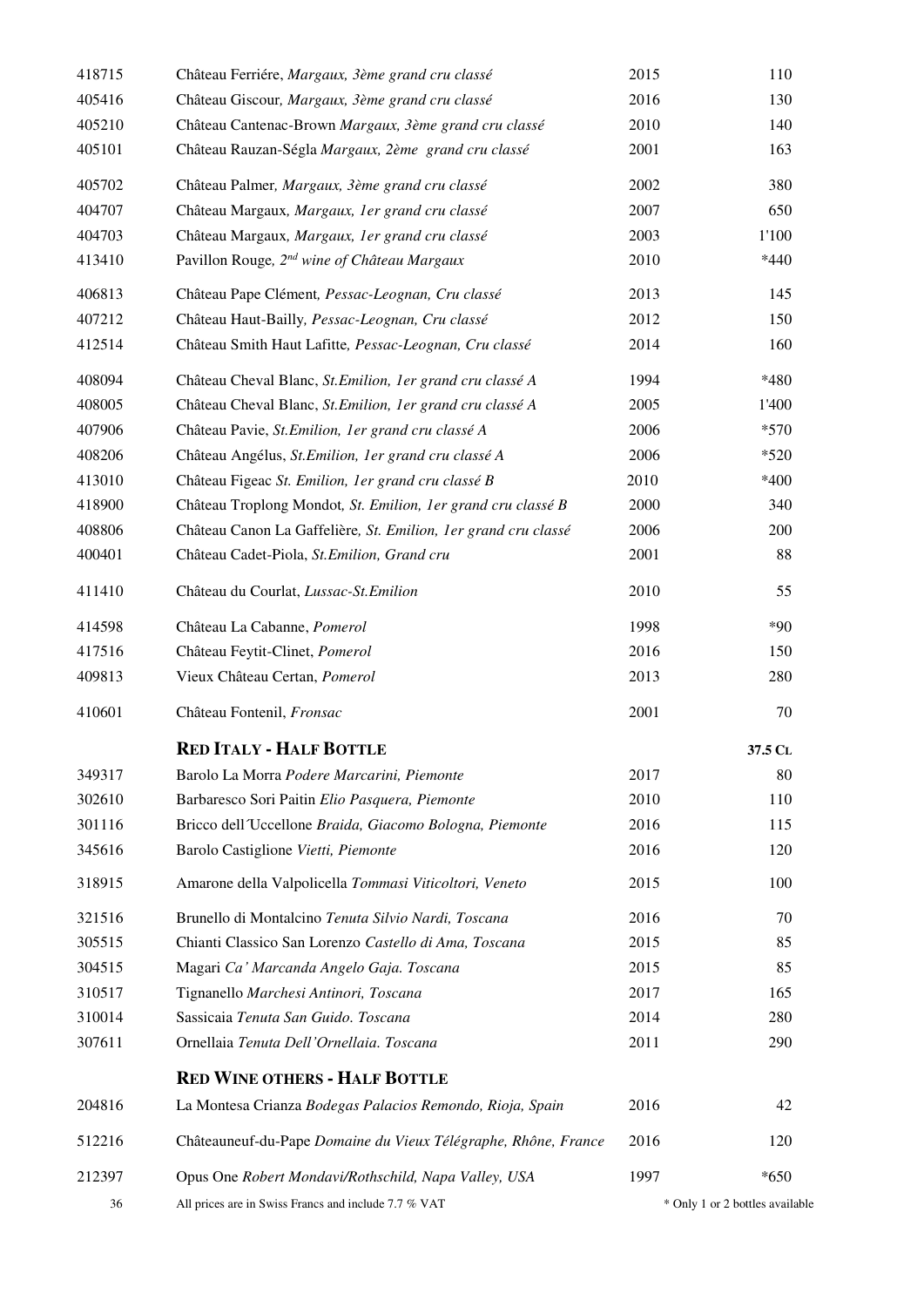# **Magnum**

<span id="page-36-0"></span>

| <b>CHAMPAGNE - MAGNUM</b>                                        |      | 150 CL   |
|------------------------------------------------------------------|------|----------|
| Ruinart 'R de Ruinart' Brut                                      |      | 350      |
| Ruinart Blanc de Blancs                                          |      | 380      |
| Ruinart Rosé Brut                                                |      | 390      |
| Moët & Chandon, Brut Impériale                                   |      | 368      |
| Laurent Perrier, Brut                                            |      | 368      |
| Perrier Jouët Grand Brut                                         |      | 380      |
| Billecart-Salmon Rosé                                            |      | 420      |
| Moët & Chandon Grand Vintage                                     | 2012 | 478      |
| Perrier Jouët, Belle Epoque                                      | 2008 | 900      |
| Taittinger, Comtes De Champagne                                  | 1999 | 1'290    |
| Dom Pérignon                                                     | 1988 | $*2'500$ |
| Dom Pérignon                                                     | 1990 | $*2'500$ |
| Dom Pérignon                                                     | 2008 | 1'200    |
| Dom Pérignon Luminous Label                                      | 2010 | 1'400    |
| Roederer, Cristal                                                | 2004 | $*1'500$ |
| Roederer, Cristal                                                | 2009 | 1'700    |
| Laurent Perrier Brut Cuvée Rosé                                  |      | 470      |
| Roederer, Cristal Rosé                                           | 2006 | 3'800    |
| Taittinger, Comtes de Champagne Rosé                             | 1999 | $*1'300$ |
| <b>WHITE WINE - MAGNUM</b>                                       |      |          |
| Riesling Alte Reben Van Volxem, Saar, Germany                    | 2017 | 195      |
| Cervaro della Sala Castello della Sala, Umbria, Italy            | 2018 | 330      |
| Poggio alle Gazze Tenuta Dell'Ornellaia, Toscana, Italy          | 2019 | 360      |
| Ornellaia Bianco Tenuta Dell'Ornellaia, Toscana, Italy           | 2016 | 1'200    |
| Chassagne -Montrachet Les Ancégnières Domaine Caroline Morey     | 2017 | 550      |
| <b>ROSÉ WINE-MAGNUM</b>                                          |      |          |
| Whispering Angel Rosè Provence, France                           | 2018 | 195      |
| <b>RED BORDEAUX - MAGNUM</b>                                     |      | 150 CL   |
| Château Cos Labory St. Estèphe, 5ème grand cru classé            | 2007 | 360      |
| Château Ségur de Cabanac, St.Estèphe, Cru bourgeois              | 2003 | *297     |
| Château Haut Marbuzet, St. Estèphe, Cru bourgeois                | 2012 | 390      |
| Château Mouton-Rothschild Pauillac, 1er grand cru classé         | 1990 | *3'000   |
| Château Mouton-Rothschild Pauillac, 1er grand cru classé         | 2006 | *3'500   |
| Château Lafite-Rothschild Pauillac, 1er grand cru classé         | 1981 | *4'000   |
| Château Latour, Pauillac, 1er grand cru classé                   | 1999 | 4'000    |
| Château Pichon-Longueville-Baron Pauillac, 2ème grand cru classé | 2011 | *890     |
| Château Pichon-Longueville-Comtesse de Lalande 2ème grand cru    | 1999 | $*1'300$ |
| Château Pichon-Longueville-Comtesse de Lalande 2ème grand cru    | 2000 | 2'300    |
| Château Pichon-Longueville-Comtesse de Lalande 2ème grand cru    | 2005 | 1'500    |
| Château Pichon-Longueville-Comtesse de Lalande 2ème grand cru    | 2006 | $*1'200$ |
|                                                                  |      |          |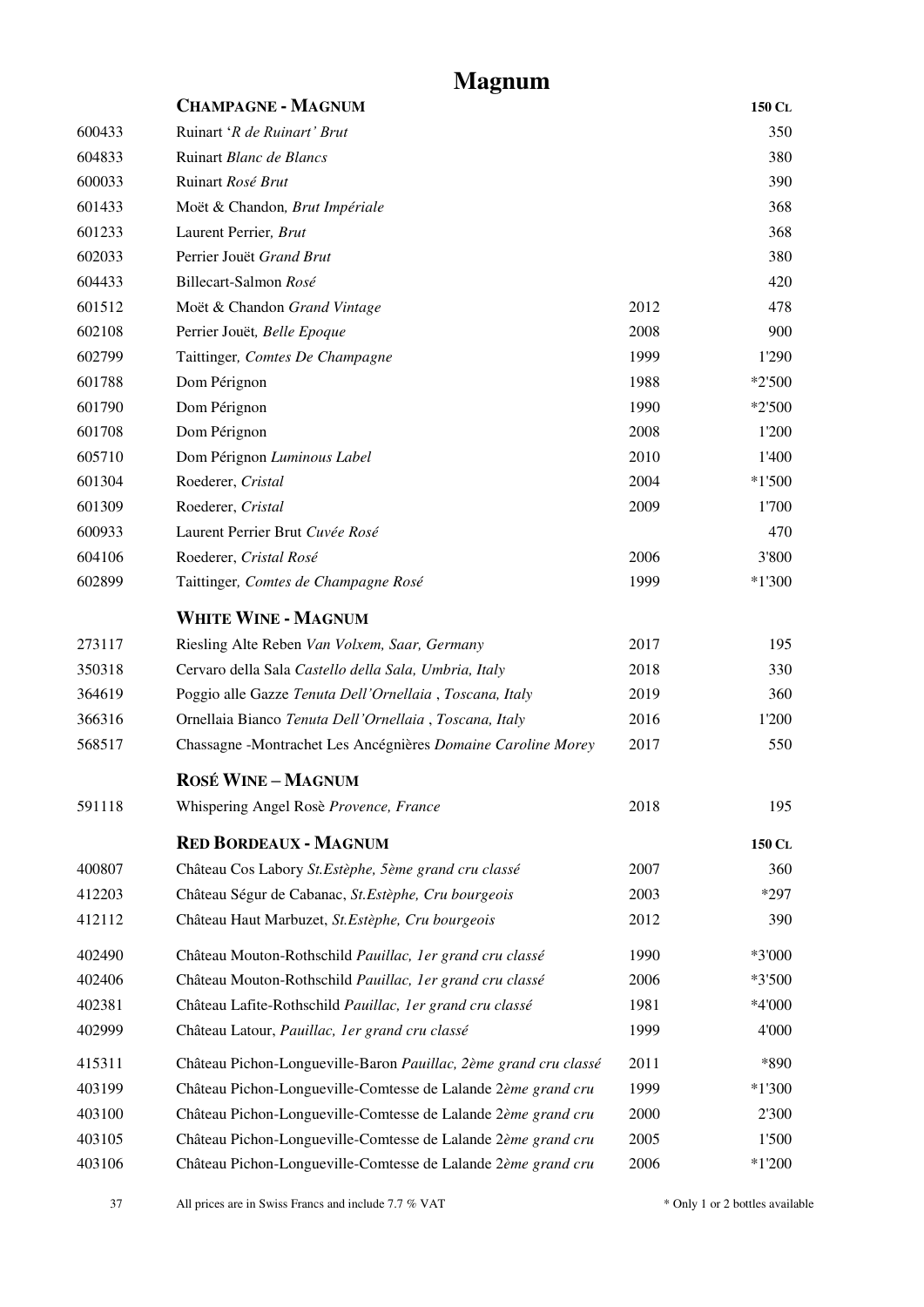| 403203 | Château Clerc-Milon Pauillac, 5ème grand cru classé              | 2003 | 950      |
|--------|------------------------------------------------------------------|------|----------|
| 403209 | Château Clerc-Milon Pauillac, 5ème grand cru classé              | 2009 | 690      |
| 402503 | Château Lynch-Bages Pauillac, 5ème grand cru classé              | 2003 | $*1'100$ |
| 402505 | Château Lynch Bages, Pauillac, 5ème grand cru classé             | 2005 | 1'350    |
| 402511 | Château Lynch-Bages Pauillac, 5ème grand cru classé              | 2011 | $*750$   |
| 416115 | Echo de Lynch Bages, 2 <sup>nd</sup> wine of Château Lynch-Bages | 2015 | 300      |
| 403605 | Château Pontet-Canet, 5ème grand cru classé                      | 2005 | *950     |
| 403607 | Château Pontet-Canet, 5ème grand cru classé                      | 2007 | *700     |
| 403612 | Château Pontet-Canet, 5me grand cru classé                       | 2012 | 700      |
| 416010 | Château Tour-Pibran, Pauillac, Cru bourgeois                     | 2010 | 340      |
| 404000 | Château Ducru-Beaucaillou, St Julien, 2ème grand cru classé      | 2000 | $*1'800$ |
| 404011 | Château Ducru-Beaucaillou, St Julien, 2ème grand cru classé      | 2011 | $*1'100$ |
| 404111 | Château Léoville-Las-Cases St Julien, 2ème grand cru classé      | 2011 | $*1'100$ |
| 404206 | Château Léoville-Poyferré St Julien, 2ème grand cru classé,      | 2006 | 850      |
| 404311 | Château Beychevelle Saint-Julien, 4ème grand cru classé          | 2011 | 750      |
| 404788 | Château Margaux, Margaux, 1er grand cru classé                   | 1988 | *4'500   |
| 404701 | Château Margaux, Margaux, 1er grand cru classé                   | 2001 | *4'400   |
| 404708 | Château Margaux, Margaux, 1er grand cru classé                   | 2008 | *4'900   |
| 405704 | Château Palmer, Margaux, 3ème grand cru classé                   | 2004 | 1'800    |
| 418008 | Château du Tertre, Margaux, 5ème grand cru classé                | 2008 | 350      |
| 406586 | Château Haut-Brion Pessac-Léognan, 1er grand cru classé          | 1986 | *3'500   |
| 406510 | Château Haut-Brion Pessac-Léognan, 1er grand cru classé          | 2010 | *6'900   |
| 407205 | Château Haut-Bailly, Pessac-Léognan, cru classé                  | 2005 | *900     |
| 406806 | Château Pape Clément, Pessac-Léognan, cru classé                 | 2006 | 850      |
| 406712 | Domaine de Chevalier, Pessac-Léognan, cru classé                 | 2012 | 350      |
| 407507 | Château Ausone, St. Emilion, 1er grand cru classé A              | 2007 | $*5'500$ |
| 408085 | Château Cheval Blanc St. Emilion, 1er grand cru classé A         | 1985 | *5'900   |
| 408007 | Château Cheval Blanc St. Emilion, 1er grand cru classé A         | 2007 | *3'000   |
| 418603 | Le Petit Cheval 2 <sup>nd</sup> Wine of Château Cheval Blanc     | 2003 | *950     |
| 413011 | Château Figeac Premier grand cru classé B                        | 2011 | $*1'150$ |
| 408295 | Château Angélus St. Emilion, 1er grand cru classé A              | 1995 | *2'900   |
| 407999 | Château Pavie, St. Emilion, 1er grand cru classé A               | 1999 | $*1'650$ |
| 409808 | Vieux Château Certan, Pomerol                                    | 2008 | 950      |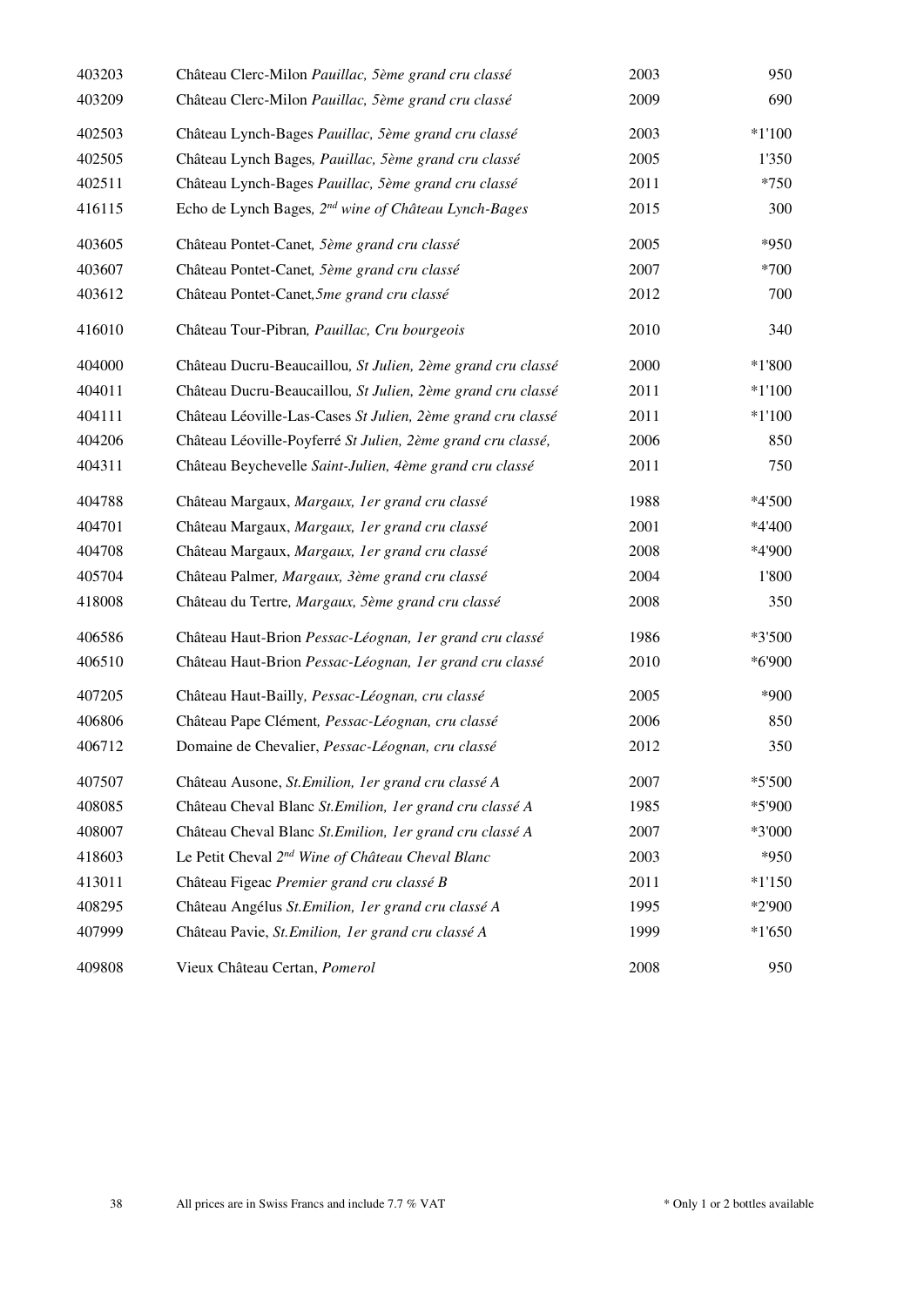|        | <b>RED ITALY-MAGNUM</b>                                                         |      | 150 CL   |
|--------|---------------------------------------------------------------------------------|------|----------|
| 301412 | Barolo Cerequio, Michele Chiarlo, Piemont                                       | 2012 | 550      |
| 325307 | Barolo Cascina Francia Giacomo Conterno                                         | 2007 | $*2'200$ |
| 305713 | Bolgheri Rosso, Azienda Agricola Le Macchiole, Toscana                          | 2013 | 250      |
| 317819 | Il Pino di Biserno Tenuta di Biserno Toscana                                    | 2019 | 290      |
| 310090 | Sassicaia, Tenuta San Guido, Toscana                                            | 1990 | *3'000   |
| 307690 | Ornellaia, Tenuta Dell'Ornellaia, Toscana                                       | 1990 | 3'000    |
| 307697 | Ornellaia, Tenuta Dell'Ornellaia, Toscana                                       | 1997 | *2'200   |
| 307610 | Ornellaia, Tenuta Dell'Ornellaia, Toscana                                       | 2010 | 1'200    |
| 323319 | Le Serre Nuove Tenuta Dell'Ornellaia, Toscana                                   | 2019 | 320      |
| 325616 | Percarlo San Giusto a Rentannanoi, Toscana                                      | 2016 | $*950$   |
| 304306 | Solaia Marchesi Antinori                                                        | 2006 | $*2'400$ |
| 304309 | Solaia Marchesi Antinori                                                        | 2009 | 2'200    |
| 304318 | Solaia Marchesi Antinori                                                        | 2018 | 2'100    |
| 323912 | Lucente la Vite, Tenuta Luce della Vite, Toscana                                | 2012 | 290      |
| 300113 | 50 & 50, Avignonesi-Capannelle, Toscana                                         | 2013 | 790      |
| 318415 | Terre Brune Carignano Del Sulcis Cantina Santadi, Sardinia                      | 2015 | 350      |
|        | <b>RED OTHERS - MAGNUM</b>                                                      |      |          |
| 234215 | Malbec Catena Alta Catena Zapata, Mendoza, Argentina                            | 2015 | 280      |
| 100619 | Quattromani Delea Brivio Tamborini Gialdi, Ticino, Switzerland                  | 2019 | 360      |
| 108317 | Pinot Noir Monolith Weingut Obrecht, Grisons, Switzerland                       | 2017 | 380      |
| 501906 | Pommard Dames de la Charité Premier Cru<br>Hospices de Beaune, Burgundy, France | 2006 | 700      |
| 500902 | Clos des Lambrays Grand Cru<br>Domaine des Lambrays, Burgundy, France           | 2002 | 1'250    |
| 212309 | Opus One<br>Robert Mondavi & Rothschild, Napa Valley, California, USA           | 2009 | 2'800    |
| 202908 | Pingus Bodegas Pingus, Ribera del Duero, Spain                                  | 2008 | *4'000   |